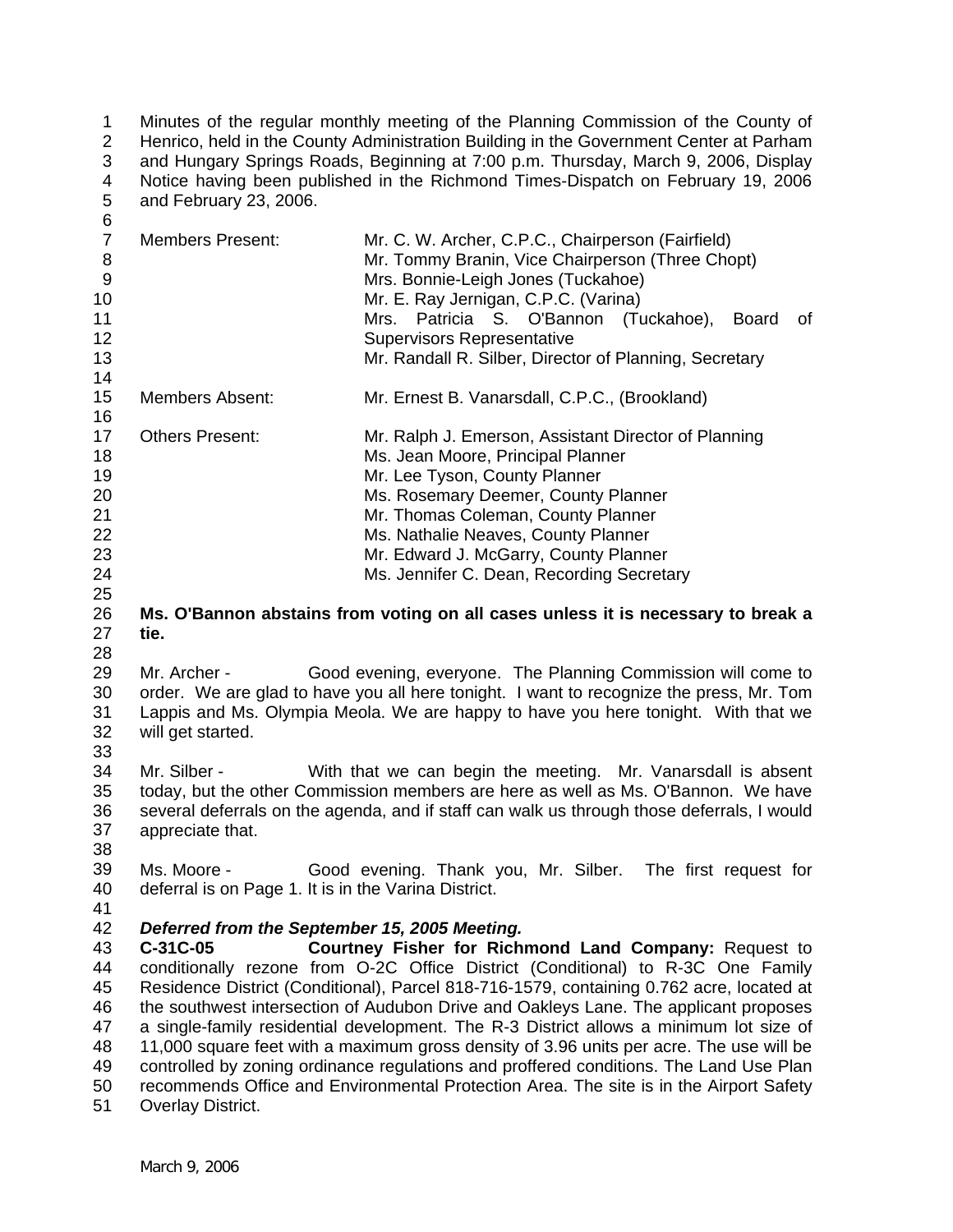52 53 54 55 56 57 58 59 60 61 62 63 64 65 66 67 68 69 70 71 72 73 74 75 76 77 78 79 80 81 82 83 84 85 86 87 88 89 90 91 92 93 94 95 96 97 98 99 100 101 102 Ms. Moore - The applicant has requested a deferral to September 14, 2006. Mr. Archer - Is there anyone here in opposition to deferral of Case C-31C-05, Courtney Fisher for Richmond Land Company? No opposition. Mr. Jernigan. Mr. Jernigan - I make a motion we defer Case C-31C-05, Courtney Fisher for Richmond Land Company, to September 14, 2006, at the applicant's request. Ms. Jones - Second. Mr. Archer - Motion made by Mr. Jernigan and seconded by Ms. Jones. All in favor say aye. All opposed say no. The motion passes. At the applicant's request, the Planning Commission deferred Case C-31C-05, Courtney Fisher for Richmond Land Company, to September 14, 2006. Ms. Moore - The next request for deferral is in the Three Chopt District. *Deferred from the December 8, 2005 Meeting.*  **C-75C-05 John J. Hanky III, for Barrington Development, Inc:** Request to conditionally rezone from R-3C One Family Residence District (Conditional) to O-2C Office District (Conditional), Parcel 740-758-4797, containing 2.215 acres, located on the east line of the proposed John Rolfe Parkway right-of-way approximately 310 feet south of Three Chopt Road. The applicant proposes an office development. The use will be controlled by zoning ordinance regulations and proffered conditions. The Land Use Plan recommends Suburban Residential 2, 2.4 to 3.4 units net density per acre, and Environmental Protection Area. The site is in the West Broad Street Overlay District. Mr. Archer - Is there anyone present in opposition to the deferral of Case C-75C-05, John J. Hanky, III, for Barrington Development, Inc.? No opposition. Mr. Branin. Mr. Branin - I move that Case C-75C-05, John J. Hanky, III for Barrington Development, Inc. be deferred to May 11, 2006, at the applicant's request. Mr. Jernigan - Second. Mr. Archer - Motion made by Mr. Branin and seconded by Mr. Jernigan. All in favor say aye. All opposed say no. The motion passes. At the request of the applicant, the Planning Commission deferred Case C-75C-05, John J. Hanky III, for Barrington Development, Inc. to its meeting on May 11, 2006. Ms. Moore - The next deferral is also in the Three Chopt District. *Deferred from the February 9, 2006 Meeting.*  **C-11C-06 R & R Development, LC.:** Request to rezone from [R-5C] General Residence District (Conditional) to B-2C Business District (Conditional), Parcels 739-761-2693 and 739-762-0100, containing 2.441 acres, located on the south line of West Broad Street (U. S. Route 250) approximately 195 feet east of Spring Oak Drive.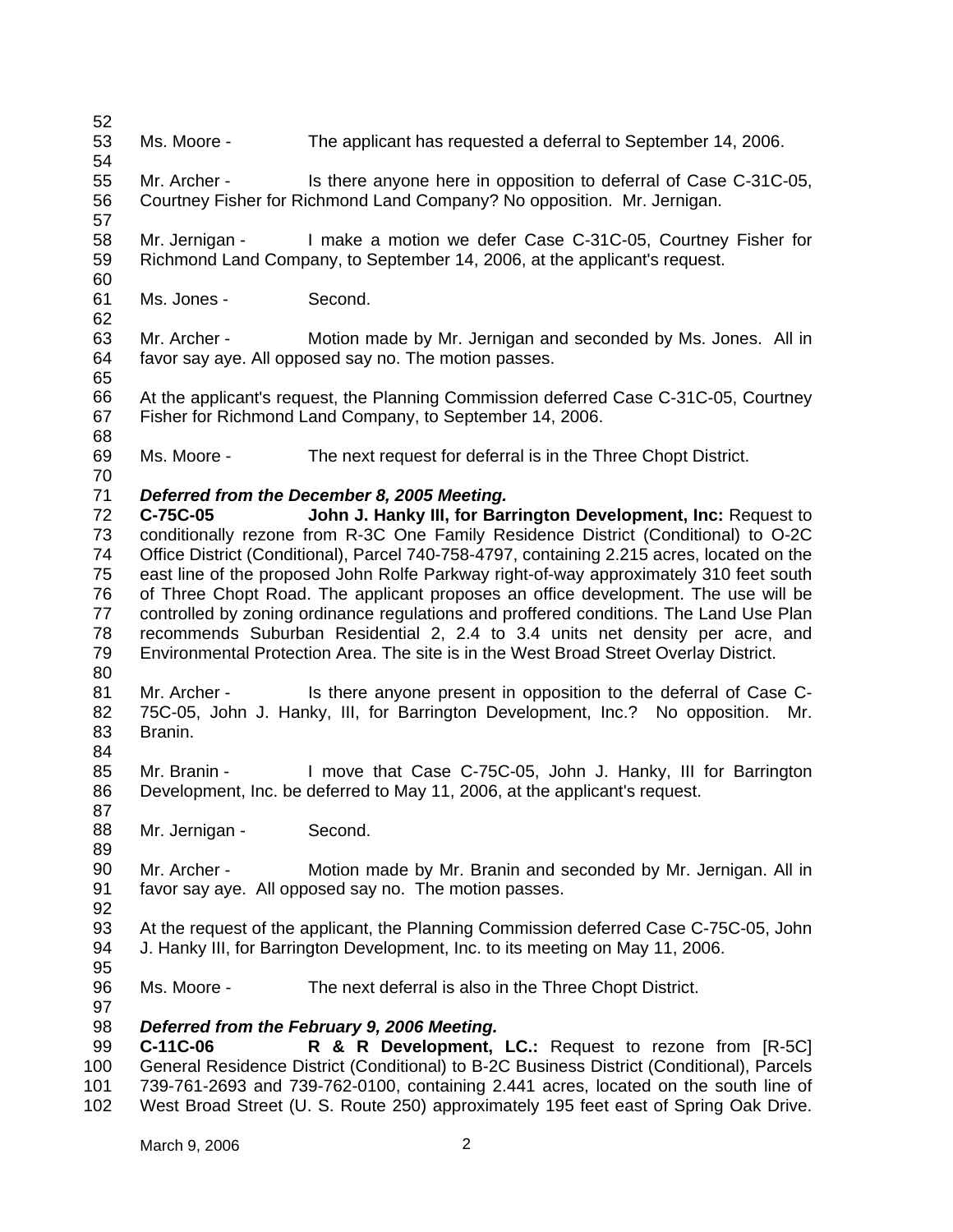103 104 105 The applicant proposes a retail development. The use will be controlled by zoning ordinance regulations and proffered conditions. The Land Use Plan recommends Mixed Use. The site is in the West Broad Street Overlay District.

106

109

107 108 Mr. Archer - Is there anyone here in opposition to the deferral of Case C-11C-06, R & R Development, LC? No opposition. Mr. Branin.

110 111 112 Mr. Branin - I move that Case C-11C-06, R & R Development, LC, be deferred to April 13, 2006, at the applicant's request.

113 Ms. Jones - Second.

115 116 Mr. Archer - Motion made by Mr. Branin and seconded by Ms. Jones. All in favor say aye. All opposed say no. The motion passes.

117

114

118 119 At the applicant's request, the Planning Commission deferred Case C-11C-06, R & R Development, LC, to its meeting on April 13, 2006.

120

## 121 *Deferred from the January 12, 2006 Meeting.*

122 123 124 125 126 127 128 129 130 131 **C-76C-05 Robert Atack for George M. Urban:** Request to conditionally rezone from A-1, Agricultural District to R-5C, General Residence District (Conditional), Parcels 747-770-3395 and 746-770-9777, containing 11.18 acres, located on the west line of Nuckols Road approximately 350 feet north of New Wade Lane and between the south line of Hickory Park Drive and the north line of New Wade Lane. The applicant proposes a residential development of no more than 150 condominium units for sale. The R-5 District allows a density of 14.52 units per acre. The use will be controlled by zoning ordinance regulations and proffered conditions. The Land Use Plan recommends Rural Residential, Suburban Residential 2, (2.4 to 3.4 units net density per acre), and Environmental Protection Area.

132

133 134 Mr. Archer - Is there anyone present who is opposed to the deferral of Case C-76C-05, Robert Atack for George M. Urban? No opposition. Mr. Branin.

135

136 137 138 Mr. Branin - I move that Case C-76C-05, Robert Atack for George M. Urban be deferred to November 9, 2006, at the applicant's request.

139 Mr. Jernigan - Second.

141 142 Mr. Archer - Motion made by Mr. Branin and seconded by Mr. Jernigan. All in favor say aye. All opposed say no. The ayes have it. The motion passes.

143

140

144 145 146 At the applicant's request, the Planning Commission deferred Case C-76C-05, Robert Atack for George M. Urban, to its meeting on November 9, 2006.

147 148 149 150 151 152 153 **C-19C-06 G. Edmond Massie, IV for Fidelity Properties, Ltd.:** Request to conditionally rezone from A-1 Agricultural District to RTHC Residential Townhouse District (Conditional), Parcels 746-763-2482, 746-763-2896, 746-763-1769, 746-764- 3818, and 746-763-7257 containing 12.54 acres, located between the east line of Glasgow Road and the west line of Sadler Road, approximately 600 feet north of Ireland Lane. The applicant proposes a residential townhouse development with no more than 6 dwelling units per acre. The RTH Residential Townhouse District allows a maximum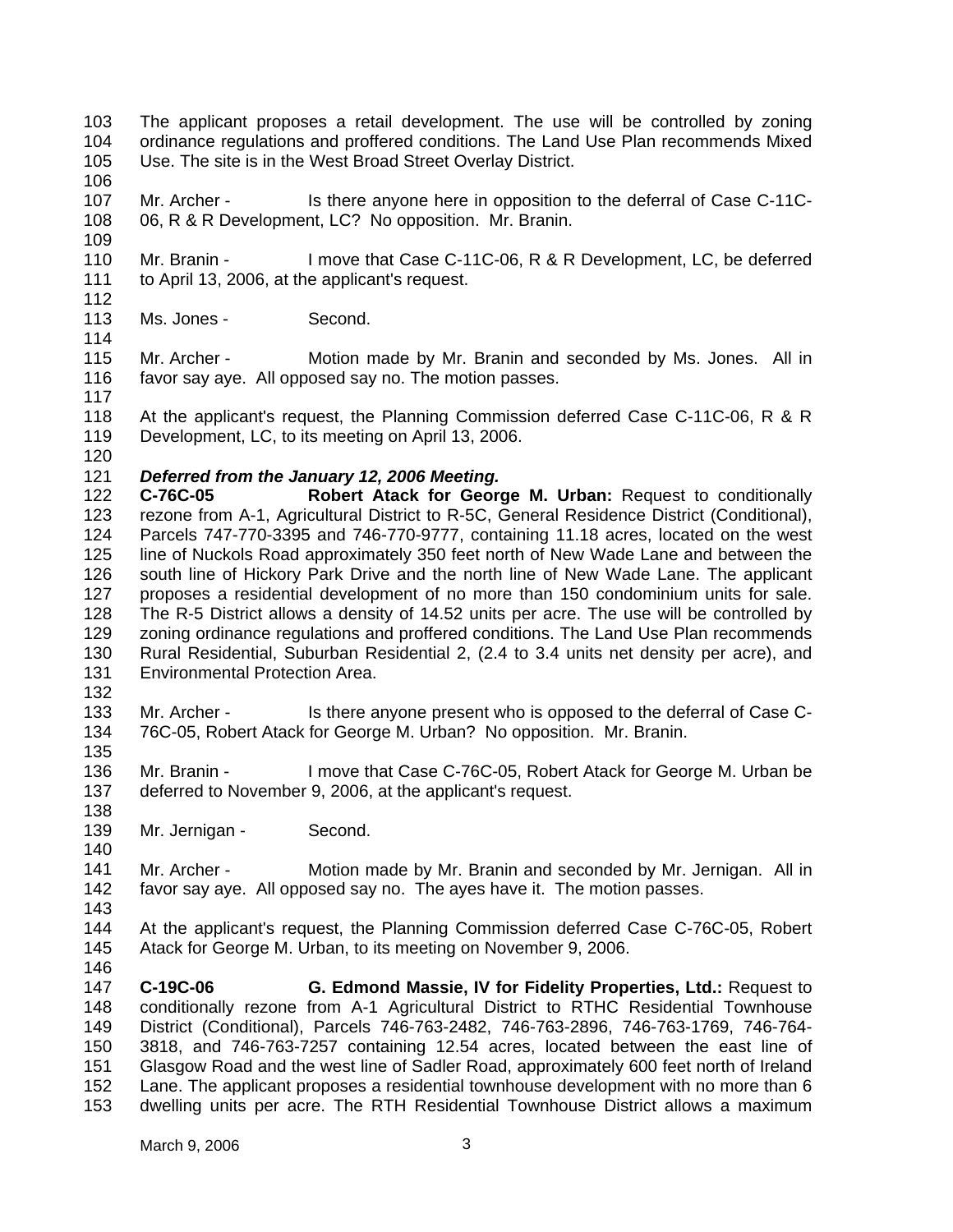154 155 156 157 158 159 160 161 162 163 164 165 166 167 168 169 170 171 172 173 174 175 176 177 178 179 180 181 182 183 184 185 186 187 188 189 190 191 192 193 194 195 196 197 198 199 200 201 202 203 gross density of 9 units per acre. The proposed use will be controlled by Zoning Ordinance regulations and proffered conditions. The Land Use Plan recommends Suburban Residential 1, 1.0 to 2.4 units net density per acre. Mr. Archer - Is there anyone here in opposition to Case C-19C-06, G. Edmond Massie, IV for Fidelity Properties, Ltd? No opposition. Mr. Branin. Mr. Branin - I move that we defer Case C-19C-06, G. Edmond Massie, IV for Fidelity Properties, Ltd. to our meeting on April 13, 2006, at the applicant's request. Mr. Jernigan - Second. Mr. Archer - Motion by Mr. Branin and seconded by Mr. Jernigan. All in favor say aye. All opposed say no. The ayes have it. The motion passes. At the applicant's request, the Planning Commission deferred Case C-19C-06, G. Edmond Massie, IV for Fidelity Properties, Ltd. to April 13, 2006. Ms. Moore - The next case is also in the Three Chopt District. *Deferred from the June 9, 2005 Meeting.*  **C-8C-05 G. Edmond Massie, IV for Fidelity Properties, Ltd.:** Request to conditionally rezone from A-1 Agricultural District to RTHC Residential Townhouse District (Conditional), Parcel 746-764-5580, containing approximately 4.54 acres, located on the west line of Sadler Road approximately 290 feet south of Wonder Lane. The applicant proposes a townhouse development not to exceed six (6) units per acre. The maximum density allowed in the RTH District is nine (9) units per acre. The uses will be controlled by proffered conditions and zoning ordinance regulations. The Land Use Plan recommends Suburban Residential 1, 1.0 to 2.4 units net density per acre. Mr. Archer - Is there anyone here in opposition to Case C-8C-05, G. Edmond Massie, IV, for Fidelity Properties, Ltd.? No opposition. Mr. Branin. Mr. Branin - I move that Case C-8C-05, G. Edmond Massie, IV, for Fidelity Properties, Ltd., be deferred to April 13, 2006. Ms. Jones - Second. Mr. Archer - Motion made by Mr. Branin and seconded by Mr. Jernigan. All in favor say aye. All opposed say no. The motion passes. At the applicant's request, the Planning Commission deferred Case C-8C-05, G. Edmond Massie, IV for Fidelity Properties, Ltd. to its meeting on April 13, 2006. Mr. Silber - Next on the agenda would be the consideration of a request for expedited items. These are zoning requests that the applicant has asked to be placed on an agenda that do not require a full hearing. These are requests that are somewhat minor in nature. The issues have been addressed. The applicant has addressed the staff concerns, addressed concerns of the Planning Commission and it is placed on an agenda that can be heard quickly. If there is opposition to a case, it will be pulled off the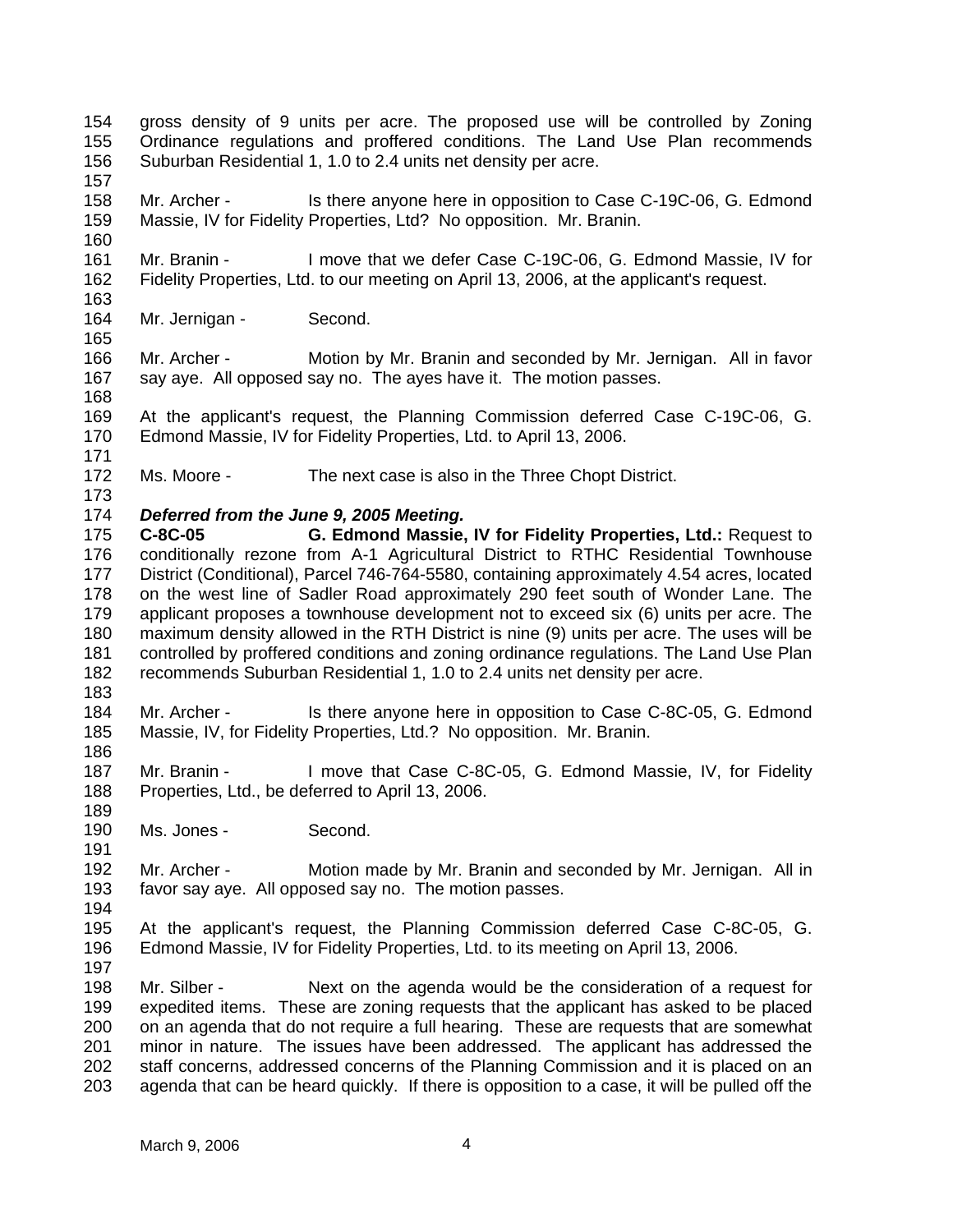204 205 expedited agenda and heard in the order they are found on the full agenda. I think we have one expedited item. It is on page 3 of your agenda.

- 207 208 209 210 211 212 213 214 215 216 217 **C-15C-06 James W. Theobald for Orleans Homebuilders, Inc.:** Request to amend proffered conditions accepted with rezoning case C-19C-05, on Parcels 761- 767-6317, 761-767-2889 and 762-767-8633, containing 78.814 acres, located on the west line of Staples Mill Road (U. S. Route 33) at Meadow Pond Lane. The applicant proposes to amend Proffers 1, 2, 15 and 17 related to the concept plan, access, roads, curb and gutter, and fences/walls, delete Proffer 24 related to the entrance feature and amend proffer 27 related to setback and building orientation to Staples Mill Road. The existing zoning is R-2C One Family Residence District (Conditional). The proposed use will continue to be controlled by Zoning Ordinance regulations and the revised proffered conditions. The Land Use Plan recommends Suburban Residential 1, 1.0 to 2.4 units net density per acre.
- 218

223

225

206

219 220 221 222 Mr. Archer - Is there any opposition to Case C-15C-06, James W. Theobald for Orleans Homebuilders, Inc. being heard on the expedited agenda? No opposition. I will move for approval of Case C-15C-06, James W. Theobald for Orleans Homebuilders, Inc., and that it be sent to the Board of Supervisors for approval.

224 Mr. Branin - Second.

226 227 228 Mr. Archer - Motion made by Archer and seconded by Mr. Branin. All in favor say aye. All opposed say no. The motion passes.

229 **REASON:** The Planning Commission voted to recommend the Board of Supervisors **grant** the request because it is reasonable, the amendments do not reduce the original intended purpose of the proffers, and the proffers continue to assure a quality form of development with maximum protection afforded to adjacent properties. 230 231 232

233

234 235 Mr. Silber - Our next case is a plan of development deferred from the February 22, 2006 meeting.

- 236
- 237 **PLAN OF DEVELOPMENT** *(Deferred from the February 22, 2006 Meeting)*
- 238 **POD-6-06**
- 239 **LaQuinta Inn & Suites and**
- 240 **Durango Restaurant - Norman Road**

241 242 243 244 245 246 247 **Engineering Design Associates for Airport Road LLC and Win-Par Hospitality, LLLP:** Request for approval of a plan of development, as required by Chapter 24, Section 24-106 of the Henrico County Code, to construct a 91-room, three-story, hotel and a 9,600 square foot restaurant. The 7.587-acre site is located on the north side of Norman Road, abutting the west side of South Airport Drive, on part of parcel 819-710- 8950. The zoning is M-1, Light Industrial District and ASO (Airport Safety Overlay) District. County water and sewer.

248

249 250 251 Mr. Archer - Is there any opposition to POD-6-06, LaQuinta Inn and Suites and Durango Restaurant - Norman Road? No opposition. Mr. McGarry.

252 253 Mr. McGarry - Should the Commission act on this request, we recommend additional conditions Nos. 24 through 31 on your agenda.

254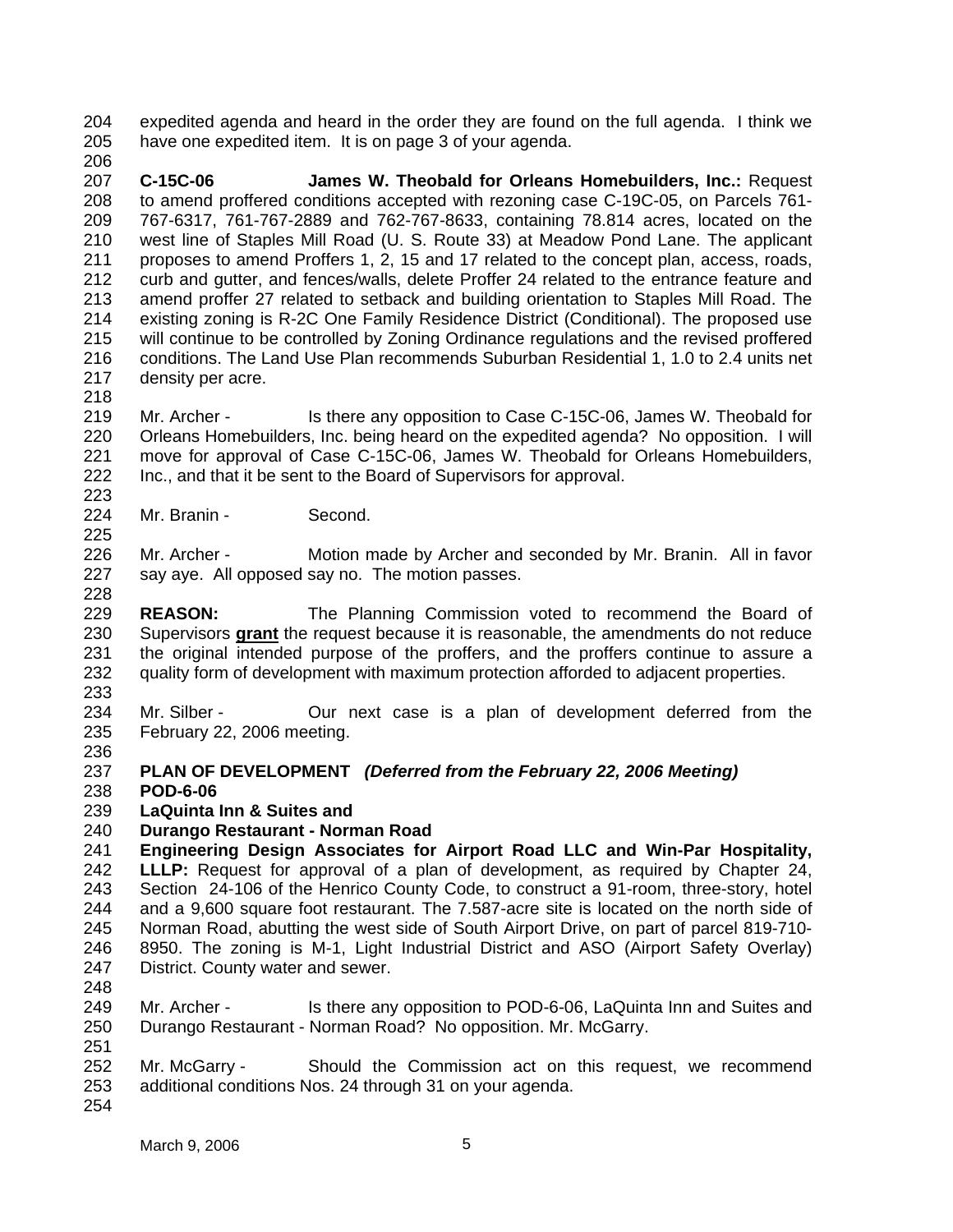255 256 257 258 Mr. Jernigan - The applicant and I got together yesterday and we have everything straight now. So I can recommend approval of this case, subject to the standard conditions for developments of this type and the additional conditions Nos. 24 through 31 on the agenda.

260 Ms. Jones - Second.

259

261

262 263 264 Mr. Archer - Motion made by Mr. Jernigan and seconded by Ms. Jones. All in favor say aye. All opposed say no. The motion passes.

265 266 267 The Planning Commission approved POD-6-06, LaQuinta Inn and Suites and Durango Restaurant - Norman Road, subject to the standard conditions for developments of this type and the following additional conditions:

- 268 269 24. The developer shall provide fire hydrants as required by the Department of Public Utilities and Division of Fire.
- 270 271 272 273 274 275 25. The developer shall install an adequate restaurant ventilating and exhaust system to minimize smoke, odors, and grease vapors. The plans and specifications shall be included with the building permit application for review and approval. If, in the opinion of the County, the type system provided is not effective, the Commission retains the rights to review and direct the type of system to be used.
- 276 277 278 26. Any necessary off-site drainage and/or water and sewer easements must be obtained in a form acceptable to the County Attorney prior to final approval of the construction plans.
- 279 280 281 27. Deviations from County standards for pavement, curb or curb and gutter design shall be approved by the County Engineer prior to final approval of the construction plans by the Department of Public Works.
- 282 283 284 28. Insurance Services Office (ISO) calculations must be included with the plans and contracts and must be approved by the Department of Public Utilities prior to the issuance of a building permit.
- 285 286 287 29. Approval of the construction plans by the Department of Public Works does not establish the curb and gutter elevations along the Henrico County maintained right-of-way. The elevations will be set by Henrico County.
- 288 289 290 291 292 30. The location of all existing and proposed utility and mechanical equipment (including HVAC units, electric meters, junction and accessory boxes, transformers, and generators) shall be identified on the landscape plans. All equipment shall be screened by such measures as determined appropriate by the Director of Planning or the Planning Commission at the time of plan approval.
- 293 294 295 31. Federal Aviation Administration (FAA), Form 7460-1 shall be submitted to the FAA and proof of such approval shall be provided to the Planning Department prior to approval of the building permit application.
- 297 Mr. Silber - The next case is located in the Varina District.
- 298

296

## 299 *Deferred from the January 12, 2006 Meeting.*

300 301 302 303 304 305 **C-62C-05 Russell Jones for Mary Street Associates:** Request to conditionally rezone from R-4 One Family Residence District, C-1 Conservation District and M-1C Light Industrial District (Conditional) to R-5AC General Residence District (Conditional), Parcels 832-719-2212 and 832-718-1235, containing approximately 23.64 acres, located on the east line of Broad Water Creek and the south line of Meadow Road. The applicant proposes an age-restricted single family residential subdivision. The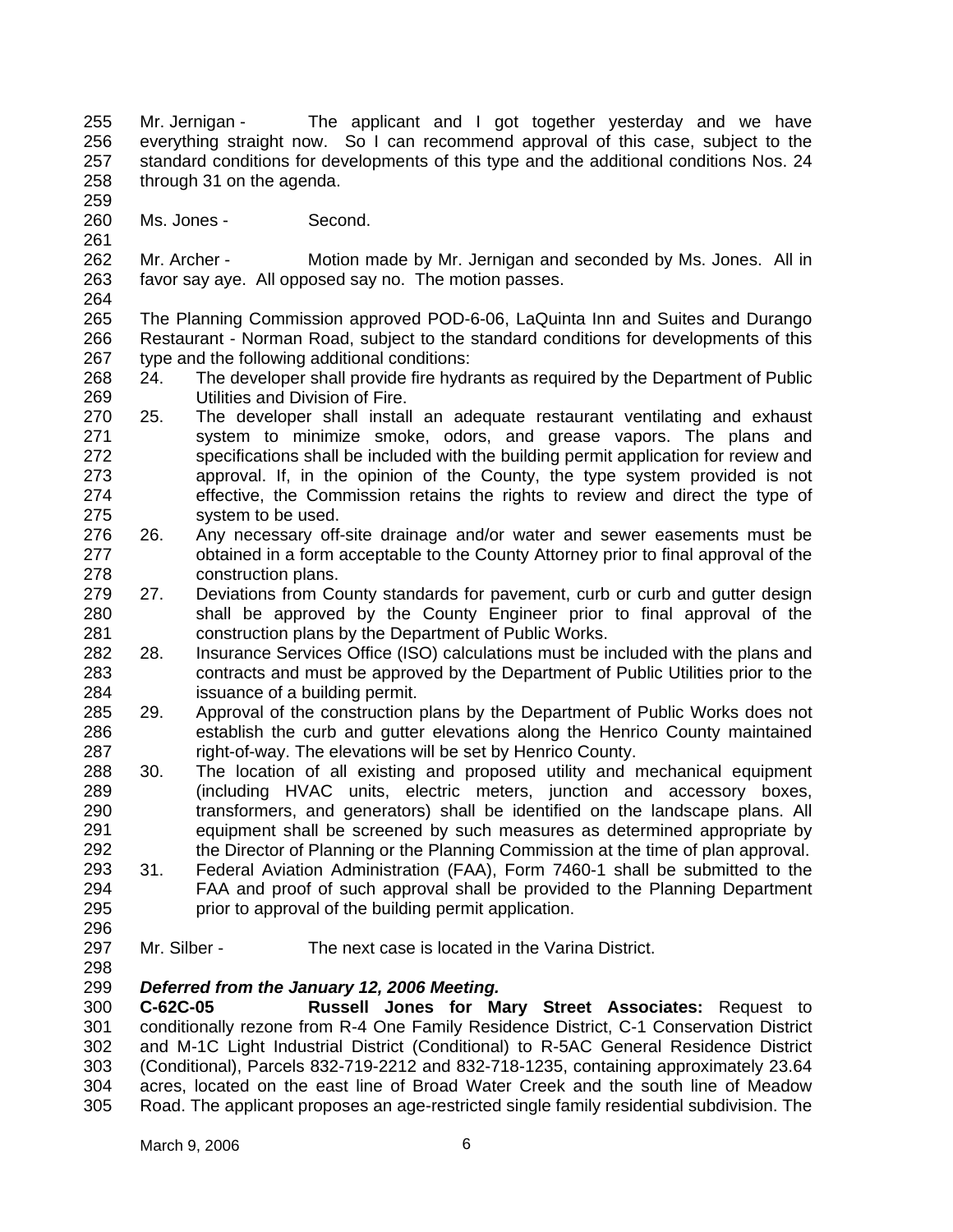- 306 307 308 309 R-5A District allows a minimum lot size of 5,625 square feet and a density of 6 units per acre. The use will be controlled by zoning ordinance regulations and proffered conditions. The Land Use Plan recommends Planned Industry and Environmental Protection Area. The site is in the Airport Safety Overlay District.
- 311 312 Mr. Archer - Is there anyone here in opposition to this case? No opposition. Ms. Neaves.
- 313

310

- 314 315 316 Ms. Neaves - Thank you Mr. Chairman, members of the Commission, Ms. O'Bannon, Mr. Silber.
- 317 318 319 320 321 The request would conditionally rezone 23.64 acres from R-4, One Family Residence District, C-1, Conservation District, and M-1C, Light Industrial District (Conditional) to R-5AC, General Residence District (Conditional) to construct a 48-unit age-restricted residential development.
- 322 323 324 325 326 327 328 This request was deferred at the Planning Commission's meeting on January 12, 2006. The applicant had attempted to address staff's concerns regarding the removal of the C-1 zoning district by amending the request to rezone only that property outside of the C-1 district. However, there has been some difficulty in determining the boundary of the C-1 district as it was rezoned. Therefore, the applicant is requesting again to rezone the entire parcel to R-5AC, with the proffer to rezone any property located in the 100-year floodplain to C-1 during the subdivision of the property.
- 329
- 330 331 332 333 334 335 336 337 The property is zoned R-4, One Family Residence District, C-1, Conservation District, and M-1C, Light Industrial District (Conditional). The site is wooded with undulating topography, and the Broad Water Creek runs along the eastern property line. The Forest Meadows Mobile Home Park and single-family dwellings are located to the west, industrially zoned property is located to the east, and the railway and Interstate-64 are located to the south. Single-family dwellings are located to the north across Meadow Road.
- 338 339 340 341 342 The applicant is proposing an age-restricted community, and has submitted various proffers as well as a proffered conceptual site plan. The revised proffers commit to an alley system and public streets meeting County standards, landscaped buffers along the eastern, western, and southern property lines, street trees, a brick entrance feature, and one pocket park.
- 343

344 345 346 347 The applicant has also proffered various elevation styles, shown here, and a minimum finished floor area of 1,300 square feet, partial brick fronts on not less than 33% of the units, attached or detached garages and front porches on most units, and brick or stone foundations.

- 348
- 349 350 351 352 353 The 2010 Land Use Plan recommends Environmental Protection Area and Planned Industry for the subject property. While the applicant has proffered to rezone to C-1 that portion of the property located within the 100-year floodplain, the proposed use is not consistent with the industrial designations, nor is it compatible with the adjacent industrially-zoned properties.
- 354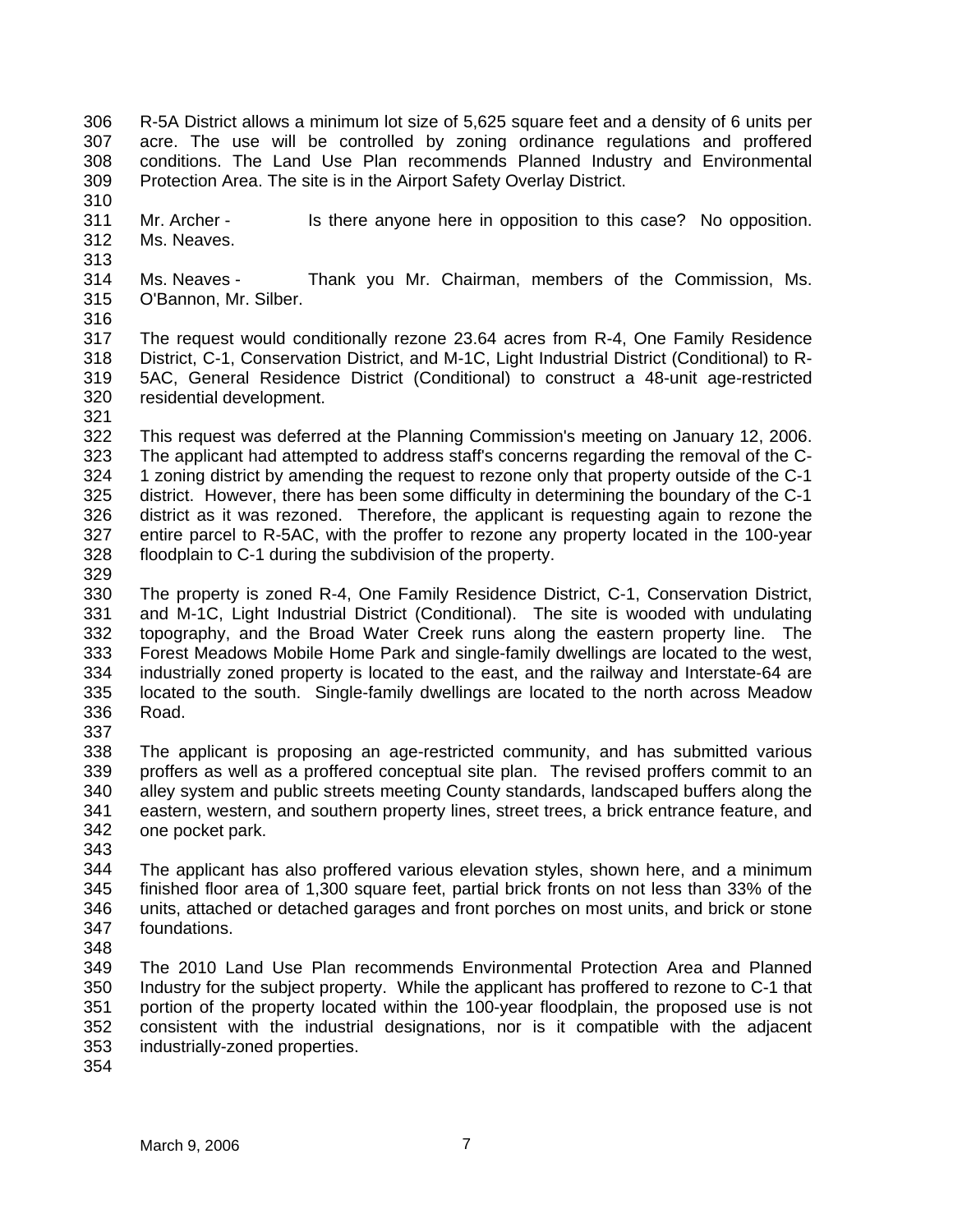355 356 357 358 Staff has concerns regarding the intensity of development and the compatibility of the proposed use with adjacent uses, as well as the quality of life, accessibility, and provision of goods and services to serve the proposed development.

- 359 360 361 362 363 364 The proposed density and lot pattern are not consistent with adjacent residential development. More recent development in the area has been characterized by larger lots and lower densities than the proposed age-restricted single-family development. The increased intensity of the proposed development would detract from the rural residential character of the immediate area, which has been preserved as the area has developed.
- 365
- 366 367 368 369 370 371 372 The western property line runs along the Broad Water Creek, and a substantial portion of the property is located within the 100-year floodplain. The area proposed for the entrance is subject to flooding, and, in the event of a major hurricane or other severe weather, emergency access to the site could be problematic, and one point of access does not seem suitable. The Division of Fire has also noted its concern regarding developments with a single point of access, and has stated that this concern would be greater if more than 48 units are constructed.
- 373
- 374 375 376 377 378 379 380 381 Although properties north of Meadow Road have been developed with low-density residential subdivisions, staff believes the development of an age-restricted community at the proposed location would be an inappropriate use of the site. The age-restricted community would be situated between two properties zoned for industrial uses, one of which is developed with a mobile home park, and the railroad and Interstate-64 to the south. The adjacent zoning and potential future industrial development are not compatible and would have a negative impact on the residents of an age-restricted community.
- 382

383 384 385 386 387 388 Overall, the proposed use is inconsistent with the recommendation of the Land Use Plan. Although a residential development would eliminate the potential of by-right industrial uses on the site, staff is concerned with the industrial zoning to the east and west of the subject property. Potential industrial uses not known at this time could have negative impacts on the proposed residential use. Also, site design does not reflect the character of the larger lot development in the area.

389

390 391 392 393 394 Staff retains concerns related to the site characteristics, including presence of floodplain, limited access, and close proximity to incompatible industrially zoned property, and believes these outstanding issues do not warrant a deviation from the Plan's recommendation. For these reasons, staff does not support this request.

- 395 The time limits would need to be waived on these revised proffers.
- 396
- 397 398 This concludes my presentation, I would be happy to try to answer any questions that you may have. The applicant is also present to answer questions.
- 399

400 401 402 Mr. Archer - OK. I think we need to hear from the applicant. Good evening, Mr. Jones.

403 404 405 Mr. Jones - Good evening, Mr. Jernigan. Good evening Mr. Chairman, ladies and gentlemen. My name is Russell Jones and I am here this evening on behalf of Mary Street Associates. I request that the Commission rezone our property from R-4 and M-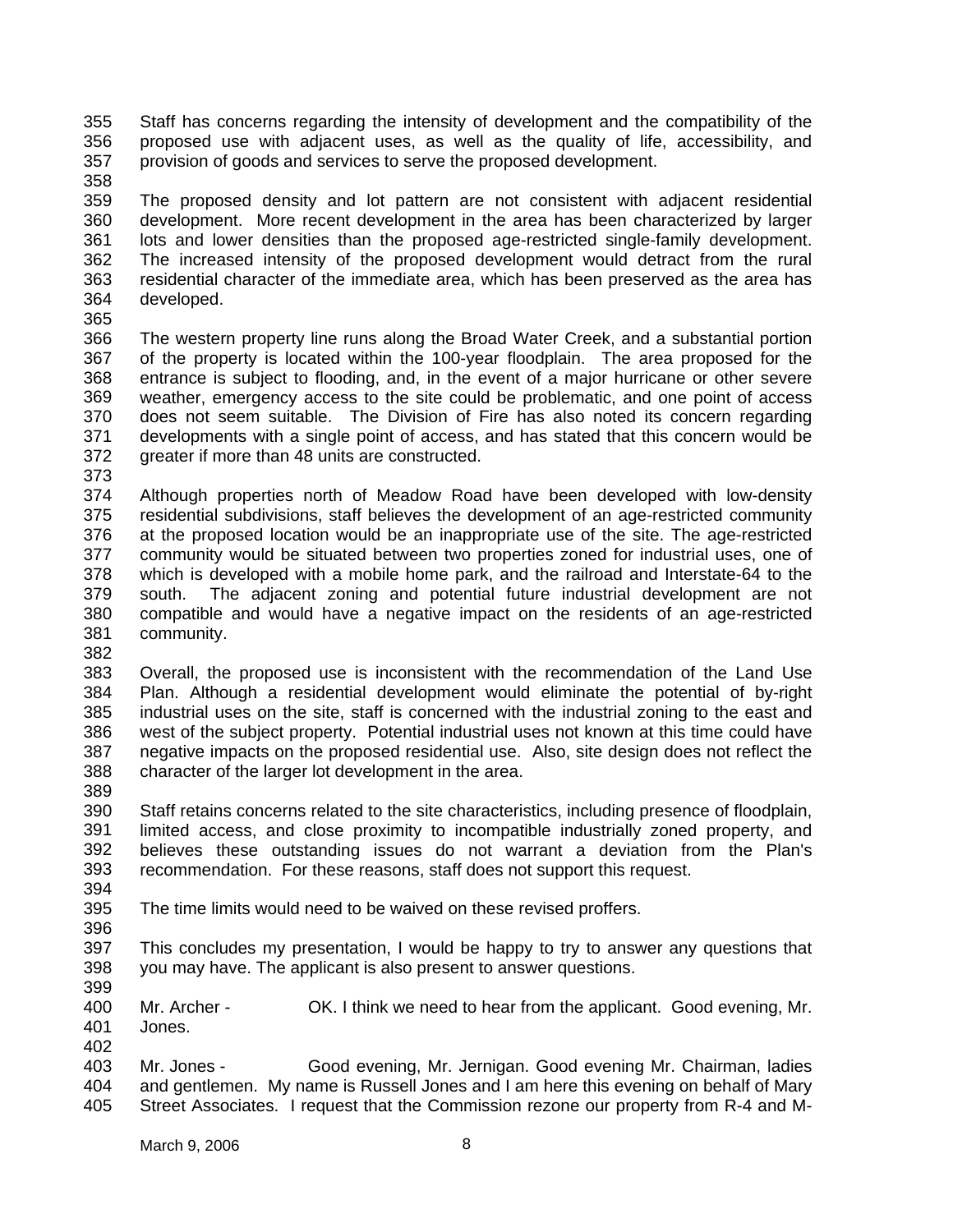406 407 408 409 410 411 412 1C to R-5AC General Residence District (Conditional). Even though the staff report is not what I would like it to be, this age restricted community will offer a positive opportunity for the County and for the Varina District. The project is unique in its style and design. Two years of planning, numerous delays and changes have improved the project to the point that it is now in the position for the Commission to vote in favor of it. We have received the support of the community. The next door neighbor, Mr. Allen Thomas, is here to support the project.

- 413
- 414 415 I would be happy to answer any questions you might have.

416 417 418 Mr. Archer - I think Ms. Neaves mentioned in her report that one of the staff concerns had to do with the uncertainty as to what might develop in the M-1C piece. Can you offer any enlightenment on what may go there, based on what you know?

419 420

423

425

428

430

432

442

444

453

421 Mr. Jones - You mean if they deny the rezoning?

422 Mr. Jernigan - I think he is talking about the piece next door.

- 424 Mr. Jones - Oh. The piece next door. No, sir. I do not know. I am sorry.
- 426 427 Mr. Silber - The property owner that you identified you said is next door. What property does he own?
- 429 Mr. Jones - He owns the property to the east.
- 431 Mr. Silber - The property to the east.
- 433 434 435 436 Ms. Jones - I have a basic question. There has been a listing of issues in the staff report that seem to speak to incompatibility of this project with the Land Use Plan and the surrounding properties. Can you give me a little bit of your thought process?
- 437 438 439 440 441 Mr. Jones - Yes, ma'am. We have had this property for a long time and in the last four years the whole Richmond community has changed land wise, and I went down to take a look at this property, and realized that the land had moved more towards residential. I don't know if you have ridden down there recently or not. It is shocking how it has changed.
- 443 Ms. Jones - Yes, I have.

445 446 447 448 449 450 Mr. Jones - I think to put in a commercial use, a 24-hour ice house or something like that would be most disruptive to the neighbors. I also believe that it is time to revisit the County Plan in that area. It is probably coming up within the next couple of years. Our land has changed quicker, and we have changed all throughout our community.

- 451 452 Ms. Jones - Can you share your thoughts as well on why this is an agerestricted community as opposed to a neighborhood of families?
- 454 455 456 Mr. Jones - Yes, I can. There is a group in Varina called the Airport Drive Civic Association and I have been in extensive negotiations with them over the last year and a half, and they felt there was a pressing need for an age-restricted community and my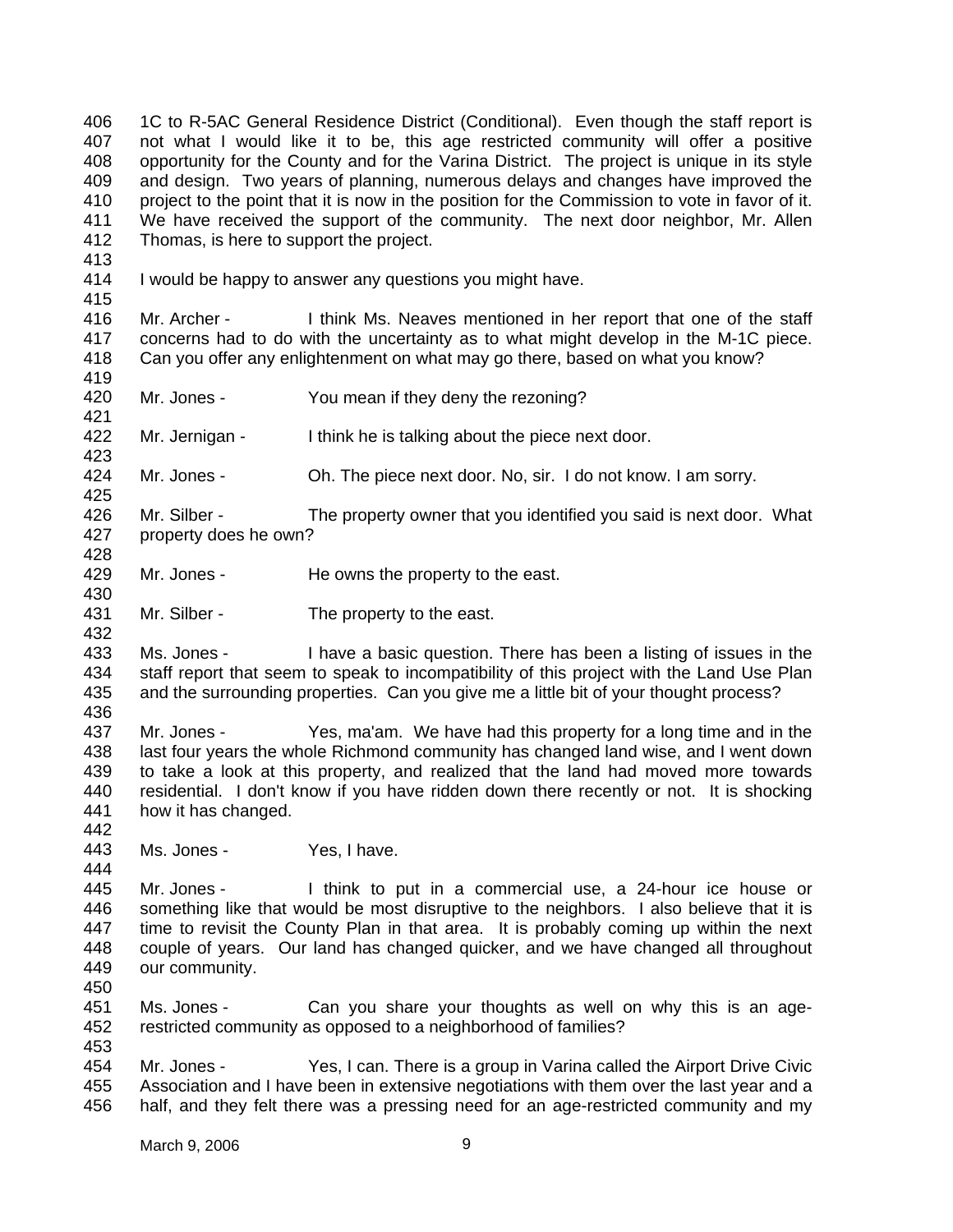457 458 459 460 461 462 463 464 465 466 467 468 469 470 471 472 473 474 475 476 477 478 479 480 481 482 483 484 485 486 487 488 489 490 491 492 493 494 495 496 497 498 499 500 501 502 503 504 505 506 getting their support is instrumental in having this project come forward. You will recognize tonight they are supporting me 100%. Ms. O'Bannon - What would be the value of these houses? What would they originally sell for? Approximately? I know you've got a range. Mr. Jones - I would like for them to be in the \$250,000 range and they will probably work their way up. Mr. Archer - Are there further questions for the applicant? Mr. Jernigan - Russell, I believe we were talking about the railroad tracks and about sound suppression. Mr. Jones - Yes, we have a 35-foot buffer, and we will have a sound buffer in the back as well. You will get a sound buffer. That is part of the requirement as well. Mr. Jernigan - What type of sound buffer? Are you talking about a 55 sound suppression? Mr. Jones - Yes, sir. Because you have to have that. Mr. Jernigan - Are you proffering that, because that is not in here now? You are proffering a 55 sound suppression. Mr. Jones - Yes, we are proffering a 55 sound suppression. Mr. Silber - That is not a requirement of the County. That is something that you are offering as a proffered condition. Mr. Jernigan - Yes. We discussed a couple of changes yesterday and we discussed that, but we did not tell Ms. Neaves about it, but she knows now. Mr. Jones - It has been planned on all along. Mr. Jernigan - One thing, Mr. Secretary, on this if you look at the map now you can see how much wetlands is on this in the C-1 area now. When this case originally came through, there was another developer that looked at doing a joint venture with Mr. Jones, and taking that other M-1 piece, but once he received the wetlands delineation, he said, "There is no way." So, he backed out of that. It is 50% wet, and as it stands now with FEMA doing the new calculations, it may go more than 50%. Now, Mr. Jones has proffered elevations that will be used in the case that guarantees these are going to be custom built. These are not spec homes. They will be sold, and what the people want will be built at that time. Mr. Silber - I think we understand that, Mr. Jernigan. I think the main concern is that it is a difficult land use to deal with here, but you do have the trailer park on one side and zoned M-1, and you have the existing M-1 zoning on the eastern side, so it is a difficult case and difficult to anticipate what may happen with the M-1 to the east. They would not be able to access their M-1 without rezoning some property going across A-1,

507

so that they will have some frontage on to Meadow Road. I think staff's concerns relate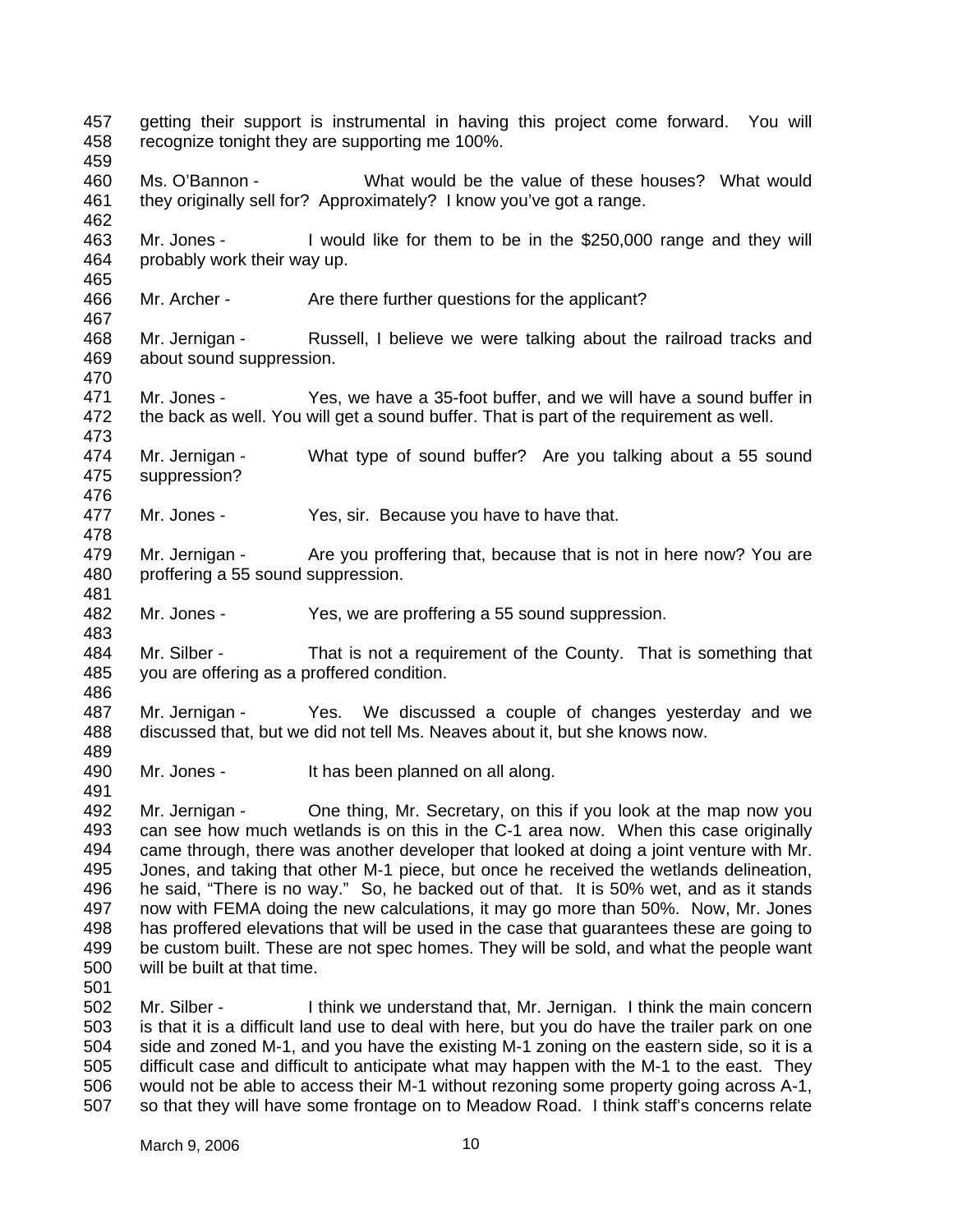508 509 510 511 512 513 514 515 516 517 518 519 520 521 522 523 524 525 526 527 528 529 530 531 532 533 534 535 536 537 538 539 540 541 542 543 544 545 546 547 548 549 550 551 552 553 554 555 556 557 558 to the proximity to the industrially- zoned land so we understand where you are coming from. Mr. Jernigan - Well, it shows industrial on the Land Use Map because it is zoned that way, and generally if you have that zoning, it follows that, but I don't feel that industrial in this area would be appropriate, especially now. I have talked to the Airport Drive Civic Association a number of times, and they would not want industrial use in there either. Mr. Silber - I think the main reason it was zoned industrially originally was because of the railroad. Mr. Jernigan - The railroad, yes. OK. I don't have any further questions, Mr. Jones. Mr. Jones - Thank you. I would appreciate it if you all would move for approval. Ms. Jones - Has the issue of access over the wetlands area been addressed? Mr. Jones - That is in specs in engineering and we are going to put in a \$50,000 bridge. Ms. Jones - I am sorry. I missed that. Mr. Jernigan - Well, we had to defer this case before because they couldn't get the wetlands correct. Ms. Jones - It is very difficult. Mr. Jernigan - And that is the reason the proffer states that will be rezoned back to C-1. Mr. Archer - Any further questions for anybody? Mr. Jernigan - Mr. Chairman, I think I have explained it. Mr. Archer - There is no opposition. Mr. Jernigan - Even though the M-1 is to the west, that is a trailer park, which there are a lot of citizens in there now that are 55 plus, so I feel that this is a compatible use, so with that I will recommend approval of Case C-62C-05, Russell Jones for Mary Street Associates, to send to the Board of Supervisors for their approval. Excuse me; first of all, I believe we have to waive the time limits. First, I move we waive the time limits on Case C-62C-05. Mr. Branin - Second. Mr. Archer - Motion by Mr. Jernigan and seconded by Mr. Branin. All in favor say aye. All opposed say no. The motion passes.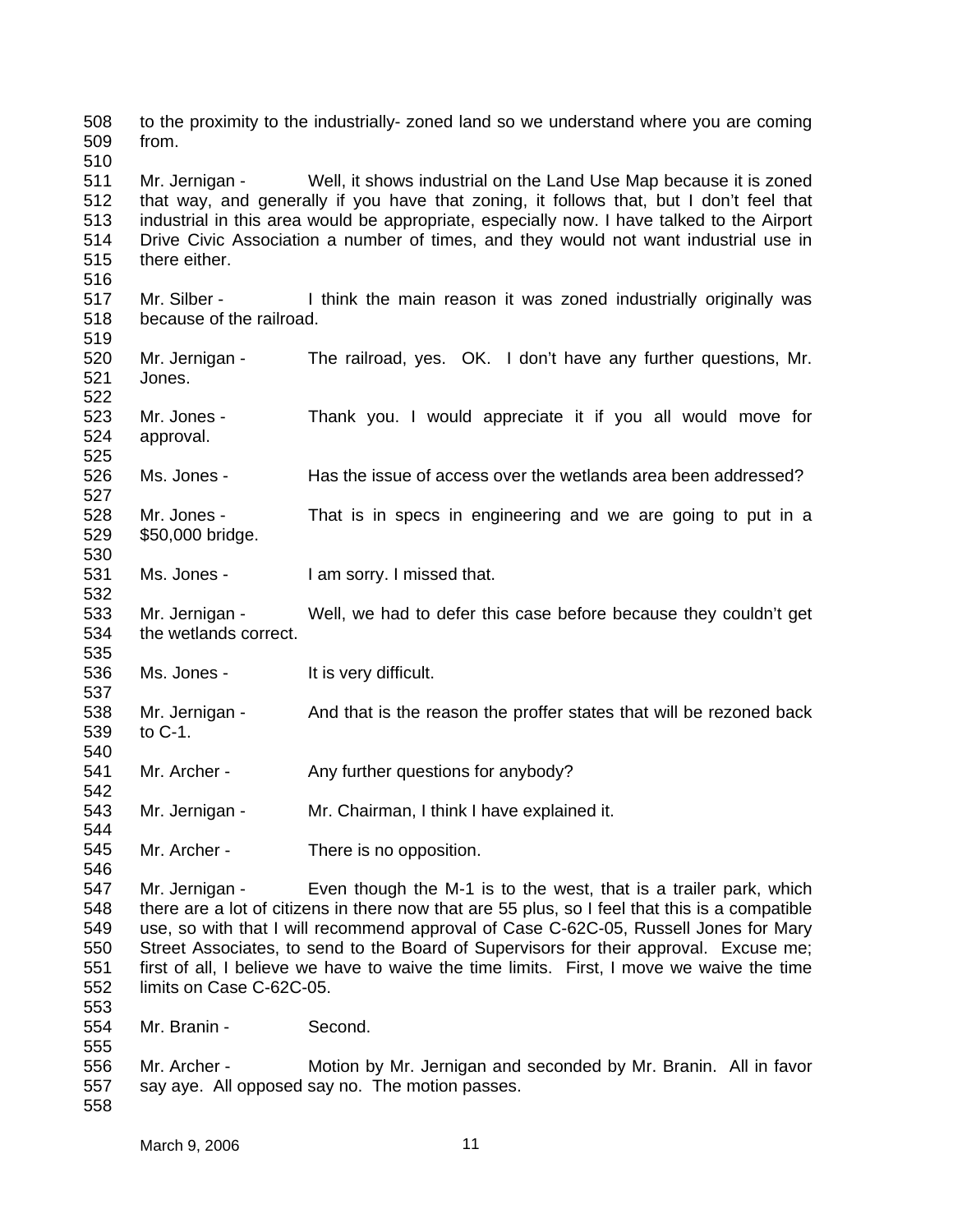559 560 561 Mr. Jernigan - And with that I will move for approval of Zoning Case C-62C-05, Russell Jones for Mary Street Associates, to be sent to the Board of Supervisors for their approval.

563 Mr. Branin - Second.

565 566 567 Mr. Archer - Motion by Mr. Jernigan and second by Mr. Branin. All in favor of the motion say aye. All opposed say no. The motion passes.

568 **REASON:** The Planning Commission voted to recommend the Board of Supervisors **grant** the request because it is reasonable, and it would not be expected to adversely affect the pattern of zoning and land use in the area. 569 570 571

572 Mr. Silber - The next case is on page 3. It is in the Brookland District.

574 575 576 577 578 579 580 581 582 583 **C-14C-06 James W. Theobald for Beazer Homes**: Request to conditionally rezone from A-1 Agricultural District to R-3C One Family Residence District (Conditional), Parcel 759-765-0133, containing 14.48 acres, located at the southwest intersection of Nuckols and Francistown Roads. The applicant proposes a single-family detached residential subdivision with no more than thirty-six (36) homes developed on the property. The R-3 District allows a minimum lot size of 11,000 square feet and a maximum gross density of 3.96 units per acre. The proposed use will be controlled by Zoning Ordinance regulations and proffered conditions. The Land Use Plan recommends Suburban Residential 1, 1.0 to 2.4 units net density per acre.

584 585 586 Mr. Archer - Thank you, Mr. Secretary. Is there anyone in opposition to Case C-14C-06, James W. Theobald for Beaser Homes? I note no opposition. Ms. Neaves. Good evening again.

587

594

562

564

573

588 589 590 Ms. Neaves - Good evening. Thank you Mr. Chairman, members of the Commission, Ms. O'Bannon, Mr. Secretary.

591 592 593 This request is to rezone 14.48 acres from A-1, Agricultural District to R-3C, One Family Residence District (Conditional) to permit the construction of a single-family subdivision of no more than 36 lots.

595 596 597 598 The subject site is located on the southwestern corner of the intersection of Francistown and Nuckols Roads. The parcel is partially wooded with undulating topography, and contains a single-family dwelling built in 1966, which is proposed to be demolished.

599 600 601 602 Single-family detached residential subdivisions are located to the north across Nuckols Road, south, and west of the parcel. Hungary Creek Middle School and single-family residences on lots of approximately 2 acres in size are located to the east across Francistown Road.

603

604 605 606 The applicant is requesting R-3C zoning to develop the property as a single-family detached residential subdivision with a maximum of 36 lots.

607 608 The single-family subdivisions to the north and south are zoned R-3A, and the subdivisions to the east and west are zoned R-3.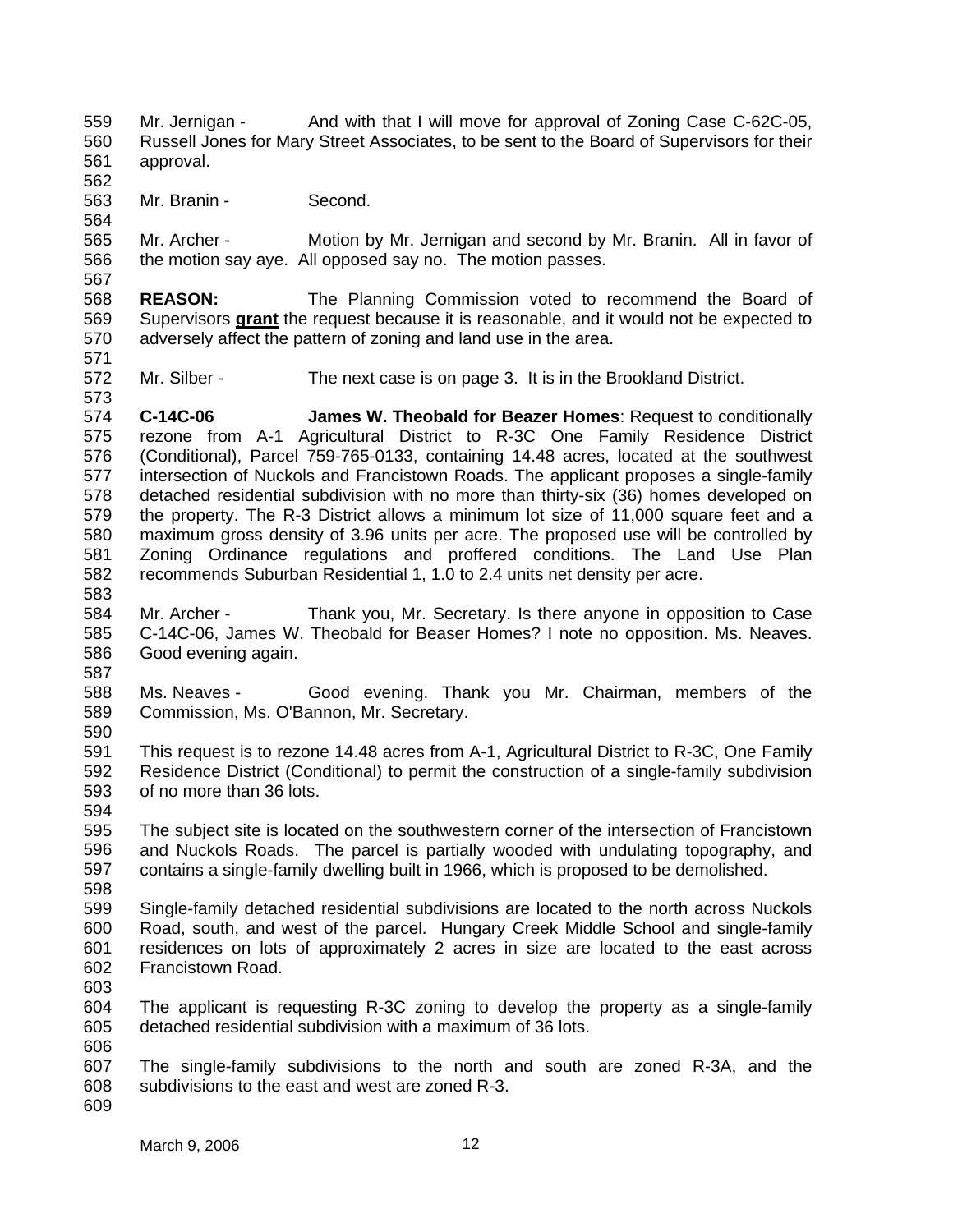610 611 612 A conceptual plan, showing a single entrance from Francistown Road, has been proffered. The additional proffers provide several assurances of quality development related to the proposed single-family dwellings as well as the overall subdivision.

613

614 615 616 617 618 The proffers relating to the individual dwellings include a minimum finished floor area of 3,000 square feet; design elements including varying colors of brick and siding and brick accents; foundations, fireplace chimneys, and front steps and stoops constructed of brick, stone, or stone-appearing product; two-car attached garages, sodded and irrigated yards and lamp posts.

619

620 621 622 623 624 625 626 The proffers relating to the site design of the overall subdivision include an entrance drive with a landscaped median and an entrance feature with landscaping and an irrigation system, street trees and sidewalks provided along the interior roadways, which would be built to Henrico County road standards and dedicated as public streets, a wrought-iron style fence with brick columns constructed along the Francistown and Nuckols Roads frontages, a parallel private drive accessing the eight homes on Francistown Road and construction access from Francistown Road.

- 628 629 A community meeting was held on March 2, 2006 and was attended by approximately 20 residents. The majority of comments related to traffic along Francistown Road.
- 630

627

- 631 632 633 634 The 2010 Land Use Plan designates the site Suburban Residential 1, with a recommended maximum density of 2.4 units per acre. The proposed 36 lots would achieve a density of 2.5 units per acre, which closely approximates the recommended density.
- 635

649

651

653

636 637 638 639 640 641 The proposal represents a logical continuation of the one-family residential development already existing in the area, and the proffered conditions would provide for a higher quality of development than would otherwise be possible. For these reasons, staff supports this request. The time limits would need to be waived on these proffers, which were received yesterday.

642 643 644 This concludes my presentation. I would be happy to answer any questions you might have, and again, the applicant is here.

645 646 647 Mr. Archer - All right. Are there questions for Ms. Neaves from the Commission? You said the time limits need to be waived, did you not?

648 Ms. Neaves - Yes, I did.

650 Mr. Archer - OK. Thank you. Are there any questions for Mr. Theobald?

652 Mr. Jernigan - A couple of small ones.

654 655 656 Mr. Theobald - Good evening, Mr. Chairman, ladies and gentlemen. I am Jim Theobald on behalf of Beazer Homes.

657 658 659 660 Mr. Archer - Mr. Theobald, there are a couple of items in these proffers that I just misunderstood. One refers to mortar, stone appearing products. Can you specify that a little bit.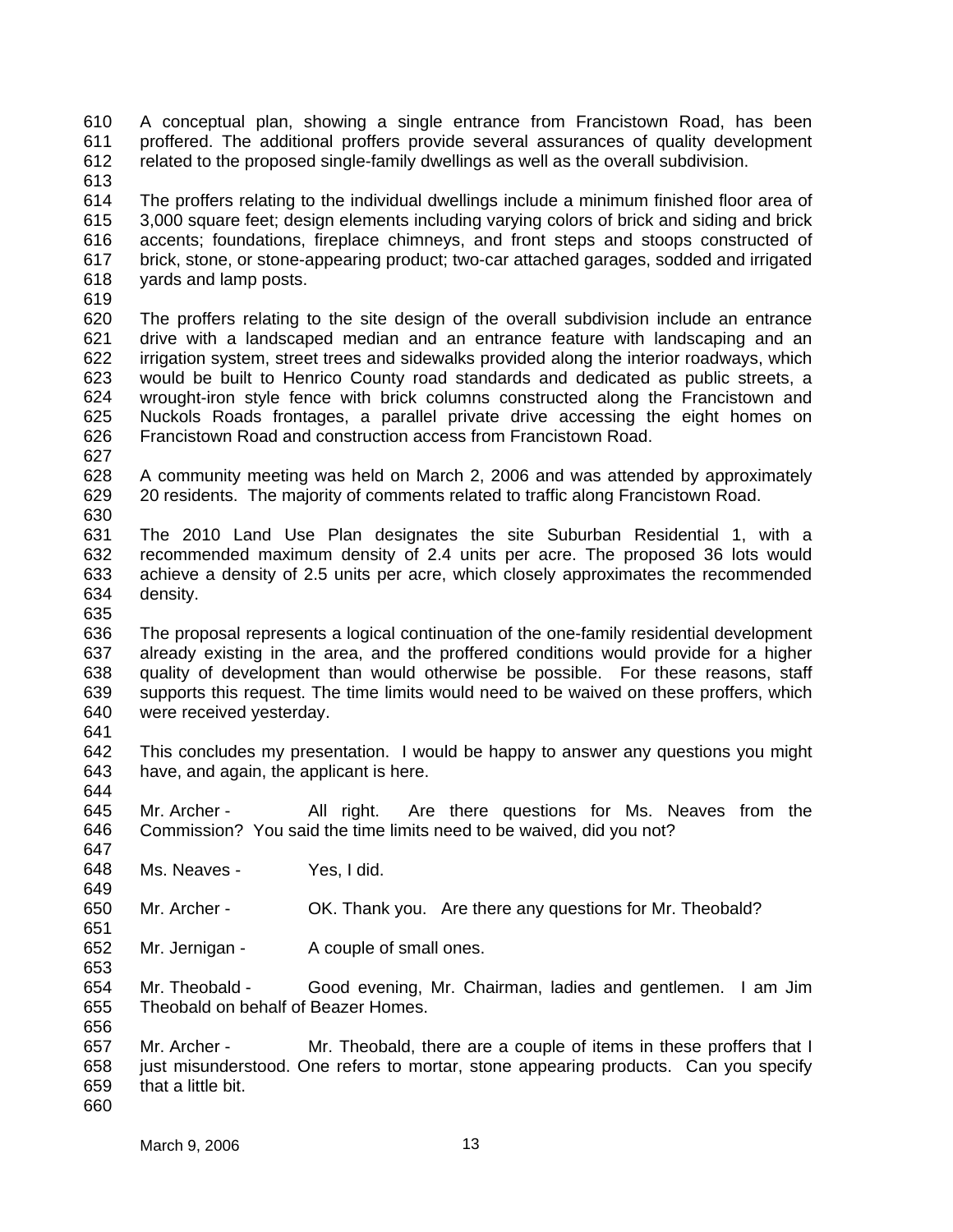661 662 663 664 665 666 667 668 669 670 671 672 673 674 675 676 677 678 679 680 681 682 683 684 685 686 687 688 689 690 691 692 693 694 695 696 697 698 699 700 701 702 703 704 705 706 Mr. Theobald - This would be a cementitious-type product having the appearance of stone. Mr. Archer - But not necessarily stone. Mr. Theobald - Not necessarily, but it could be stone. Mr. Archer - OK. All right, and I note the garages are all attached, no built-ins, exclusive of the square footage of the house. Mr. Theobald - Yes, we had some discussions with Mr. Glover about the width and depth of these garages and the ability of these garages to be able to open your car doors in such a way that mechanical equipment and interior stairs in the garage would not interfere with that access. Mr. Archer - But they are not built in. They are all attached. Mr. Theobald - They are clearly part of the house enclosure, just like 90% of the homes. Mr. Archer - Well, I asked that question because an attached garage is one that sits attached to the house but has no living space above it. A built-in garage would have some living space above it. Mr. Theobald - I don't know if there is space above the garage capable of being finished. It is another part of living space, is it not? Yes, it is a finished part of the living space above the garage. He considers it built in. Mr. Archer - That is all the questions I have. Does anybody else have any? OK, if there are no further questions then I will move to waive the time limits on the proffers. Mr. Branin - Second. Mr. Archer - Motion by Archer and second by Mr. Branin. All in favor say aye. All opposed say no. The motion passes. With that I will move to recommend to the Board of Supervisors Case C-14C-06, James Theobald for Beazer Homes for approval. Mr. Jernigan - Second. Mr. Archer - Motion by Archer and second by Mr. Jernigan. All in favor say aye. All opposed say no. The motion passes. **REASON:** The Planning Commission voted to recommend the Board of Supervisors **grant** the request because it represents a logical continuation of the onefamily residential development which exists in the area, and the proffered conditions would provide for a higher quality of development than would otherwise be possible. 707 708 709 710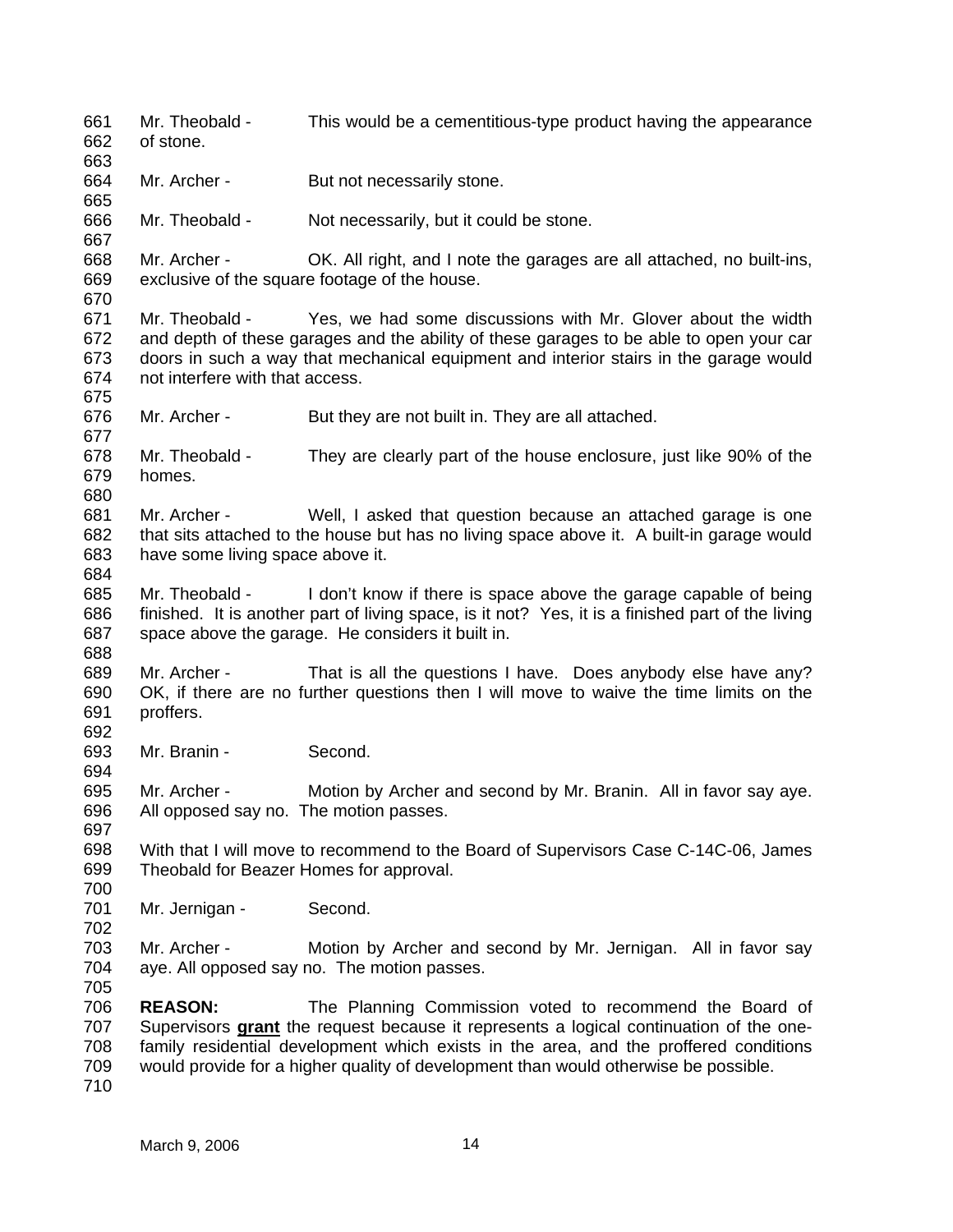711 712 Mr. Silber - The next case was deferred from the Commission's February 9, 2006 meeting. This is on page 3 and in the Three Chopt District.

713

## 714 *Deferred from the February 9, 2006 Meeting.*

715 716 717 718 719 720 721 722 723 **C-6C-06 James W. Theobald, Esq. for Bon Secours-St. Mary's Hospital of Richmond, Inc.:** Request to conditionally rezone from O-3 Office District and R-3 One Family Residence District to O-3C Office District (Conditional), Parcels 768-738- 2447, -1142, -0646 and part of Parcel 768-738-1260, containing approximately 1.762 acres, located at the southwest intersection of Monument and Maple Avenues. The applicant proposes additional surface parking for St. Mary's Hospital. The use will be controlled by proffered conditions and zoning ordinance regulations. The Land Use Plan recommends Suburban Residential 2, 2.4 - 3.4 units net density per acre, and Semi-Public uses.

724

728

748

751

725 726 727 Mr. Archer - Is there anyone here who is opposed to Case C-6C-06? I think we have opposition. All right, before we proceed, perhaps we had better explain the 10 minute rule, and Mr. Secretary, if you want to do that, and then we will decide.

729 730 731 732 733 734 735 736 737 738 739 740 741 742 743 744 Mr. Silber - Yes sir, Mr. Chairman. The Planning Commission does have a policy to move their cases along to allow the applicant to present their case. They have 10 minutes to present their case and some of that time they can save as rebuttal time. Those who may be speaking in opposition to the request also have cumulatively 10 minutes. Anytime that you are speaking and the Planning Commission is asking questions, that is not part of your 10 minutes. The Commission, however, may wish to extend that 10-minute period, depending on how many people want to speak, but we do have other things on the agenda tonight, and we do need to move things along. I think on a request such as this, it is important to keep in mind that there are a lot of people here, and maybe a lot of people want to speak. If you have a spokesperson or two or three, that may be a good way of handling this. Also, keep in mind that we don't need to hear the same issue necessarily over and over. If there are different comments, that you need to inform the Commission of, it is important to bring out the different issues. I guess that might cover the policy, and Mr. Branin, the Commissioner, may want to extend the 10-minute period.

745 746 747 Mr. Branin - Mr. Chairman, I am going to, this is a very taxing case on the community as well as myself, I am going to request now at least 15 minutes, and I may come back and request more.

749 750 Mr. Silber - OK, that would apply for both the applicant and those speaking in opposition.

752 Mr. Archer - Thank you, gentlemen, for that explanation. Mr. Coleman.

753 754 755 756 757 758 759 Mr. Coleman - Members of the Commission, this request would rezone 1.762 acres to O-3C to enable Bon Secours to build a surface parking lot to serve the adjacent St. Mary's Hospital campus. The request covers parts of four parcels at the southwest intersection of Monument and Maple Avenues. The largest parcel was rezoned for office uses in 1973. The remaining properties are zoned R-3.

March 9, 2006 15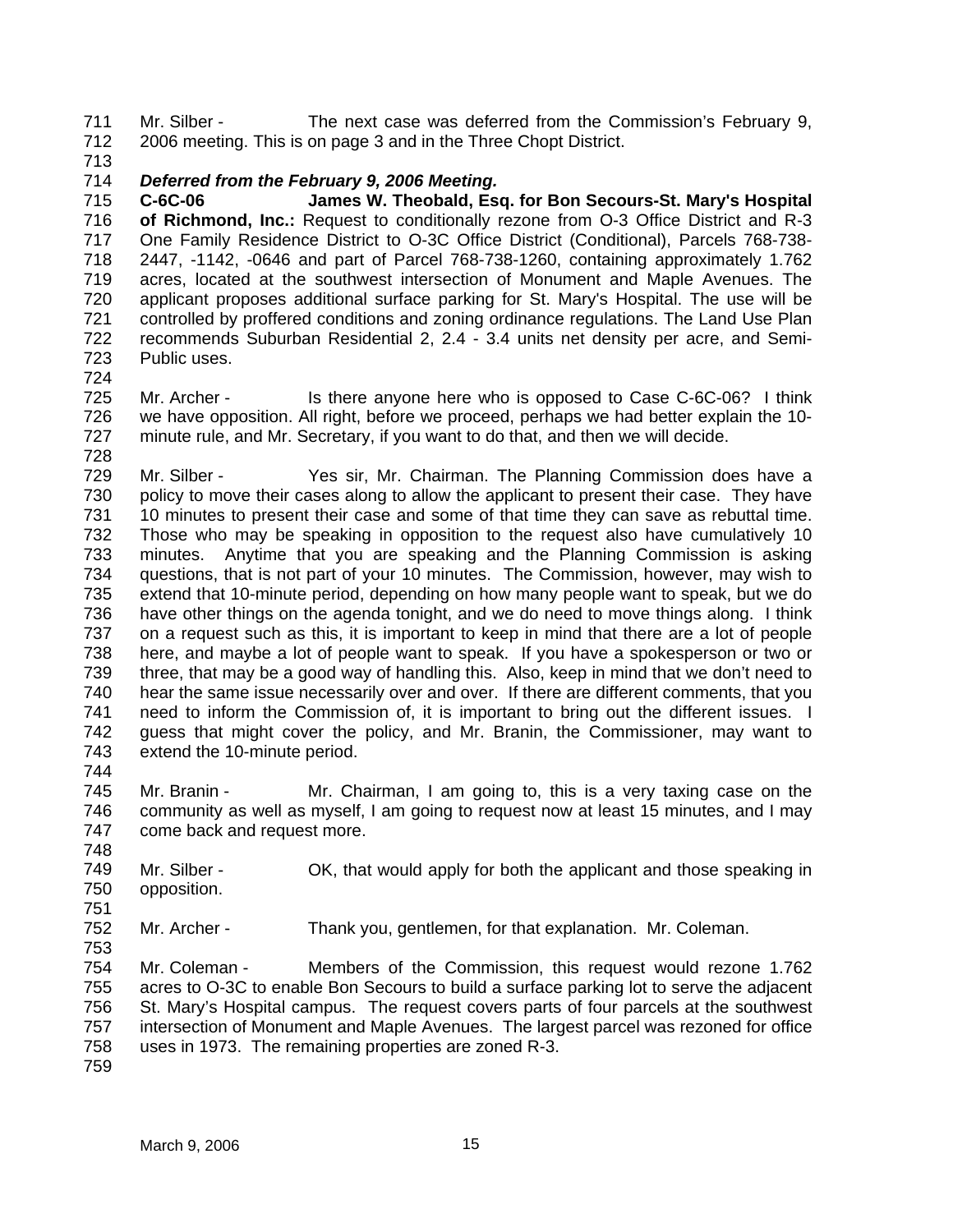760 761 762 To the east of the site are uses ancillary to St. Mary's Hospital, including the newly constructed Medical Office Building IV and a child care facility. Adjacent areas to the north, south, and west are primarily established single family neighborhoods.

763

764 765 766 The property is designated Semi-Public and Suburban Residential 2 on the 2010 Land Use Plan. This request is consistent with the Semi-Public designation but not with the SR-2 designation.

767

768 769 770 771 The County Code requires a variance be granted by the Board of Zoning Appeals in an office district when a parking area is proposed across the street from a principal use. The applicant would have to obtain this variance prior to developing the site for a parking lot.

772

773 774 775 776 777 778 779 There have been a series of community meetings with area residents, including a meeting with County staff to focus on area traffic concerns. Residents have expressed opposition to this request and voiced several concerns; with the primary concerns being the encroachment of the hospital campus impacting their neighborhoods and the increasing traffic volumes and deteriorating traffic safety on neighborhood roadways. Staff has also received correspondence from numerous residents voicing opposition and concern with this request.

780

781 782 783 784 785 786 787 788 789 790 791 792 Due to the small size of the property and the close proximity to established neighborhoods, site design that minimizes the impacts of proposed improvements is important. The applicant provided several proffers to accomplish this, including: The only use would be surface parking lot for valet and employee parking. The lot would be open from 7 a.m. - 7 p.m. and would be gated at all other times. A site plan is proffered. The applicant would provide 15 foot landscaped buffers along Monument and Maple Avenues, West Franklin Street and the western property line. Access to the parking lot would be limited to Maple Avenue. Lighting standards would not exceed 16 feet in height. Parking lot cleaning would be limited to 9 a.m. to 5 p.m. Monday through Friday. The applicant would provide speed humps on Maple Avenue and Bremo Road as approved by Public Works, and a commitment that the western boundary of the property would serve as the western extent of the hospital campus.

793

794 795 796 797 798 Staff is concerned about the visibility of the proposed parking lot, and recommends locating the parking areas as far as possible from property lines. Staff recommends preserving the 25 foot width of the Transitional Buffer 25 required along Monument Avenue, West Franklin Street and the western boundary. Extending a 3 foot high brick wall along Monument Ave. would further reduce visibility of the parking area.

799

800 801 802 803 The St. Mary's Medical Office Building IV across Maple Avenue, has an attractive entrance feature. Staff encourages the applicant to repeat this entrance feature on this side of Maple Avenue to serve as a gateway entrance in this area and architecturally connect the parking lot to the St. Mary's campus.

804

805 806 807 808 809 Due to the concerns regarding traffic volumes, "cut through" traffic on residential streets, and traffic safety, staff encourages the applicant to continue to work with County staff and area residents to address traffic concerns on Maple Avenue and intersecting roadways, improve traffic safety, and reduce traffic impacts on adjacent neighborhoods.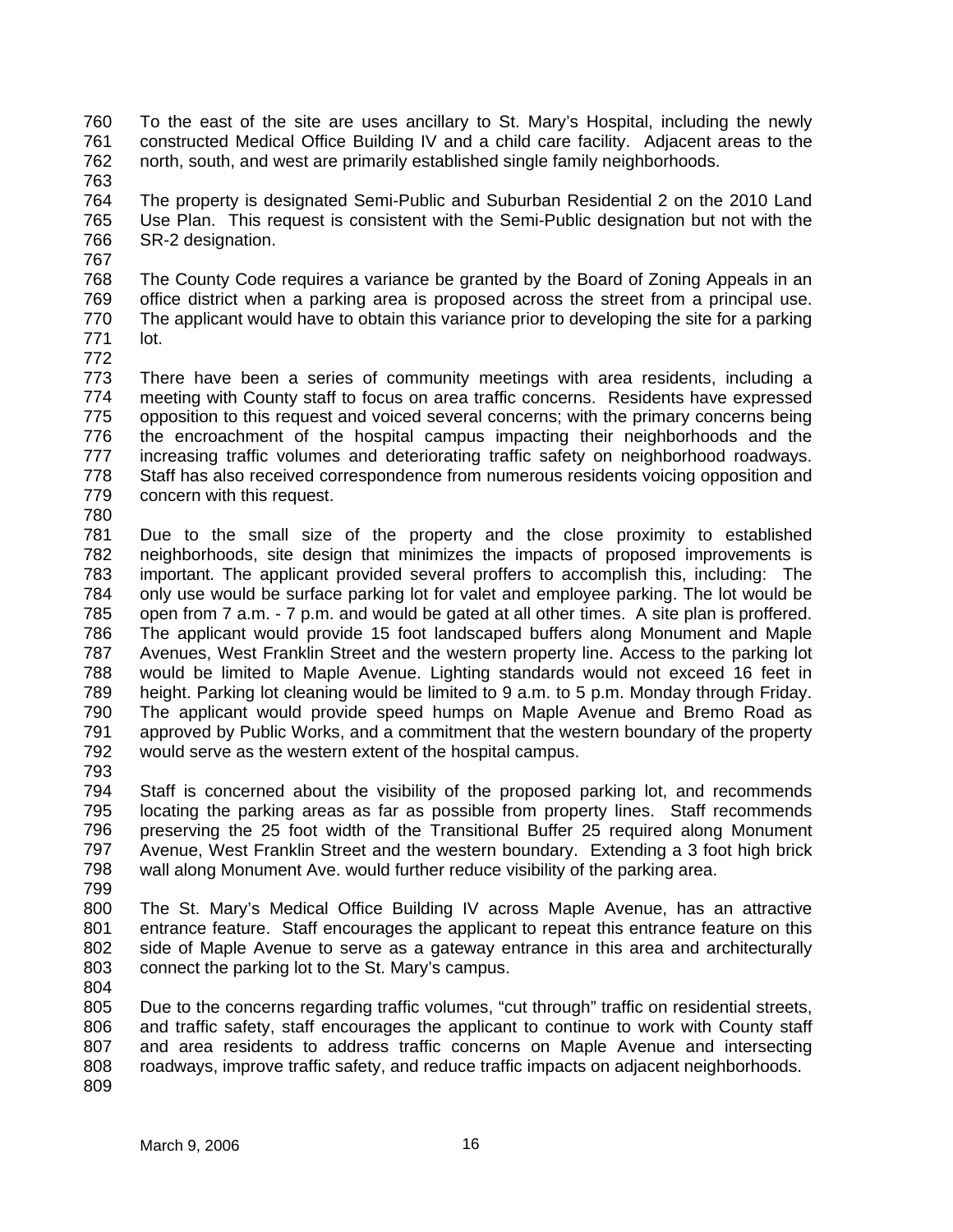- 810 811 If the applicant is able to satisfactorily address staff concerns with the buffers and the entrance feature, staff could recommend approval of this request.
- 812

815

818

822

827

830

832

- 813 814 That concludes my presentation, I would be happy to answer any questions. The time limits would need to be waived to accept the proffers.
- 816 817 Mr. Archer - Thank you, Mr. Coleman. Are there any questions for Mr. Coleman from the Commission?
- 819 820 821 Ms. Jones - I have a question about valet and employee parking. Does valet parking have now have a constant stream of use, or do you have statistics or a way of finding out how intense that use will be?
- 823 824 825 Mr. Coleman - We have discussed that with the applicant, and the applicant could provide that answer.
- 826 Mr. Branin - Mr. Chairman, I'd like to hear from the applicant.
- 828 829 Mr. Archer - All right. Mr. Theobald. Mr. Branin has extended the time limits. Would you like to reserve some time from the 15 minutes, sir?
- 831 Mr. Theobald - Oh, I would like to reserve about four minutes please, sir.
- 833 834 Mr. Archer - All right, sir.

835 836 837 838 839 840 841 842 843 844 845 846 847 848 849 850 851 Mr. Theobald - Mr. Chairman, ladies and gentlemen, my name is Jim Theobald, and I am here this evening on behalf of Bon Secours-St. Mary's Hospital. This is a request to rezone 1.7 acres of land from 0.3 to 0-3C, 1.15 acres of which is already zoned O-3 since 1973, in order to develop a surface parking lot for valet and employee parking. You can see on your monitor that the bulk of this site is already zoned unrestricted O-3 with a portion here being zoned R-3. Significantly, St. Mary's owns the two homes that adjoin this site on the west right here. While the hospital currently meets its required parking as required by the County, parking remains at a premium on St. Mary's campus. If approved, this will allow us to remove some 90 to 100 spaces that currently sit in the back of the surface lot behind the hospital, which is obviously closer and more convenient parking for others, and move that valet parking over to this location. As you can see on the proffered site plan, West Franklin Street does not continue through to Maple Avenue. It is barricaded off and we have proffered no entrance onto West Franklin Street. There is no traffic associated with this parking facility onto West Franklin. You have but one entrance on Maple Avenue and there is also no entrance on Monument Avenue. These are the two homes that St. Mary's owns immediately adjacent on the west, right here.

852

853 854 855 856 857 858 859 860 As you see at the bottom here (referring to rendering), we have asked Higgins and Gerstenmaier to render the view lines, if you will, from the closest house across from West Franklin, that being in this location (referring to rendering), this is a rendering of what one might see from the first or second floor of that, and in a moment you will see that while this represents existing and mature cedar trees, this represents the additional plantings that had been proffered, and the idea throughout here is to basically wall off this site with landscaping and again we have engaged Higgins and Gerstenmair, who, we know to be Class A, top shelf landscape architects to complete this landscaping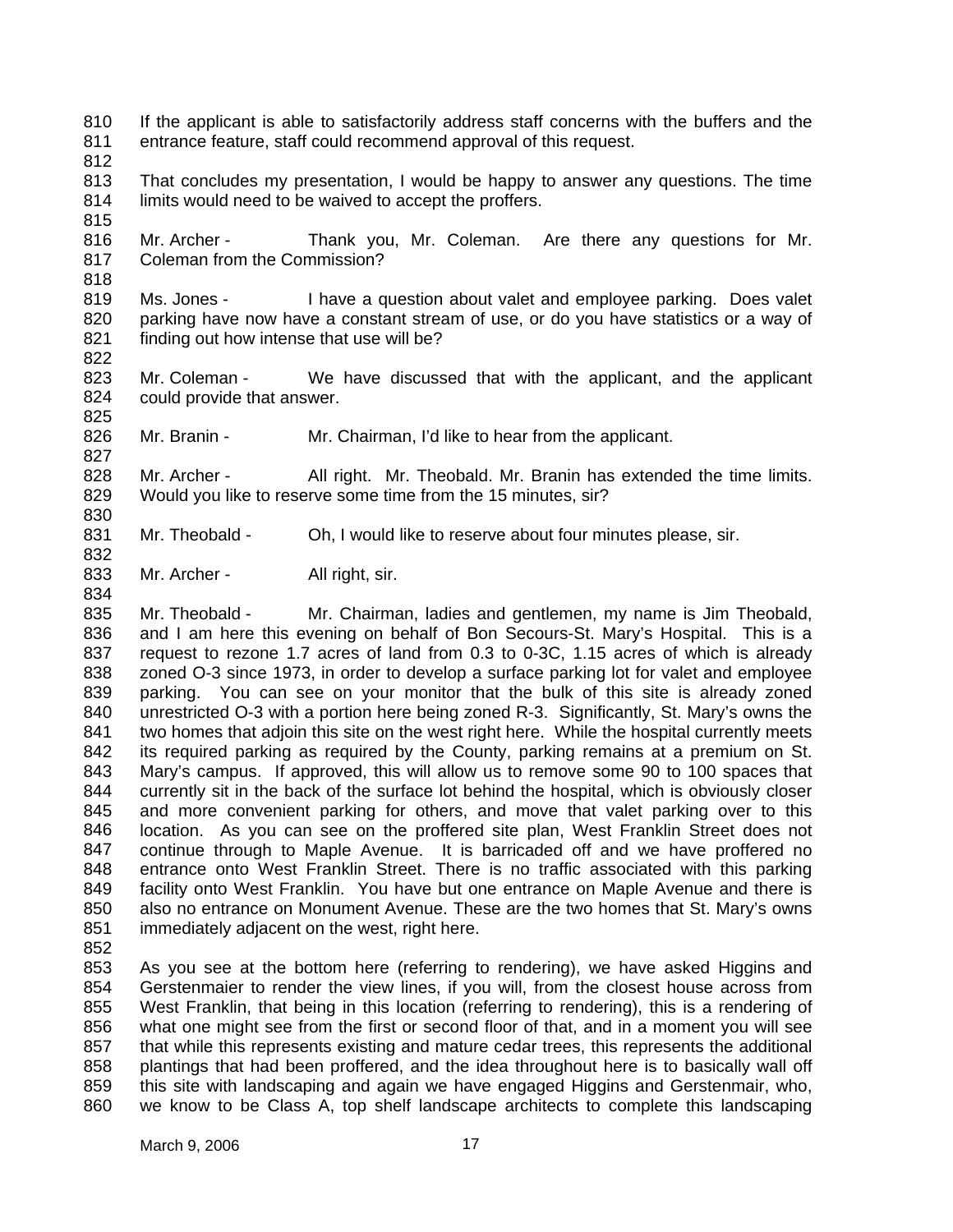861 862 863 864 865 866 867 868 869 870 871 872 873 874 scheme. Interestingly, this light green area around the edge, there is significant amount of green space and trees in right of way that is owned by the County before you get our property line and that is why we are not showing this color being all the way out to the right-of- way but the edge of curb from Monument Avenue which at this location is some twenty feet from our property line. So in addition to the 15 foot buffer proposed in this area there is an additional 20 feet. There is about 15 feet of additional right of way along Maple Avenue in addition to the 15 foot buffer and again about another 20 feet that sort of meanders along West Franklin Street. And these cedars we have committed to, this is a beautiful stand of very mature cedar trees. This is the same rendering of the lot we've just taken from the homes across Monument Ave and tried to show you a rendering of what can be accomplished within the buffer area along Monument Avenue. Right now as you see in the pictures there are very high canopy trees on sight and in need of some under canopy plantings as well as the hedge you see planted in here that would additionally cause that low level screening, again of any headlights.

875

876 877 878 879 880 881 882 883 884 885 886 887 We have offered a number of significant proffered conditions. These proffers have evolved as the result of the many community meetings as well as the discussions with Mr. Branin and Mr. Kaechele. This is limited to a gated surfaced parking facility for valet and employees only. We have restricted the hours from 7 am to 7 pm. For your information the valet operation currently runs from 8 am until 5 pm. Now occasionally there is a car left in the valet lot when someone is visiting a relative or other friend and when it comes time to close that lot here it will be 7 o'clock. We will physically move that car over onto the campus so the lot would be shut down and the gates dropped at 7 pm. The peak parking demand at St. Mary's is between 10:30 and 11:30 during the day. We've done parking studies it seems almost annually, and as you chart them they build up to those points and they stay up there substantially until one or two and then start to peak back down to approximately 5 o'clock.

888

889 890 891 892 893 894 895 896 897 898 899 900 901 902 903 The Conceptual Master Plan that you saw before you has also been made a part of this case. The Maple Avenue entrance must be landscaped complimentary to the entrance of the MOB Building across from Maple Avenue. Fifteen foot buffers which are obviously an addition to what's in the right of way along Monument and Maple with supplemental evergreens being planted within 15 feet of buffer and West Franklin in addition to the 20 feet of right of way within mature cedar trees reside and we've increased the buffer along our own homes on the western side from 10 feet to 15 feet again with supplemental planting. Once again access is by way of Maple Avenue only. We have reduced the height of lighting in this file to 20 feet to 16 feet. From concealed sources there is a standard campus type light fixture that you will see at St. Mary's. It's a very decorative light that the light bulb was basically concealed and it directs light downward. We've committed that light will not spill over the property lines and that the property lines be no greater than a one half foot candle which is as you've heard many times is the approximately the lighting for use by the little track lighting along the aisles in a movie theatre.

904

905 906 907 Trash pick up, parking lot cleaning, other than snow removal which has to be done when it has to be done, leaf blowing, lawn maintenance etc. limited to 9 am to 5 pm and only Monday thru Friday. This is a further restriction on those hours.

908

909 910 911 Mr. Theobald - Thank you so much I appreciate that. (was given a glass of water). St. Mary's has also agreed to install speed humps on Maple Avenue and Bremo road if approved by the County. Many hours of discussions about traffic cut through and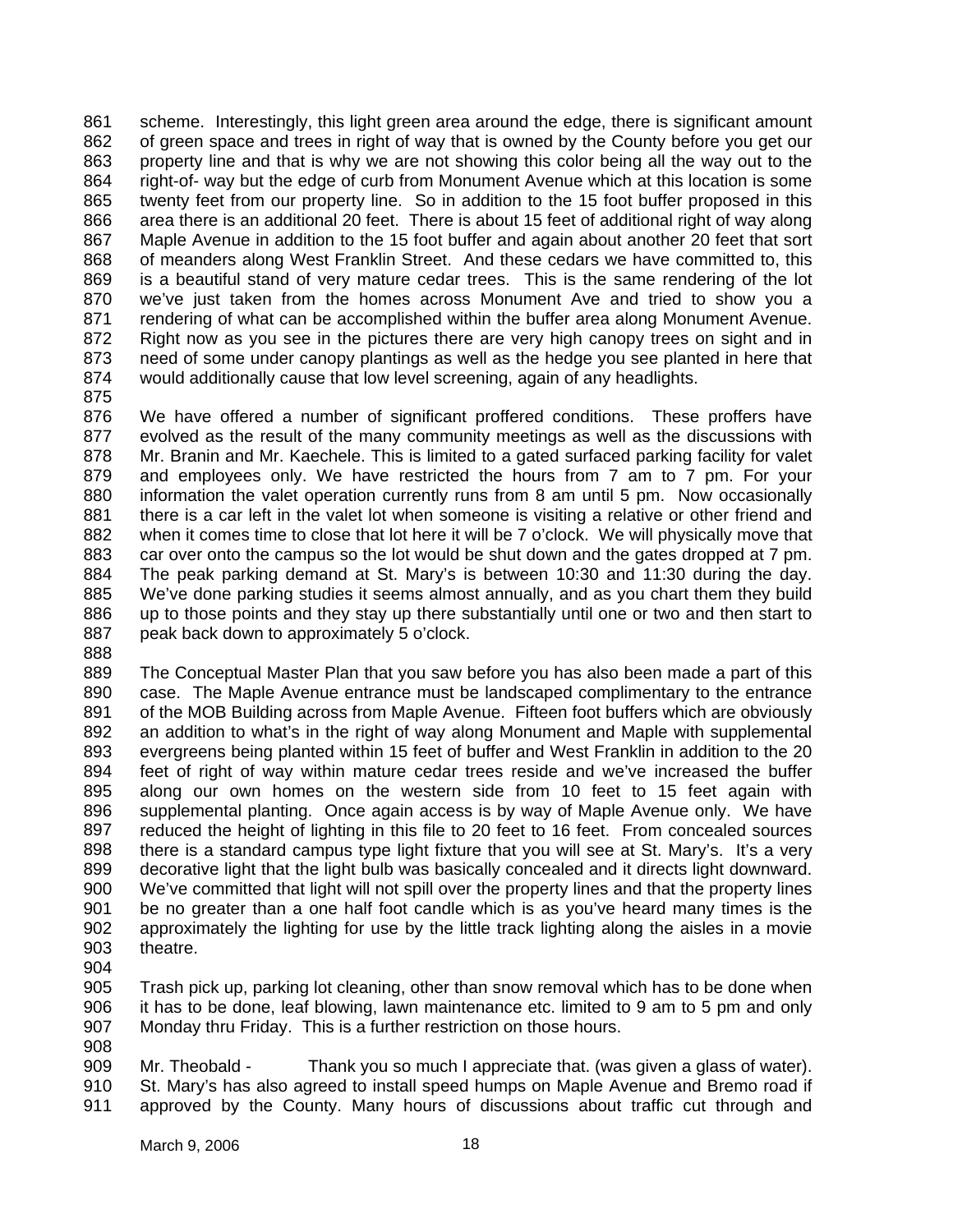912 913 914 915 916 917 918 919 920 otherwise and St. Mary's campus questions as to how to slow traffic down, redirect traffic all have been explored I know by Mr. Branin, with input from Mr. Foster and perhaps you will hear more about that later. But to the extent of traffic calming devices that are appropriate, they have agreed to bear the cost of that. I believe that we did put traffic calming devices on the other side of Bremo Road, north of Monument Avenue and I understand that has had a beneficial effect on traffic through that neighborhood. Hours of construction have been limited to 7 am to 7 pm Monday thru Friday, no construction on Saturdays or Sundays, and we will post signs in English and Spanish stating those hours of limitations.

921

922 923 924 925 926 927 Perhaps most significantly, we have made a commitment that the western boundary of the parking lot will be the western most extent of the Bon Secours St. Mary's Campus. The discussions with neighbors have indicated great concern that St. Mary's is moving westward, expanding into their neighborhood, and this is a commitment not only in writing but verbally and part of the record that that's where the campus ends, right there at the edge of that lot.

928

929 930 931 932 933 934 935 I've brought with you, one of the proprietary copy of portion of the Master Plan but it was shared with neighbors or a group of neighbors and so I thought I would bring it to show you because what St. Mary's intends to in its master plan is essentially, the vertical go up in the air on the existing St. Mary's Campus. The buildings that didn't copy very well will be an additional up to an 8 story hospital facility building along with a 650 car deck that would result in a net addition of 500 cars to support the current campus and the new facility.

936

937 938 939 940 941 So the plan is to basically go south on our campus. We do own a property or two down along Libbie Avenue. We do not own the majority of that. A lot of that property is owned by one owner and should it become available, it's certainly possible that the hospital would attempt to pick that up to expand out to the border of Libbie Avenue. So now you've seen the Master Plan.

942

943 944 945 946 947 948 949 950 951 952 Here are some pictures just to give you a visual. This is looking from the north side of Monument south across Monument. Into the sight you can see the homes St. Mary's owns over here to the right. It is high canopy and so will need to be treated very carefully with under canopy screening. This is the view from West Franklin looking east. These are the mature cedar trees. These are likely in the County right of way and we nonetheless have concluded we certainly wouldn't cut them down. This is a very beneficial view if you are looking straight in. Some of this is a little thin but when you get down to the end it's a bit open, so we will be coming back in and doing additional under canopy screening as well as hedge plantings. This is just another view looking west, along West Franklin Street.

- 953
- 954 955 Mr. Silber – Mr. Theobald, you are down to your four minutes rebuttal.

956 957 958 959 960 961 962 Mr. Theobald – Theobald – I'll just take another minute or two. I don't think I'll need much rebuttal. Thank you. As part of this discussion with the neighbors a few other things that are part of the proffers because they are not specific to the site under consideration specifically, we have agreed to participate with the neighbors in discussing with the County whether or not Monument Avenue speed limits could be reduced to 35 miles per hour and committed to Mr. Dinger, Mr. Renko that I would state that for the record. We've added additional sidewalks along Maple Avenue as part of our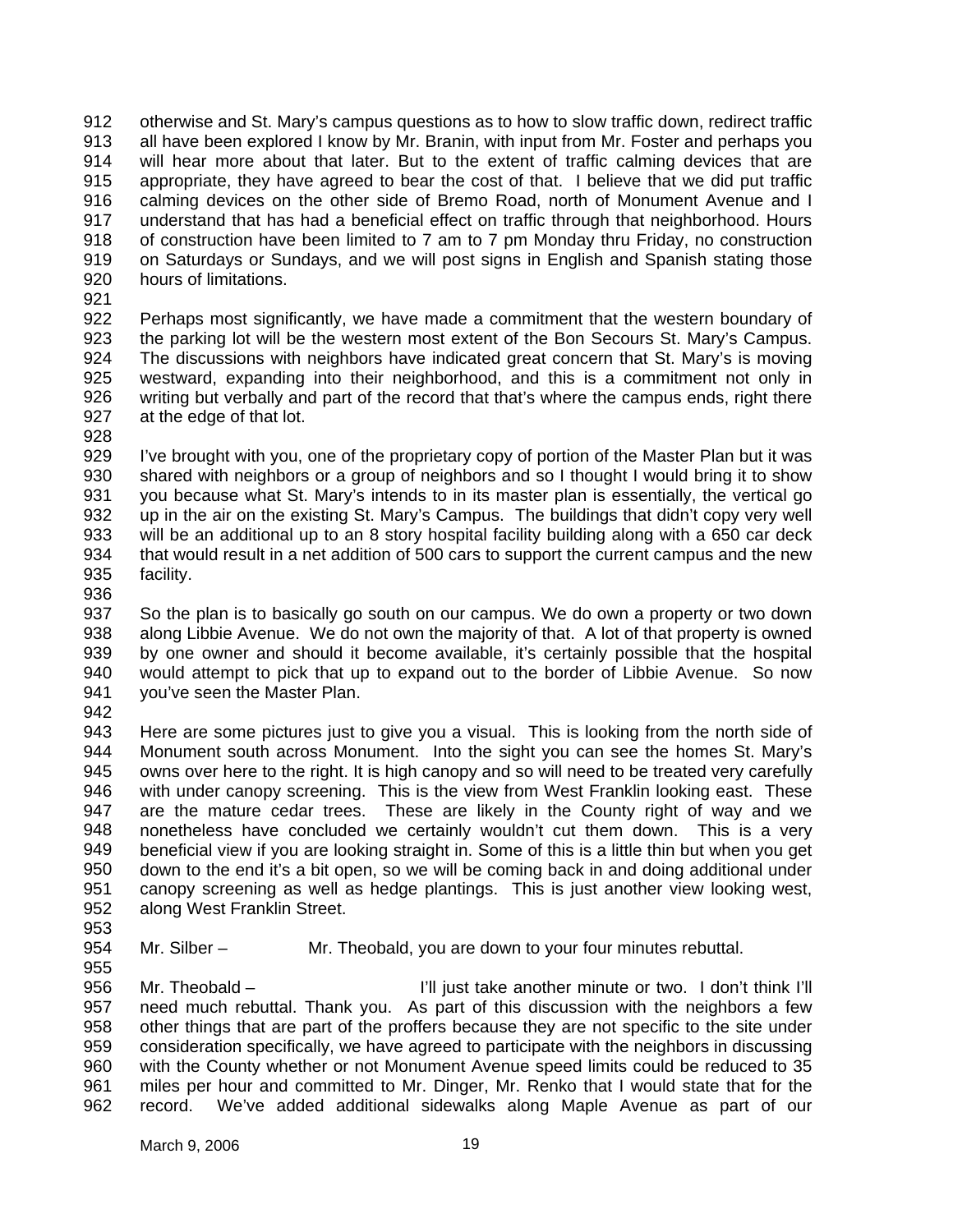963 964 965 966 967 968 commitment. We've modified our daycare pick up and drop off after some complaints by neighbors. We've relocated certain campus signage. There was concern that perhaps the deck was being cleaned too late at night. To the extent that had occurred, we made sure it won't and Mr. Branin, working with the City, has gotten with the City. I guess will be posting some hospital directional signs to try and direct traffic on the major streets rather than the cut through streets.

969

970 971 972 973 974 975 976 977 978 979 980 981 982 It's important to remember that this existing O-3 zoning today would allow up to an 8 story building, medical office or otherwise, as a matter of right, would develop a funeral home a bank or day care operation without asking any permission. Like any enterprise, profit or nonprofit, we must be mindful to meet the need of the consumers of St. Mary's while responsibly mitigating the impacts on the neighborhood and that's what we've attempted to do through these written conditions. St. Mary's is not just a neighborhood resource but a strong community resource and a vital part of our regional health care system. They give back to the community in significant ways on a daily basis through first class patient care and charitable support in addition to employing over 1700 Henrico County residents. I believe this request offers a far better protection than will be afforded the neighborhood based on the existing zoning and I respectfully ask that you recommend approval of this case to the Board of Supervisors. I'd be happy to answer any questions.

983

988

990

- 984 985 986 Mr. Archer - All right, thank you Mr. Theobald. Are there questions for Mr. Theobald from the Commissioners?
- 987 Mr. Branin - Mr. Theobald, I have one or two.
- 989 Mr. Theobald - Yes, sir.

991 992 993 994 995 996 Mr. Branin - In conversations with you, in trying to determine a direction for this project, I'd asked you a question in regards to, if this Commission denies the case and it goes to the Board of Supervisors and the Board of Supervisors denies the case, I asked if that parking lot for the area that is available and is currently O-3, if a parking lot would be built on that, which at that time you said the hospital does need parking.

- 997 998 999 Mr. Theobald - Yes, sir. That's correct. The hospital very badly needs the additional parking and we will use the resources the best way we can.
- 1000 1001 1002 1003 Mr. Branin - Mr. Theobald, if you do build that parking lot because you have been denied all the way up the line, what proffers, there are no proffers on it, what measures would you provide for screening for Monument and landscaping being in the now constrained space?
- 1005 1006 1007 1008 1009 1010 1011 Mr. Theobald - Well as you suggested, there would be no binding written conditions that would require us to do any of the things that we have committed to. I imagine that we would do many of those things whether or not they would all naturally follow. I don't know we would have to take a look at that. We've been in the process of discussions with neighbors and we have attempted to find ways to alter conditions to try and mitigate impacts if we are not successful. I can't imagine that St. Mary's would just go put down asphalt and not plant screenings.
- 1012

1004

1013 Mr. Branin - No, I would hope not.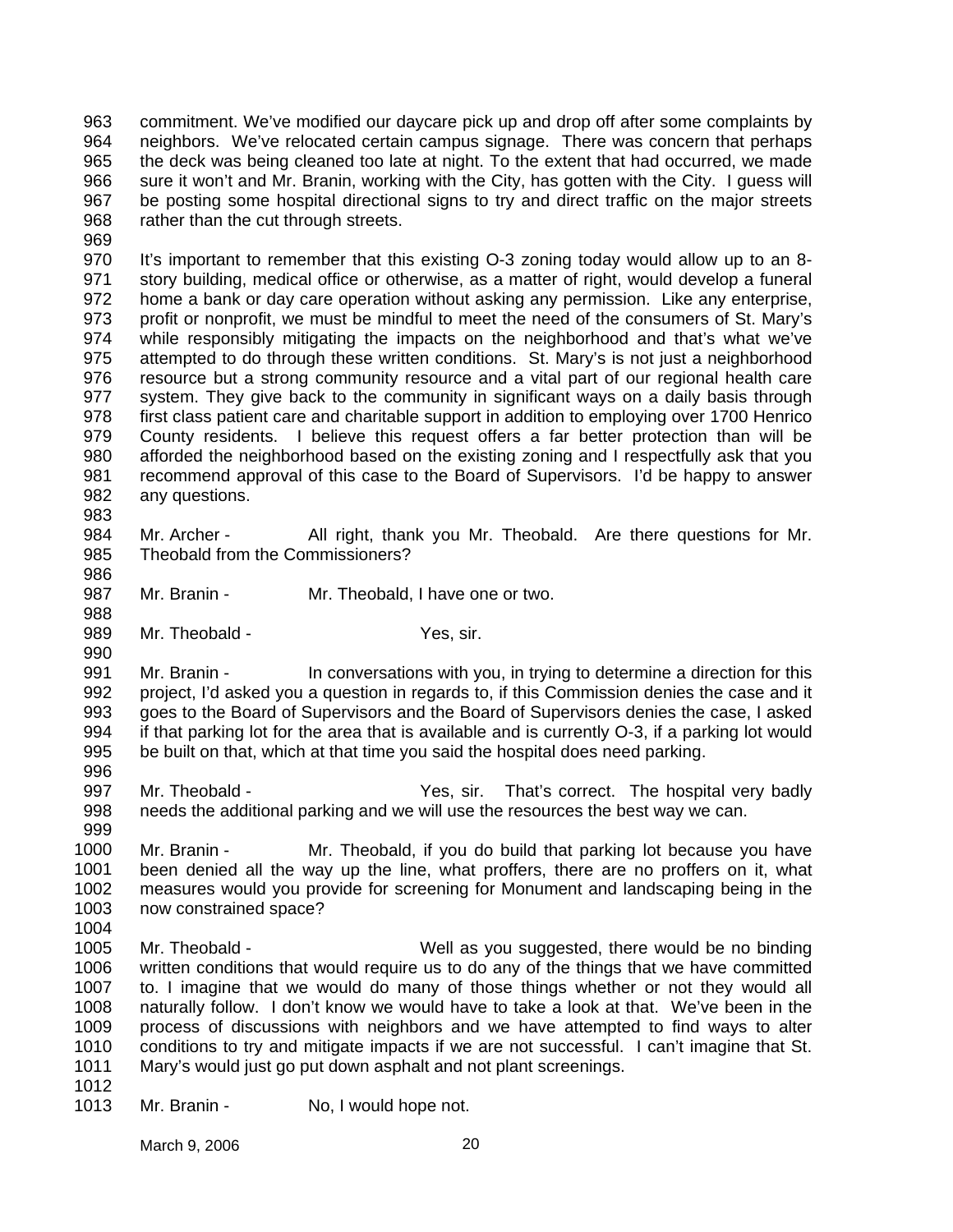1014 1015 1016 1017 1018 1019 1020 1021 1022 1023 1024 1025 1026 1027 1028 1029 1030 1031 1032 1033 1034 1035 1036 1037 1038 1039 1040 1041 1042 1043 1044 1045 1046 1047 1048 1049 1050 1051 1052 1053 1054 1055 1056 1057 1058 1059 1060 1061 1062 1063 1064 Mr. Theobald - No. of course not. Mr. Branin - But would it be as dense as it's proposed in this plan? Mr. Theobald - Likely not. Mr. Branin - One more question. Would this property be used for anything else other than a parking lot if it was denied? Mr. Theobald - Well, I think there's that possibility. It's obviously not presently programmed to be other than a surface parking lot, but as we continue to find this tension with the expansion at St. Mary's and the neighborhood then certainly the land that they already own and is already zoned will be used for hospital purposes. So it's not going to stay a park. Thank you. Mr. Archer - Alright, any further questions from the Commission? Mr. Theobald - Thank you. Mr. Archer - Thank you Mr. Theobald. Alright at this time we will hear from the opposition. If there is a person who has been designated as a spoke person, it probably would be wise for that person to come forward. As it now stands, you have 15 minutes. Ms. Rubin - I don't think that I'm going to speak for the whole 15 but I'm sure some of my neighbors will want to follow me. Mr. Branin - Ms. Rubin, do you know how many neighbors or have you organized who will speak and who won't? Because I'm trying to get a fix for how much more time you may or may not need. Ms. Rubin - It looks like it was two. Mr. Branin. OK. Mr. Archer - Ma'am also bare in mind that the time we take to ask you questions is not included in the time of your presentation. While we ask any questions, the clock is off. Ms. Rubin - Thank you very much. Thank you for your attention ladies and gentleman. First of all, I want to thank everybody who has met with us on this from Bon Secours and the County. Mr. Branin - Ms. Rubin, excuse me, I'm sorry to do this to you. For the record you have to state your name. Ms. Rubin - Sure, I'm Judith Rubin. I'm Chairperson of the Westview Manor Association which is opposing this. So thanks to every body, blah, blah blah. I'm just giving you two documents. One is our petition with 253 signatures representing about 170 households that oppose this rezoning proposal. The other document is this map which I colored in myself and shows you the distribution of those households relative to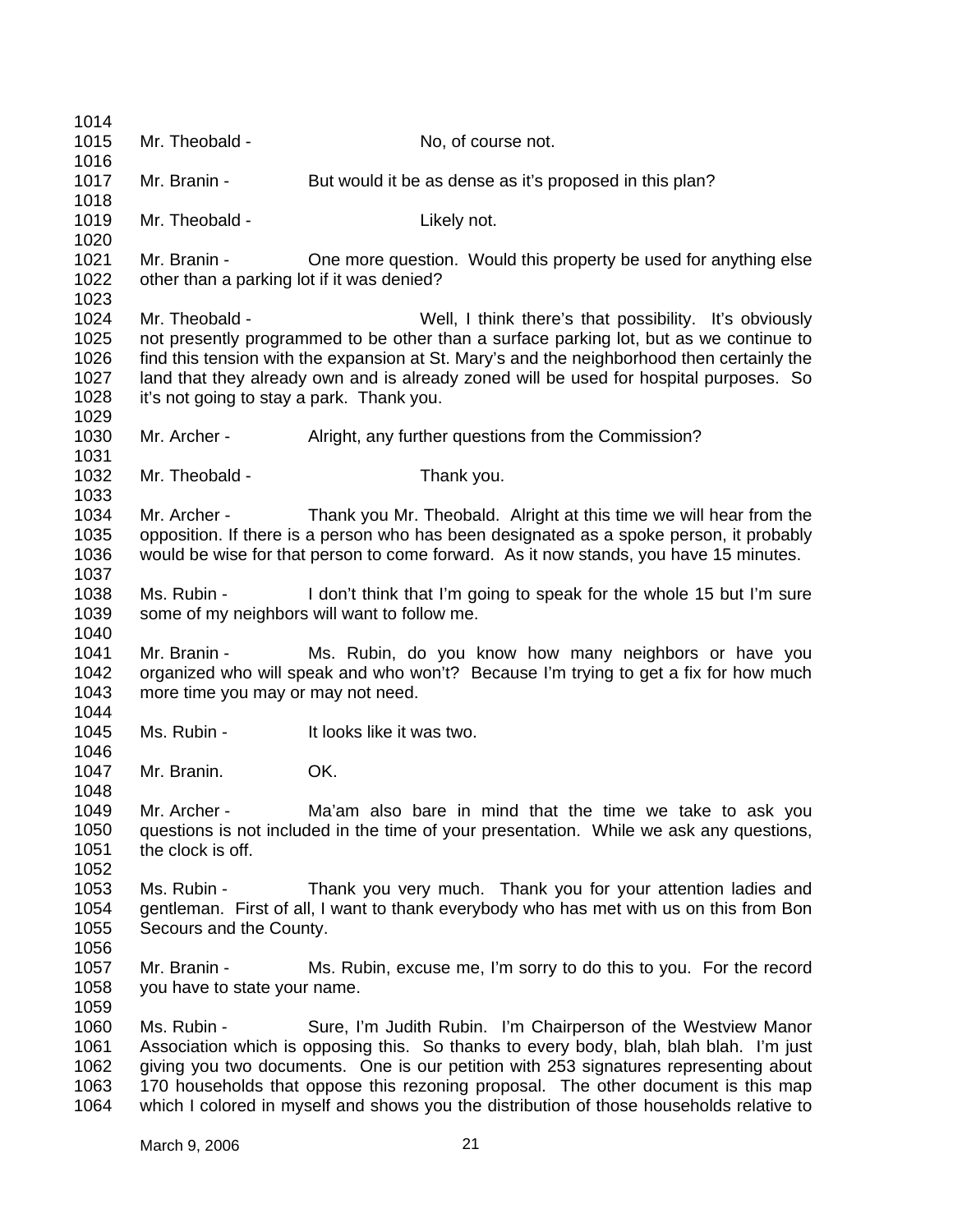1065 1066 St. Mary's and to the properties in question. I think it's kind of a telling picture. It does not need a lot of narration.

1067

1068 1069 1070 1071 1072 1073 1074 1075 1076 1077 1078 1079 1080 1081 1082 1083 1084 1085 1086 OK, I have some very specific things I want to address. You have already, all of you, have received a lot of correspondence about this from me and my neighbors, so I don't want to rehash too much. You already know the reasons that this proposal is bad for the neighborhood and you know why. This is a serious quality of life issue for us. We hope that the County will deny the proposal and encourage St. Mary's to go back to the drawing board. We remind you that the rezoning goes against the County's 2010 Land Use Plan. But be that as it may, we understand that this development may be approved in spite of our objections. Therefore, I wish to address the specific conditions in the amended proffers that was sent in today. Altogether we have met with St. Mary's five different times - three general meetings and two smaller meetings. It's a little frustrating that we are still so far apart on this issue. But they don't budge very easily. We met with St. Mary's on Monday night to request changes to the last version of the proffers and I would like to express my appreciation to them for the meeting. We've had a long cordial discussion, and all the same I'm very disappointed with the results of that meeting. Three of the most important issues in my opinion are still not satisfactorily dealt with - item four, the buffers, item six the lighting and item 11 the westward development. I will go through them one at a time and explain what the problem is from my point of view.

1087 1088 1089 1090 1091 1092 1093 1094 1095 1096 1097 1098 1099 Item Four - the buffers. If the parking lot must be built, there needs to be a substantial physical barrier in order to protect the neighborhood from this commercial intrusion. The width of the landscape buffers as proposed, 15 feet is not enough. We asked for 30 feet and we still want 30 feet. In addition, we asked for a permanent high wall along the western boundary, something that would stretch from Monument Avenue to West Franklin, along that western boundary. It's not in the proffers so we're repeating that request now. To properly mitigate the effect of this commercial development on all residential streets, we ask for an 8 foot high permanent stone wall along that western boundary. A possible alternative might be an 8 to 10 foot earthen berm in the course of grading for the parking lot and I'm sure there will be a lot of earth piled up and available for that use. In either case, the barriers should be attractively landscaped and it should be set 30 feet back from the boundary line, and Bon Secours should be committed in writing to maintaining that barrier in perpetuity.

1100

1101 1102 1103 1104 1105 1106 1107 1108 The next item is item number six, lighting. The 16 foot lighting fixtures in our community are too high. Most of the houses in this neighborhood are two-story houses and 16 foot high light fixtures will be in line with their upper story windows. This is just one more example of incompatible uses. Those light fixtures are 16 feet which lie about 10 feet higher than your average backyard fence, much too visible and obtrusive and incompatible with residential character. We are glad that the proffer specifies concealed light sources and minimizing of glare but we are here to keep our request that St. Mary's use shorter fixtures 10 feet high instead of 16 feet.

1109

1110 1111 1112 1113 1114 The next one is item 11, Westward Development. This clause was added in response to our concerns and we do very much appreciate its being there, however, we are not lawyers but we think that as it currently reads it is ambiguous, open ended, and not too binding on St. Mary's future development. We ask that this clause be rewritten in language that is firm and unambiguous and applicable in perpetuity.

1115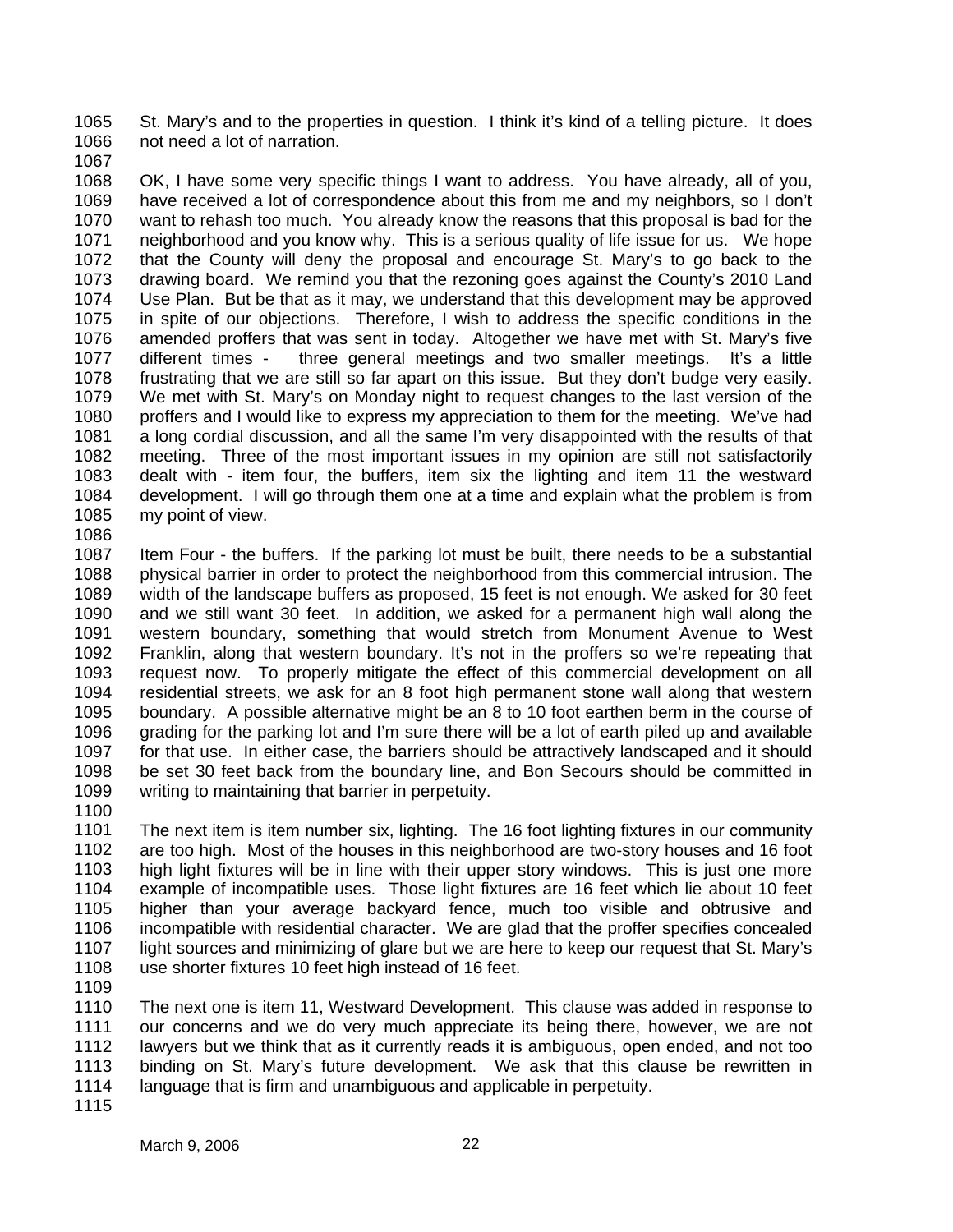1116 1117 1118 1119 1120 1121 1122 I have a couple other concerns that came up while I was listening tonight. One is the dead end on West Franklin Street where it approaches Maple. There is a barrier there but I wonder if there is technically also a right of way existing and there isn't. I'm concerned about that. The other is that there hasn't been to my knowledge any real discussion of the path that the valet parking traffic would take, and I think that might impact quite a bit on traffic patterns and traffic problems in general, so I'd like to know what that is.

1124 1125 1126 1127 1128 1129 1130 1131 1132 1133 1134 1135 1136 1137 1138 1139 Just a couple more things. I have a few words to say about the neighborhood in general. Our 1940's neighborhood is a first rate suburb. It's flourishing. It's a popular place to live. It has good property values, well maintained homes, good schools, residents of all ages. It's convenient to shopping, services and transportation. Why on earth would you want to mess around with that? The residents of our neighborhood are not anti-development but know a bad plan when they see one. Bon Secours has the money and Henrico County has the resources to create something that benefits all of us. Why not do it right? I really don't want to be up here bickering about berms and buffers and lights and covenants. We don't want this parking lot and you know that we don't want it, but we like to think we are responsible people who know that we might not get everything we want. So I've given you a bottom line tonight in the event that our wishes don't prevail. Wider landscaping buffers and a high wall on the western boundary, light fixtures no more than 10 feet high, and a firm block on future westward development. We think it's reasonable to ask Bon Secours St. Mary's fulfill those conditions. Thank you for your time.

1140 1141 Mr. Archer - Thank you Ms. Rubin. Are there questions before she takes her seat?

1143 1144 1145 1146 1147 Mr. Branin - I'd like to make a statement to Ms. Rubin. The question in regards to the barricade on Franklin that you had. That was addressed in a traffic meeting we had with Mr. Foster at which time he stated to the people in the room that the County has no interest in opening up that and making it an easement or in concealing that road.

1148 Ms. Rubin - But is it still technically open on some map somewhere?

1150 1151 1152 Mr. Branin - No ma'am, the County has no interest in ever opening that road up and we're looking at closing down Dustin, which is the next street over. So it's never going to be there, it's never going to open up.

1154 1155 1156 1157 1158 Ms. Rubin - Well I would have some objections to closing down Dustin, although I don't live there I think what that does is it actually makes Maple Avenue more of an official street for the hospital and less of a street for the residents of the neighborhood.

1159 Mr. Branin - Now are you speaking on your own behalf?

1161 1162 1163 Ms. Rubin - There has not been a huge discussion on this so I think there are a variety of opinions, some of them go with mine and some of them probably don't.

1164 1165 1166 Ms. Jones - May I ask a question? I obviously, nobody has my email address. I haven't gotten any of your emails however, I appreciate all of this and I have talked to a lot of folks about it informally. I am a former resident of Libbie Avenue and the

1123

1142

1149

1153

1160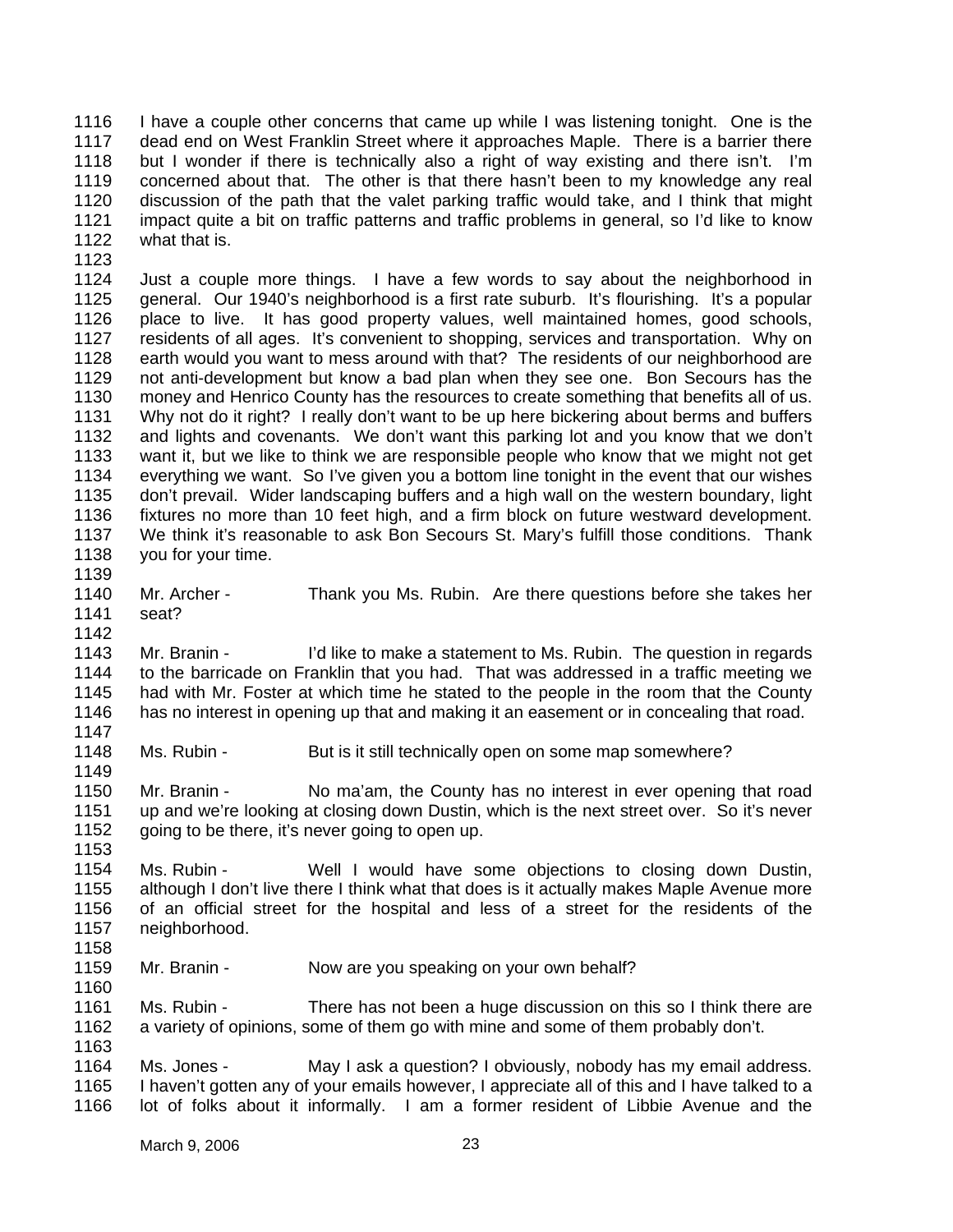1167 1168 1169 1170 1171 Westwood area so I'm very familiar with the neighborhood and it is a lovely area. My question to you is in, obviously, this is a very difficult issue. Would the neighbors rather see St. Mary's use the existing parcel for the uses which they could make of that parcel as opposed to this parking lot? Would you rather see a medical office setting there as opposed to a parking lot?

1173 1174 1175 1176 1177 Ms. Rubin - We haven't taken a vote on it, but I know quite a few people would have said that they would prefer it, to take their chances with the current zoning as it exists because it would preserve the residential parcel there. Because that's the part in the middle that they want to zone to office would remain and that would be a more acceptable use.

1178

1185

1188

1193

1195

1197

1199

1202

1204

1172

1179 1180 Ms. Jones - Even with a large building on the other corner?

1181 1182 1183 Ms. Rubin - Well, I have to admit we're dubious that that large building could ever appear, because it would have to be accompanied by sufficient parking.

1184 Ms. Jones - **OK.** 

1186 1187 Mr. Archer: Ms. Rubin, I have one question. You indicated that proffer 11 was ambiguous. How would you state that specifically? I'm just a little bit…..

- 1189 1190 1191 1192 Ms. Rubin - Well it seems to me that it's, the way it reads now it's sort of like the grass is green and this is the western edge and we all agree that it's the western edge, but it doesn't say we won't push that edge further, we won't ever go beyond that edge.
- 1194 Mr. Archer - It does state that.

1196 Mr. Jernigan - It does say that.

1198 Mr. Archer - The western most would be the western most extent.

1200 1201 Ms. Rubin - Yes, at this time. I mean I think the implication is at this time. It doesn't say western most extent forever, in perpetuity, permanently.

1203 Mr. Archer - It is cut and dried when they state that.

1205 1206 1207 1208 1209 1210 1211 1212 1213 1214 Mr. Silber - I think the issue is that once a proffered condition has been accepted by the Board of Supervisor, it becomes law. They can't violate that, no violations by proffers can occur. Now, can a change be made in the future? Yes, they can apply to go back through this process again and involve the community and go through the public hearing processes to change a proffered condition, but I would probably argue this would be a very difficult one to try to change if this is accepted because of the concerns that have been expressed by the neighborhood. I think it's fairly clear in interpretation of this. Can it be modified to make it clearer? Perhaps, but I think once this is accepted it becomes law and would have to be adhered to.

- 1215 Ms. Rubin - That's a very strong statement.
- 1216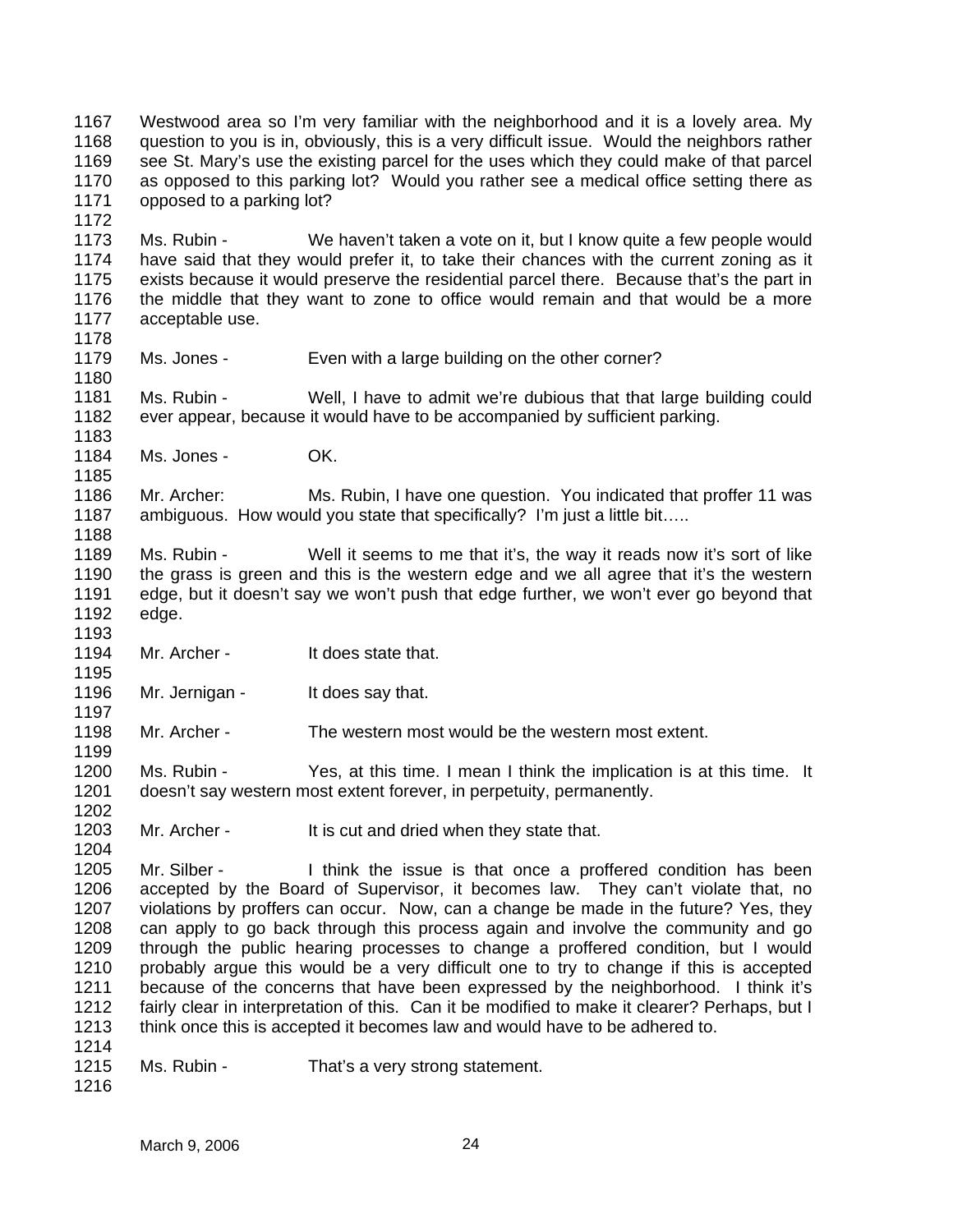1217 1218 1219 1220 1221 1222 1223 1224 1225 1226 1227 1228 1229 1230 1231 1232 1233 1234 1235 1236 1237 1238 1239 1240 1241 1242 1243 1244 1245 1246 1247 1248 1249 1250 1251 1252 1253 1254 1255 1256 1257 1258 1259 1260 1261 1262 1263 1264 1265 1266 1267 Mr. Branin - It's stronger than if there were any other words in there Ms. Rubin. Ms. Rubin, actually when I was dealing with the hospital in regards to western expansion, I had requested 50 years and they upped the ante and went permanently, so that statement is binding permanently. Ms. Rubin - The word permanently I don't believe appears in there. I do appreciate what you said. Mr. Archer - I just want to get some clarification to make sure that you are understood that we feel this is pretty strong. I just thought maybe you had some other interpretation that you could give us. Ms. Rubin - Well, I don't write legal documents, although I write other kinds of documents. I do hope that you understand that our main concern is wanting to really draw the line and keep the line there. Mr. Archer - I do Ms. Rubin, I understand your concerns, I really do. Mr. Silber - Ms. Rubin, I had one other point of clarification. You mentioned a wall that you would like to see and you mentioned from point A to point B. When you said wall on the western property line, is that running along the two adjacent lots? Is that where you had said? Ms. Rubin - It would separate the commercial from the residential. Mr. Silber - Not necessarily along Franklin Street, but adjacent to the two lots. Ms. Rubin - Well I would like to see it along Franklin Street but I don't think all of my neighbors on West Franklin Street want a wall there. Mr. Jernigan - Ms. Rubin, you said you'd also consider a berm. Ms. Rubin - Yes, I think so. A permanent barrier of some kind. Mr. Archer - Alright, any further questions? Thank you Ms. Rubin. Ms. Rubin - Thank you. Mr. Archer - Alright, is there another statement? Mr. Silber - We have about eight minutes left. Mr. Archer - Yes, come forward ma'am please. Mr. Silber - If the next speaker wants to come forward you can come down and sit down close so we can take you quickly. Mr. Archer - Please state your name for the record. Ms. Farmer - It's Mildred Lee Farmer, widow of Mrs. Paul T. Farmer. I live at 6003 Morningside Drive. If you look at the map that you don't have right now, I am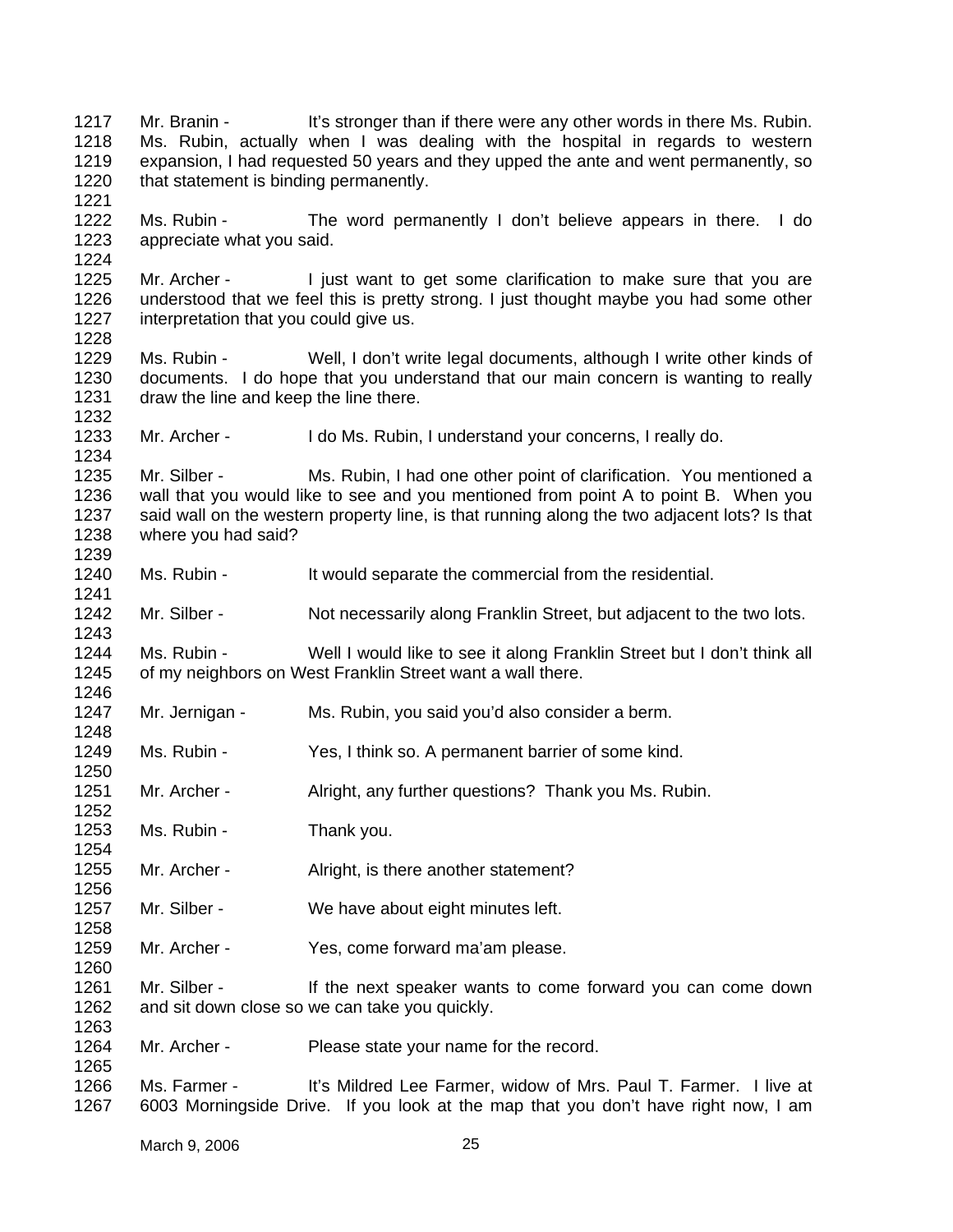1268 1269 1270 1271 1272 1273 1274 1275 1276 1277 1278 1279 1280 1281 1282 1283 1284 across Monument Avenue as the crow flies right through the park and what my concern is, and I haven't heard it addressed and I'm hoping that the Planning Commission will address this issue. My concern is the water. I have a piece of property that is at the bottom end of the Keystone Park and it's taken me 35 years to realize that the County moved the creek from one side of the park over to the street side of the park. Unfortunately, that topography is still there and if you take the natural topography it goes through my yard. My lowest point in my house is right in front of my garage and I have pictures in the 80's of the great flood. After the great flood, they had two 54 inch pipes in front of my house. With the building of the new hospital on the parking lot that's already existing that didn't, there will be more water and there will be more water with the new decks, but if you take and put new parking asphalt there how much water am I going to get? I'm down below. I'm at the bottom. So, I am saying, can the County consider water? Has it been considered? Also, I find that St. Mary's is not a good neighbor for me, personally. I have a sound issue. I have a light issue. I look up there up the street and I can see a Christmas tree all lights with the parking deck. So no, I don't find that St. Mary's for me has been a good neighbor. Thank you.

1285 Mr. Archer - Thank you ma'am.

1287 1288 1289 1290 1291 1292 1293 1294 1295 1296 Mr. Silber - Ms. Farmer, in regards to your question on storm drainage. Let me just provide you with this information. When, if this property is rezoned and when they come in with a site plan or plan of development, they will have to address storm water runoff on this property. The County has regulations that deal with storm water control and they will have to make sure that the increase or the water from this property would be managed and released in a slow manner. In fact it should be released in a slower manner than the current natural vegetation, but that will be reviewed at the time of the site plan review and when a plan of development is submitted the County we will be looking at that very closely. We are aware of some flooding in the area and drainage issues downstream.

1298 Ms. Farmer - You are aware of the flooding that goes on.

1300 1301 1302 1303 Mr. Jernigan - Ms. Farmer, could I ask you something? You stated that St. Mary's hasn't been a good neighbor to you. Other than the fact that you don't like, I mean you see the lights in the parking deck, tell me what else is happening?

1304 1305 1306 1307 1308 1309 1310 1311 Ms. Farmer - There's a low hum all the time. I think they plucked it off recently, the most recent one, but over the years the environmental control machines have a hum and the compressors have hums and I can hear it. I can hear it going and standing in the front yard. It just so happens we have a solarium at the back of the house that faces to the side with a gazebo and I can hear it. Now I think recently with the addition of the new building, I think that they had changed some of that and I'm not real sure we still hear that hum, but I wouldn't doubt that we would get it again if it suited St. Mary's to do so.

1312

1286

1297

1299

1313 1314 Mr. Jernigan - Thank you.

1315 1316 1317 Mr. Archer - Alright any further questions Ms. Farmer? Thank you ma'am. Alright there are eight minutes? OK, there's about six and a half minutes left if somebody else would like to speak.

1318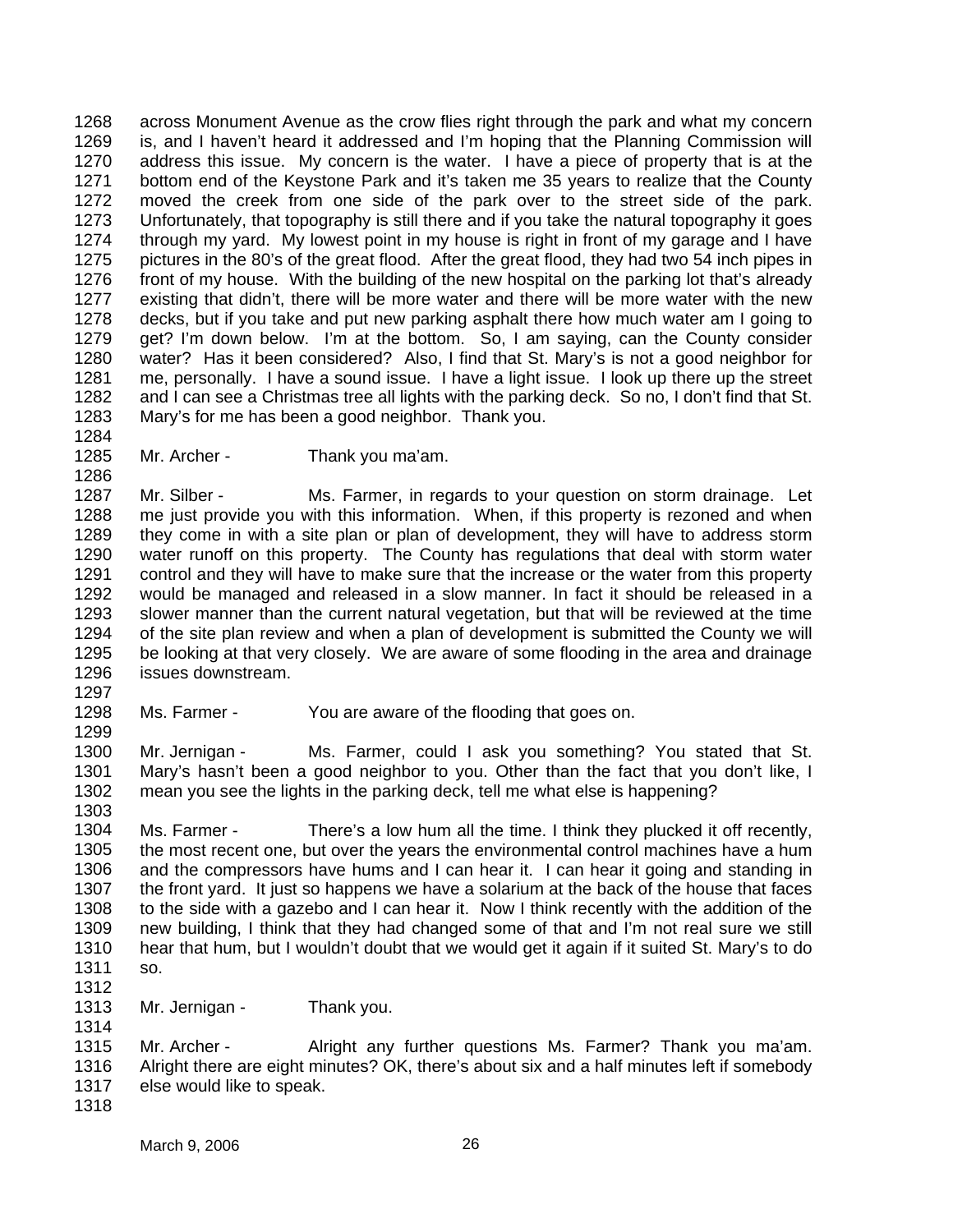1319 1320 1321 1322 Ms. Clark - I'll just have a couple things, it won't take but just a second. My name is Janice Clark. I live at 6226 Jeffrey, which is just a few blocks from the area, and I came to just sit and listen to the presentation.

1323 1324 1325 1326 1327 1328 1329 1330 1331 1332 1333 1334 I'm more worried about those speed humps than anything because, quite frankly, I feel that they will be good for the pedestrians in the area, but for those of us living in the area, I can see where I'm not exactly sure. I may have missed it. Where they are going to be? If there are speed humps put on Maple, I would imagine the traffic on Pepper Avenue is going to increase drastically, because most drivers that are going through the area are going to avoid the speed humps, in addition to a lower speed limit if that's placed on, I don't know if that was mentioned in place on Maple. I know you mentioned closing Dustin. I would think that would be the only way to go because if there are speed humps on Maple, people are going to tend to turn right on Dustin to get off of Maple and, therefore, you've got and I would imagine traffic would increase on Bremo, also. So I think that would be a tremendous impact on our neighborhood, just the amount of traffic there.

1336 1337 Mr. Branin - Yes ma'am. Mr. Foster, can you address some of these questions, because you are much more knowledgeable than I am.

- 1339 1340 Mr. Foster - Yes sir, Mr. Branin. I am Tim Foster, Traffic Engineer for the County.
- 1342 1343 Mr. Archer - Good evening, Mr. Foster.
- 1344 Mr. Jernigan - Good evening, Mr. Foster.

1346 1347 1348 1349 1350 1351 1352 1353 1354 1355 1356 1357 1358 1359 Mr. Foster - I think all of the traffic issues that we are seeing out there they have to be taken together. I do agree with the lady that spoke if we do something to Maple and don't do anything to Dustin I think we will have additional cut through traffic. You're also looking at once we do if the neighbors want this enclosed doing some work at Monument and Maple because of some concerns we have out there and some of the neighbors expressed concerns and some of the accidents that has been occurring there. I would like to want to clarify one thing real quickly and just to make sure I understood what Mr. Theobald said about the speed humps north on Bremo Road. I heard that Mr. Theobald say that "we" got those installed. I wanted everyone to make sure that I don't know if he was talking about "we" as the County or "we" as St. Mary's but that was actually an effort through the Westview Civic Association who worked very hard with the County and the County actually installed the speed humps there with lots of meetings and lots of work with the Westview Civic Association so I wanted to clarify that. That was actually done by the neighborhood, with a neighborhood driven effort on that.

1360

1364

1335

1338

1341

1345

1361 1362 1363 We have looked at the traffic on upper Jeffrey and Dustin. We do think that some of the traffic is cutting through to get to the hospital. We do think that closing Dustin would prevent that from happening.

1365 1366 1367 1368 Mr. Branin - Can you in some fashion, I don't know if you can, our initial conversations and with the neighborhood, and I don't know if you brought it with you, a proposed layout of speed humps on Maple and I believe that is where they would be positioned as well, just so we can get a feel for what we are looking at and one more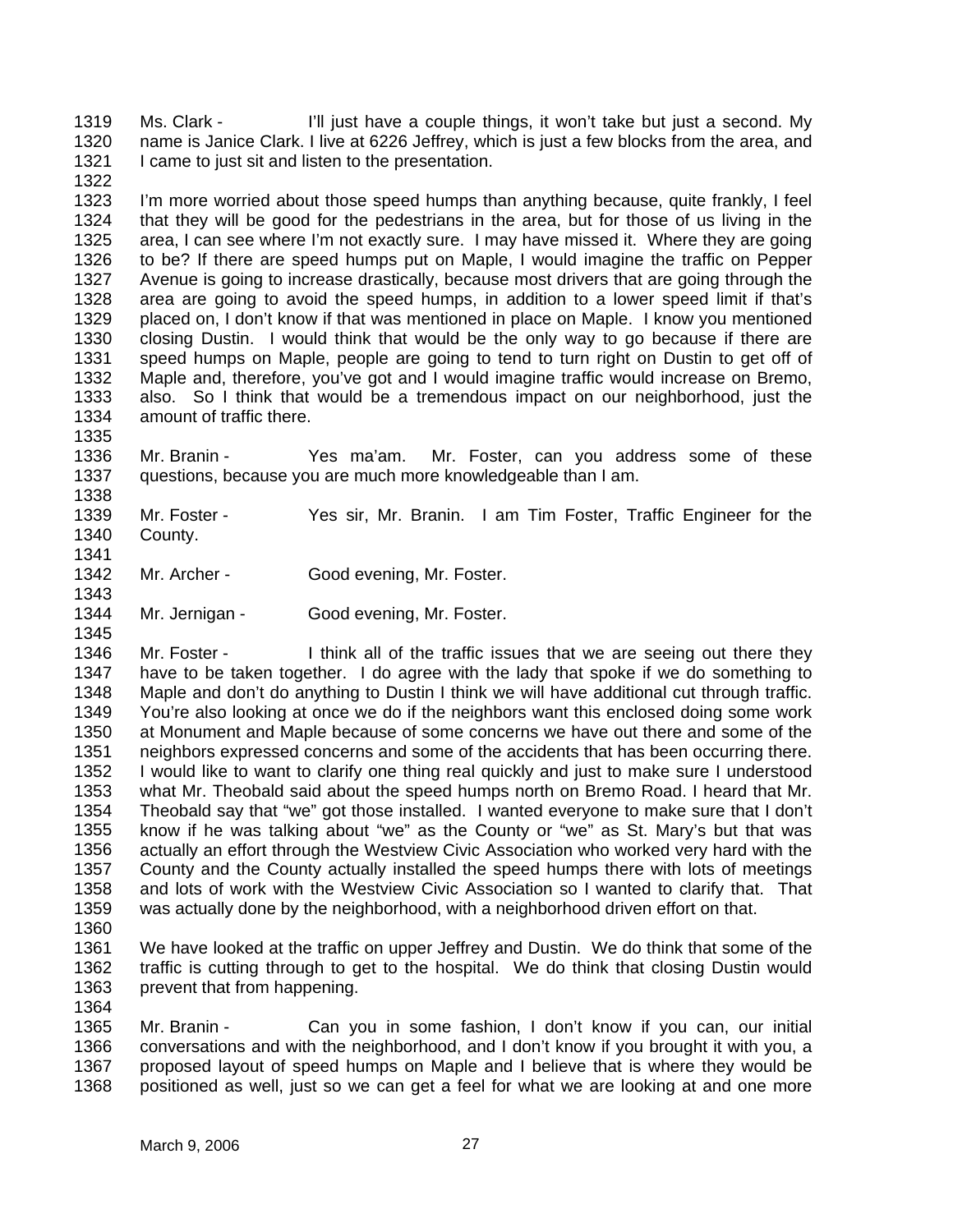1369 1370 question. Has the neighborhood filled out the request form and gotten it back to you yet?

1371

1372 1373 1374 1375 1376 1377 1378 Mr. Foster - Yes, sir, the neighborhood has given me, not the formal request form, but I did get the signatures and addresses from the neighborhood meeting. We have started and will start collecting some of the data especially the traffic count will begin in the next week or so to collect that data. I have talked to some of the residents on Bremo Road, south of the hospital. They are concerned about cut through traffic on Bremo. We will be looking at that very closely too to see what we can do to alleviate that problem.

1379 1380 1381 1382 1383 Mr. Branin - Mr. Foster, as I stated at your traffic meeting, I had been posed with the mission to stay with this community until traffic measures are completed and will you be communicating with me as well as the community?

1384 1385 1386 1387 1388 1389 1390 1391 1392 1393 1394 1395 1396 1397 Mr. Foster - Yes sir. Our traffic calming program is something that we stay in touch with the neighborhood. From our stand point, we don't go away regardless of what happens at the zoning case. We will be doing the same work with the neighborhood, regardless of the outcome of the zoning case and the work in trying to improve the situation out there. The map in front of you, I don't have the map for Maple, I thought I did, is Bremo, with the possible location of speed humps on Bremo Road. What we are actually looking at on Bremo is to make these more or less raised pedestrian cross walks. We do have a lot of pedestrians crossing Bremo Road in this area, and we are trying to look at it so that it's a natural place where the pedestrians would cross and at the same time serve as a raised pedestrian cross walk and speed hump. We do have three locations on Maple that we were proposing. You can see the three on Bremo that are located there. On Maple, if they don't have a map for, we would be looking at one between Dustin and Monument, another one between Dustin and Bremo, and a third between Bremo and the City-County line.

1398

1399 1400 Mr. Branin - And has the City contacted you yet in regards to their effort to help alleviate traffic coming into this area from the city line?

1401

1402 1403 1404 1405 1406 1407 Mr. Foster - Yes sir. They have told us that they would be installing the, what we call the travel agent signs for the hospital, to navigate traffic down to Maple and we will be looking at our end of the County to see what we can also do up at Horsepen to try to get more people out of the neighborhood and down to the proper roads that need to be used through the roads to get to the hospital.

1408 1409 Mr. Branin - Thank you, Mr. Foster.

1410 1411 1412 Mr. Archer - Thank you, Mr. Foster. Alright now there are approximately 4 minutes left for the opposition if someone else would like to come and speak. Come right on, ma'am.

1413

1414 1415 1416 1417 1418 1419 Ms. Anderson - Till be very quick if it's mainly a question that I've got. My name is Susan Anderson. I live on Hampstead Avenue. I won't reiterate but on January  $10<sup>th</sup>$  after the very first community meeting that they had I sent out a very, very detailed, spelled out letter in opposition with reasons why. I sent it to Mr. Kaechele, who is the supervisor for my district, and I copied all the other supervisors as well as the CEO of Bon Secours. One point I want to make and then a question I had that if this some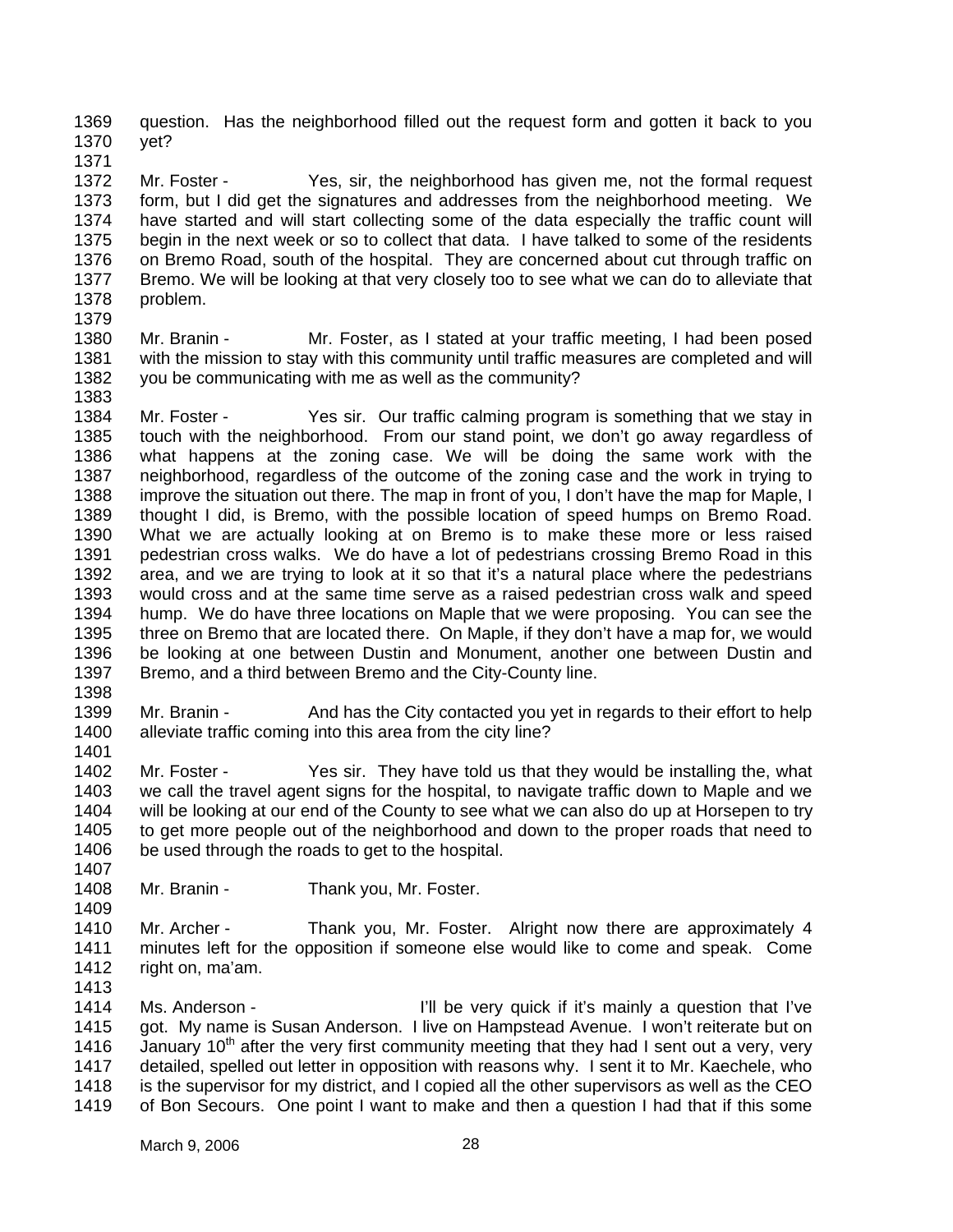1420 1421 1422 1423 1424 1425 1426 1427 1428 1429 1430 1431 how does go through. Living on Hampstead with the talk of the possibility of closing off Jeffrey, I have watched a move that over the summer of 2001 to Hampstead Avenue and when the opened up the new area just east of Maple, traffic on my road increased just within the last week. I'm coming home from work and I watched two people come out of the parking garage that left out on Maple that's directly across from Hampstead. I watched both of them across and I watched them go out Patterson West. It is a cut through. If they close off Dustin it's only going to be worse. That's a comment I want to add in addition to what's already been said. And then a question about the proffer that was brought to my attention; they talked that the western boundary will not go any further than where they're saying. What about west but heading south towards Patterson? That would be my question. And that's all unless you have any questions of me.

Mr. Archer - Thank you then. Does anybody want to make any answer to that?

- 1432
- 1433
- 1434 1435
- 1436
- 1437 Mr. Archer - OK. We have about three minutes left for someone else who'd like

Mr. Branin - Mr. Theobald you'll address that?

1438

to speak.

1439

1440 1441 1442 1443 1444 1445 1446 1447 1448 1449 1450 1451 1452 1453 1454 Mr. Crewe - Good evening, my name is Wayne Crewe, and I live at 6201 West Franklin Street. My home had a previous picture there of my home at the end of West Franklin and I think that from a physical perspective that I'm most affected in regard to this plan. My home actually fronts the park and just what I wanted to say is that I'm opposed to the parking lot. If it does have to go through, I'd like to see additional buffer space as Ms. Rubin indicated and also right now the lighting is very obtrusive to me and I'd like to see as far as the actual signage lighting to be reduced and not only for the signage lighting, actually to the new medical office building that's very bright and I'm sure they will put additional signage on the other side of the street as well where they are proposing the new entrance way. Also, I just wanted to say I'm in opposition to the closing of Dustin. I have a young daughter, 14 years old, that catches the school bus. The school bus comes down Dustin and goes through from Dustin to Maple and if we change the route it would most likely have to go up, she would have to walk up probably to Pepper and with a safety concern in that regard I would like oppose that as well, the closing of Dustin. Thank you very much for your time.

1456 1457 1458 1459 Mr. Branin - Thank you Mr. Crewe. And Mr. Crewe, all the traffic and you know you think the meetings were long before, when we have the traffic meetings that's when we'll be addressing with Mr. Foster and every neighbor will have input on what they do want and don't want.

1460 1461

1455

- Mr. Crewe Thank you.
- 1462

1463 1464 1465 Mr. Archer - Thank you sir. Alright we have about 90 seconds or so left if somebody else would like to speak.

1466 1467 1468 1469 1470 Ms. Solaria - I can get this in I think in about 90 seconds. I'm Sister Joan Solaria and I live on the north side of Monument, 5900 block right across from all of this. My concern is that possibly about the lights that they are going to close the parking lot at 7 p.m., why don't they also turn off their high lights at 7:00 p.m., so that they will not disturb the people. Leave on the lower ones that they said that they would put some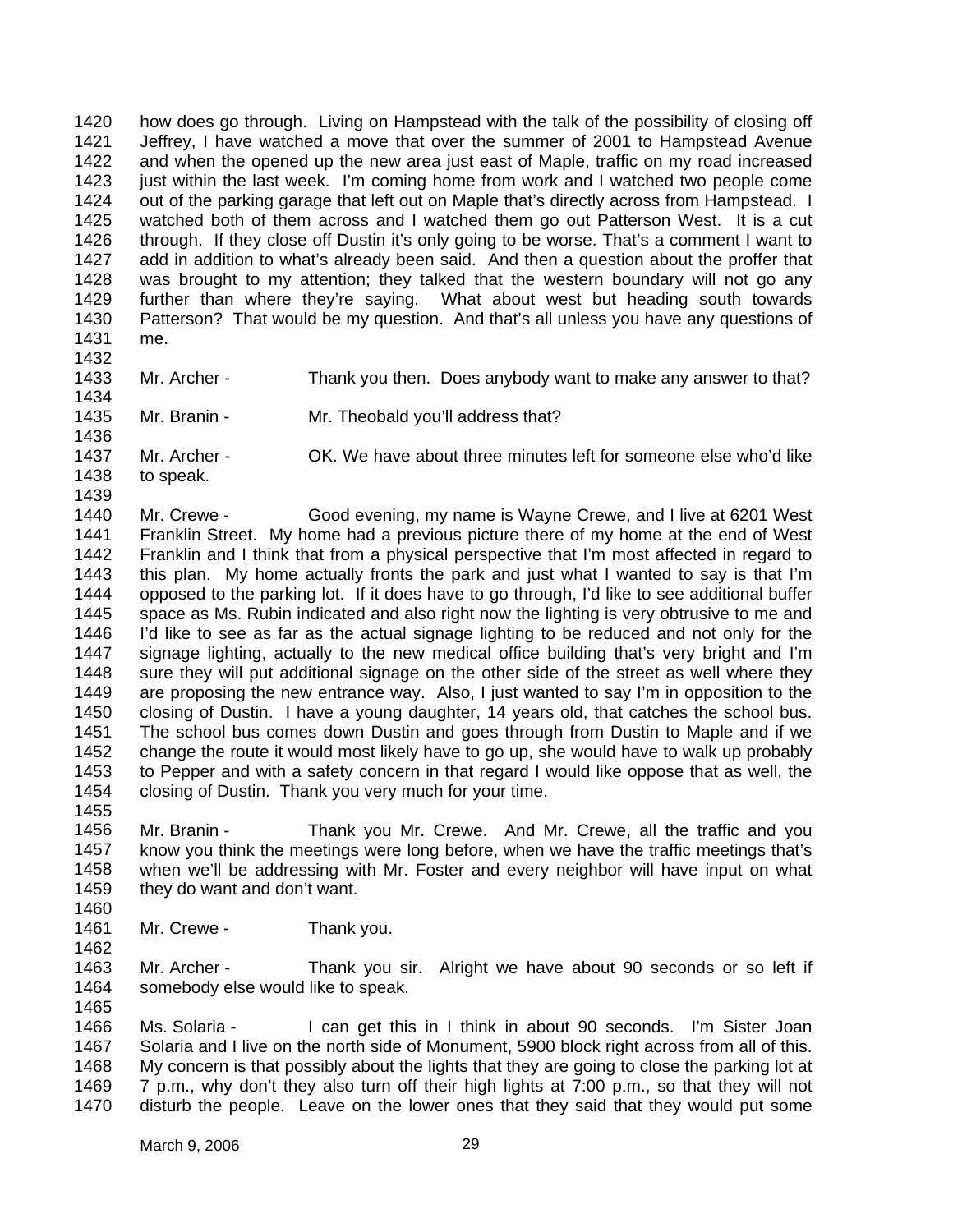1471 1472 1473 1474 1475 ground ones. The second thing is you know that you've been talking tonight about not moving any further west and you're putting up a boundary there but there, you yet you still have homes across from on there. Also, what about the homes on the north side of Monument? Has anyone addressed any of those here? I mean like next door to me, across the street from me.

1476 1477

1478

1485

1488

1490

1493

1495

1497

1499

1502

1504

1506

Mr. Archer - In what regards ma'am?

1479 1480 1481 1482 1483 1484 Mr. Jernigan - I think she's talking about the fact that they are saying they won't go any farther west. She wants to know if they are going to go north and somebody else wants to know if they are going to go south. At this point, they are committing that there will be no more intrusion west of the boundary line as it is now, but the north and south hasn't been discussed. I think Mr. Theobald said that they do have some plans to come down Libbie heading south.

1486 1487 Ms. Solaria - Well Monument is supposed to be on the north side residential and I'm not quite sure that it is right now.

1489 Mr. Jernigan - It's what ma'am?

1491 1492 Ms. Solaria - I'm not quite sure that it's all residential right now. Because I know.

1494 Mr. Branin - **On which side, sister?** 

1496 Ms. Solaria - Pardon?

1498 Mr. Branin - On which side?

1500 1501 Ms. Solaria - On the north side of Monument. If someone would look into that and let me know exactly what they are being used for.

- 1503 Mr. Branin - Twill sister.
- 1505 Ms. Solaria - I appreciate that.

1507 1508 1509 1510 1511 Mr. Silber - The majority of the property on the north side is zoned residentially. It's all zoned R-3 or R-5, and it's not to say that St. Mary's couldn't consider going to that side. I doubt that they would. The applicant can address that in a few minutes when he comes back up, but I doubt that they would move to the opposite side of that four lane road. But we'll let the applicant address that issue.

1512

1513 1514 Ms. Solaria - It's on the other side of the street where there is no building or parking lot at this time. What will it be?

1515

1516 1517 1518 Mr. Silber - The you talking about on the north side of Monument where there's some property that the County owns or property that's residentially developed?

1519 1520 1521 Ms. Solaria - I think it's residential, but I also know that some of it belongs to St. Mary's.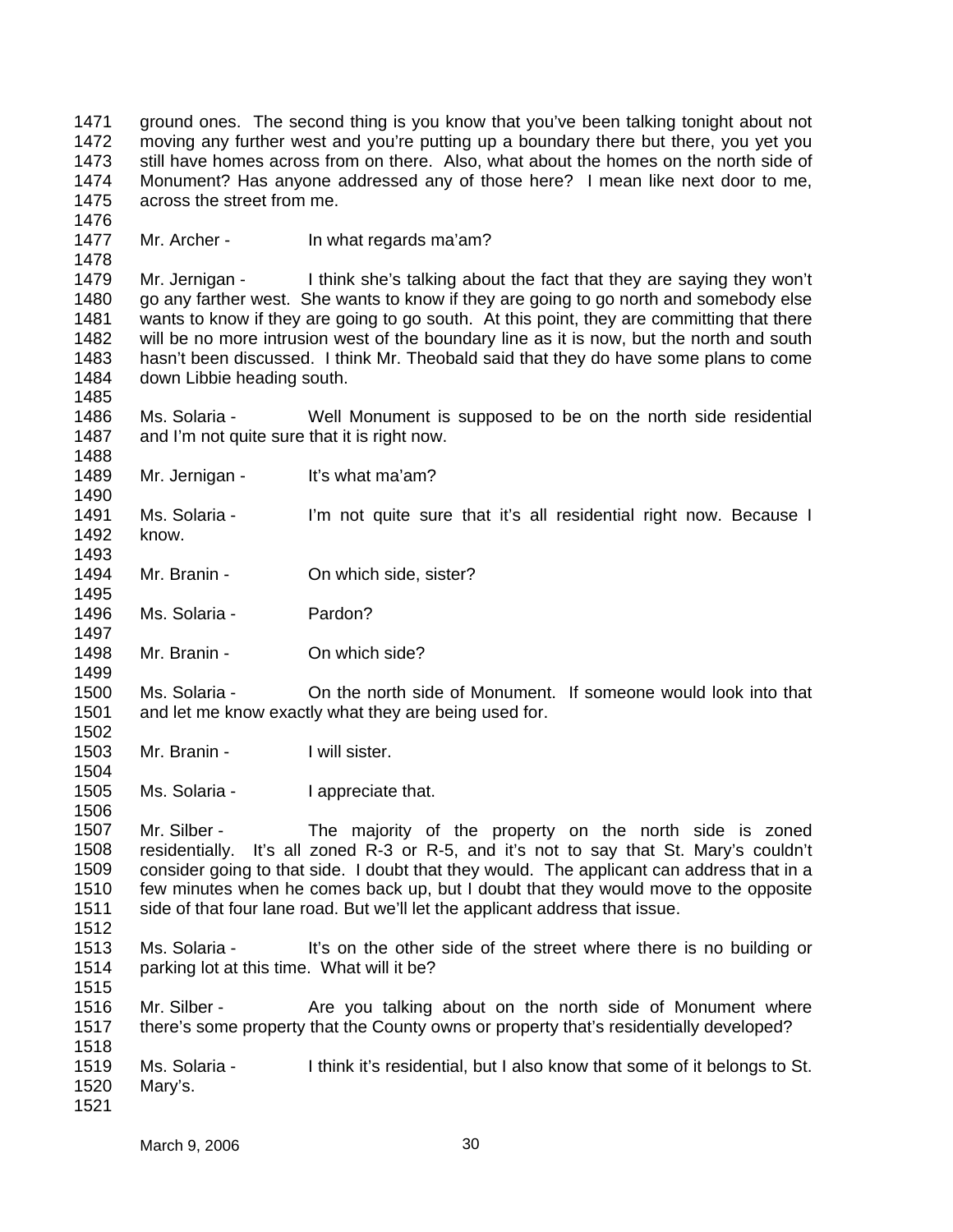1522 Mr. Silber - OK.

1523

1525

1529

1539

1541

1543

1545

1547

1524 Ms. Solaria - But that's not been, I don't think, disclosed. Thank you.

1526 1527 1528 Mr. Archer - Thank you ma'am. Alright, if there are no further questions then I've think we've exhausted the time for the opposition, then Mr. Theobald can reserve the, I'm sorry sir, come on, you'll have to be brief please.

1530 1531 1532 1533 1534 1535 1536 1537 1538 Mr. Pudner - H. Peter Pudner and I live on 914 Pepper and just a clarification of a question that I think originated with the Chairman. St. Mary's says no further progression west of the boundary line of the new parking lot but that includes the entire north side of Maple. In other words, it would still be gaining full development. The west side of the parking lot is the boundary but then and I think several people have tried to ask that question, perhaps not as clearly as they should have, but are they saying they'll stop at Maple Avenue, except for the one development west of Maple Avenue, or are they saying the western part of the parking lot now becomes our new western boundary, which opens up the entire north side of Maple Avenue to development.

- 1540 Mr. Archer - We'll have to ask Mr. Theobald that. I'm sure he's taken note of it.
- 1542 Mr. Silber - Last one.
- 1544 Mr. Jernigan - That gentleman had something.
- 1546 Mr. Archer - We're a little over, sir, but we'll let you go on.

1548 1549 1550 1551 1552 1553 1554 1555 1556 1557 1558 1559 1560 1561 1562 1563 1564 1565 1566 1567 1568 1569 1570 1571 1572 Mr. Rinko - Thank you very much. It's Mike Rinko. I live at 6002 Monument Avenue across from the parking lot. I want to thank everyone. Mr. Branin you've been fantastic during this, the hospital, Mr. Theobald, Mr. Kerner. Everyone's working together and I know there's a lot of passion on both ends. The hospital needs a parking space, definitely needs a parking space, the community is definitely feeling infringed upon. There are a lot of safety issues involved and I know we had a safety traffic meeting and there's a lot of sincere interest in correcting that. A lot of the figures that people are coming to as far as the number of accidents that have been reported through the intersections are factually wrong. We have photo documentation of six accidents between January and February of this year. Mr. Coleman, I believe you sent us notification that there are two on record. For 2005 you came out on record and said there were two from the entire year of 2005 to decrease from my belief eight the previous year from the middle of October to mid December of 2005 you further documented, I believe, seven accidents and that's just one particular area, and there's a lot of traffic and Mr. Foster came up with a lot of good ideas. You know there's going to be some traffic calming. I'm hoping, I'm hoping that and I know it's hard if St. Mary's can give us a little time to let some traffic calming take effect and be able to address some of these issues - children trying to go to the bus stop, people trying to run, jog, walk, elderly, young people, there's a whole lot going on in a very quick period of time and if we could just give a little more time. I don't think anybody here is trying to deny the fact that they want to stop progress or be belligerent or just obtuse to this whole thing. I don't think anybody here is saying never, just saying not now. If you could consider that and hopefully I know we're at St. Mary's mercy to the extent as to not rush to develop it to immediate need if we could just give it a little more time. That's it.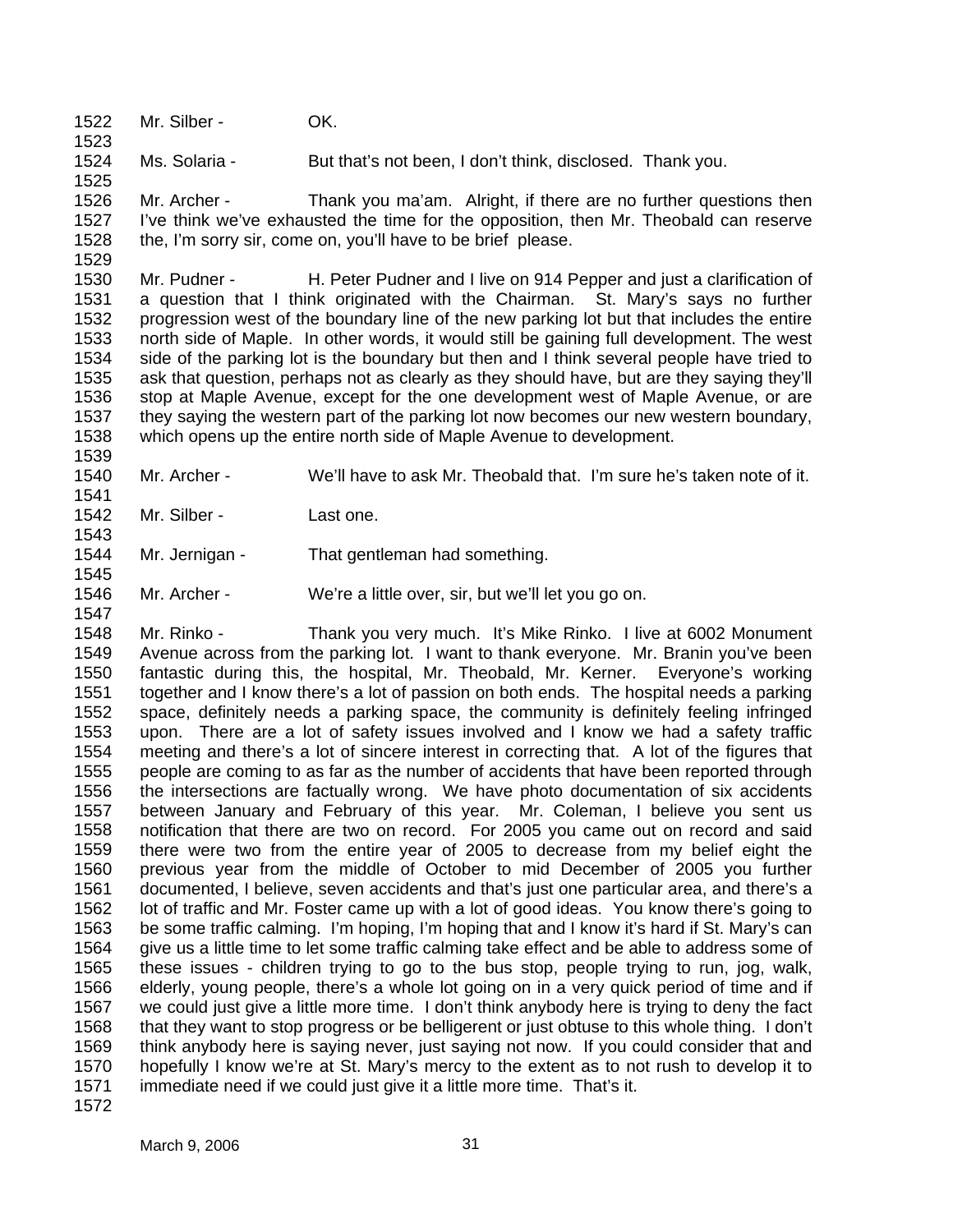1573 1574 1575 1576 Mr. Archer - Alright thank you sir. Alright that will have to end the rebuttal period, I'm sorry the opposition period, and Mr. Theobald your rebuttal time can begin now and you have four minutes sir.

1577 1578 1579 1580 1581 1582 1583 1584 1585 1586 Mr. Theobald - Thank you. In response to a couple of issues that were raised. The valet parking route is basically to come down Bremo and back up Maple into here as opposed to going out onto Monument Avenue. Monument Avenue through traffic study reflected and your report shows it gets some 25,000 cars a day on it and so we are going to try and keep from adding to this turning movement conflicts. With regards to buffers, you know a 10 foot high berm is on a 3 to 1 slope is a 60 foot wide buffer and it doesn't grow. It's 10 feet tall. The plants you plant grow. I don't know what better buffer you could have than two single family residences on I don't know what probably 80 foot lots and there are three, two homes acting as buffers. That's why they are there, in part at least.

1587

1588 1589 1590 1591 1592 Height of lighting, if you look in the staff report, the police department recommends higher lighting, Halagon lighting, low to the ground shrubs so you can see in for safety purposes and all of this is a balance to not impact the neighborhood while still providing for safety. Ten foot high up for lighting standards just doubles or triples the amount of lighting you would need to be safe.

1593

1594 1595 1596 1597 1598 1599 1600 1601 1602 1603 1604 1605 1606 Ms. Farmer did raise the issue that sound, when we did the MOB 4, we spent a terrific amount of time with the County and not on MOB 4 (Medical Office Building 4) there were a number of conditions in that POD regarding a shielding of the HVAC equipment but also putting sound attenuation materials in building and wrapping the HVAC facilities on the other buildings. Over time, St. Mary's has also built sound enclosures around various generators on site and so it sounds as though that this has had a positive impact based on her comments. I did show you the Master Plan. The idea is that's the Master Plan that exists as of 8:41 p.m. tonight, and there is no other Master Plan and the plan is to build out on the campus in a southerly direction. Hopefully, at some point they might control the properties along Libbie Avenue. I understand from Mr. Kerner that he's only aware of the one property owned by St. Mary's, I believe that is owned by St. Mary's north on Monument Avenue and that's where the sisters live. There are certainly no plans to change Monument Avenue.

1607

1608 1609 1610 1611 1612 1613 Ladies and gentleman, I think that once again that what we have offered in the latest condition provides better protection from the neighborhood and committed binding ways that run with the land just like restrictictive covenants, rather than the uses that could be put to the property presently by St. Mary's or by some successor of St. Mary's to the extent the property were to be sold. So with that I once again ask that you recommend approval to the Board and any additional questions, I'd be happy to try and answer them.

- 1614
- 1615 1616

Mr. Branin - I've got one Mr. Theobald. The lighting is set at a certain height. Is there any way possible that we can reduce that?

1617

1618 1619 1620 1621 1622 1623 Mr. Theobald - Sixteen feet in height is the height of lighting on the rest of the campus currently. Certainly you can always lower lighting but you will need more lighting standards. Now these are not lights where you see the bulb. If you were to be on high you would certainly be able to see where a light fixture was, but the light does not shine towards the neighborhood, it goes straight down. And as you know at Landscaping and Lighting Plan you've got to provide photometric studies that show just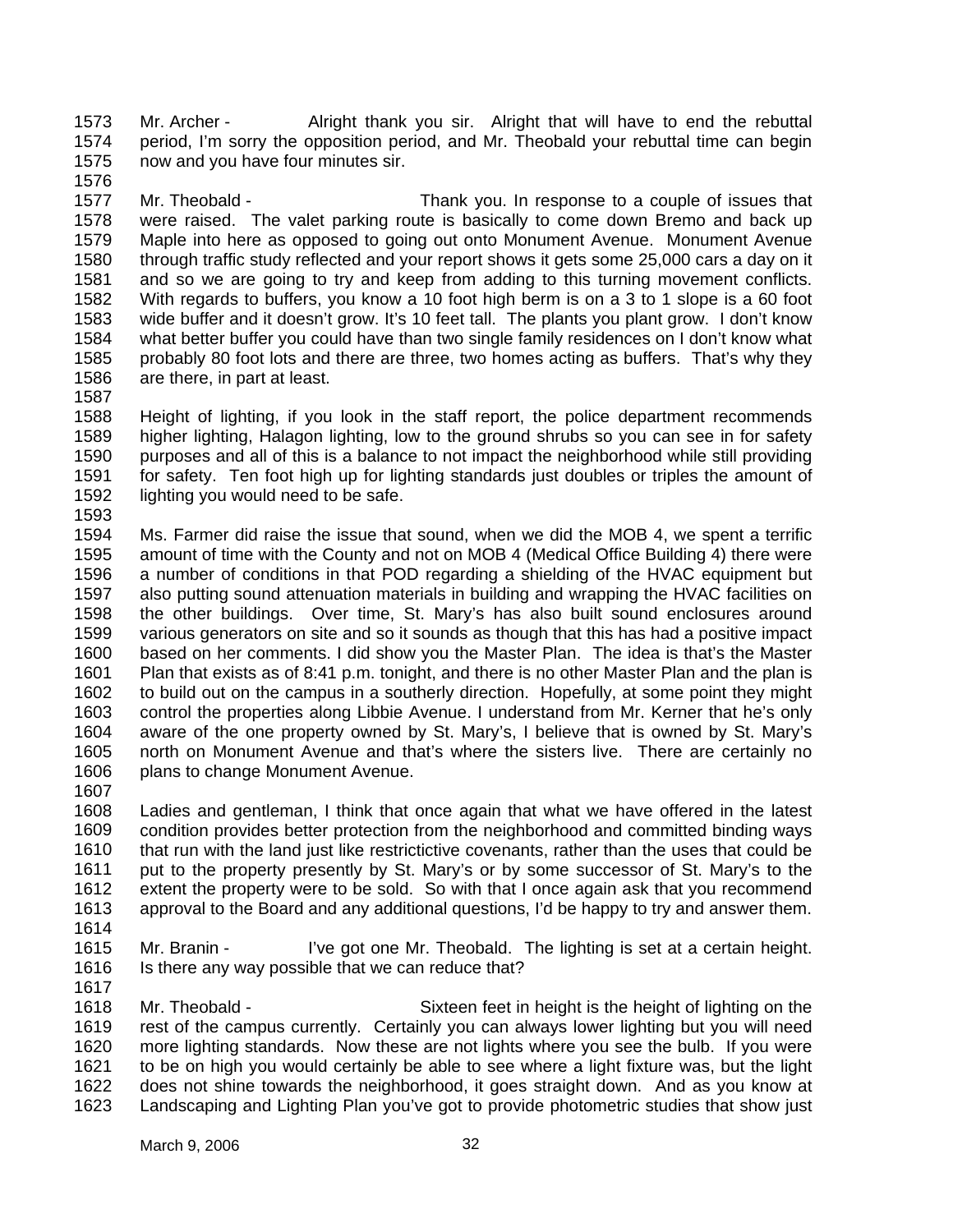1624 1625 1626 1627 1628 1629 1630 1631 1632 1633 1634 1635 1636 1637 1638 1639 1640 1641 1642 1643 1644 1645 1646 1647 1648 1649 1650 1651 1652 1653 1654 1655 1656 1657 1658 1659 1660 1661 1662 1663 1664 1665 1666 1667 1668 1669 1670 1671 1672 1673 1674 what the light spread is and the intensity of the lights certainly along what we would hope is that very soon after the landscaping were installed that the landscaping would be taller than the lighting. It already is along West Franklin, across from Mr. Crewe, so those cedar trees must be 30 feet or more in the air. Ms. Jones - May I ask a question at this time? Mr. Archer - Go ahead, Ms. Jones. Ms. Jones - The concerns that I've heard from the residents, obviously this is an issue that is very difficult, but I want to make sure I understand your answers to their concerns. The high wall that was suggested because of the need to visually cut this off from the neighborhood, in your estimation, will the vegetative material in the buffer, the 15 foot buffer, be as dense as something in the nature of a wall of some kind? Mr. Theobald - Theory Chequivocally, yes. Ms. Jones - So that seems to, so what we're doing is naturally mitigating the effect as opposed to with a structure. Mr. Theobald - We're going to build a wall out of vegetation rather than create that hard edge which a wall does, and remember when you put in walls you get to dig foundations and take out trees in order to build up the wall and we would be walling of the St. Mary's property from the two homes on the way. Ms. Jones - Sitting looking through this property now, it's quite a very high canopy, but there's a very clear vision through the property. Mr. Theobald - From Monument. Ms. Jones - Well, from most areas. Mr. Theobald - Not from West Franklin. Ms. Jones - What you're saying is this buffer will take the place of literally a solid barrier almost all the way around except where the entrance is. Mr. Theobald - Except for Maple Avenue, where I think in looking with the police, these will likely not be as tall along Maple Avenue for security purposes and you don't want people to get back in behind there and be unsafe, so the along West Franklin the cedars will remain. They will be planted behind them, not only medium under canopy but the hedges same along this western boundary and Monument Avenue probably will require the most additional planting based on the picture I showed you to assure that there is under canopy screening and the idea is to not be able to see those cars. Ms. Jones - The lights. Are shields going to be installed on those to give the residences that are down…. Mr. Theobald - Theobald - You can add cut offs on those lights, but they're not really the kind of lights that project out. They project down and you do have an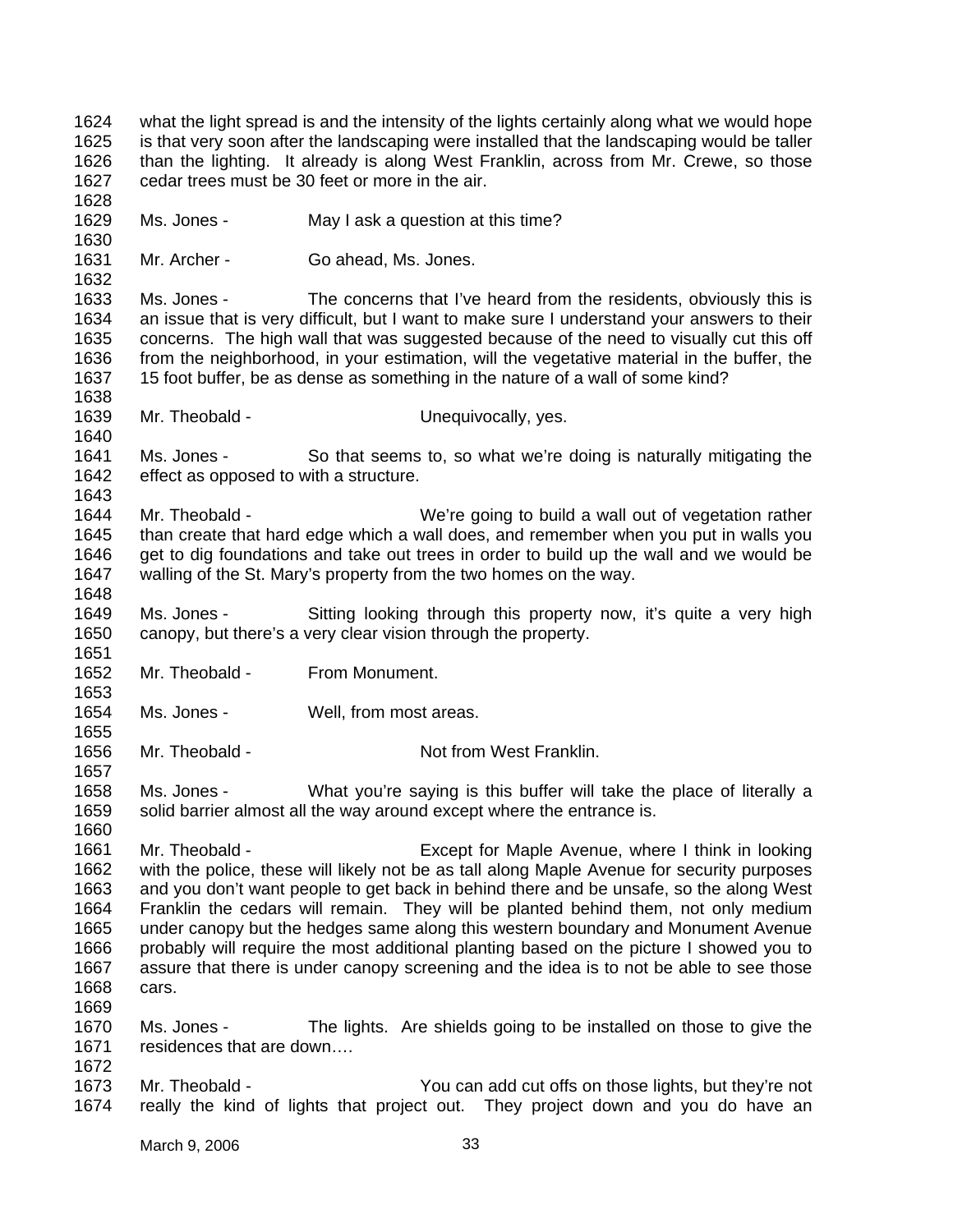- 1675 1676 1677 1678 opportunity to say on the back side of the light, if the light were on the back side of this lot, of putting a shield within the glass fixture. These are glass globes. They almost have an American Colonial look to them on the existing campus. They're not shoebox and you don't see the exposed bulb at all.
- 1680 1681 Ms. Jones - A little more residential character. How about signage? Someone mentioned that there will be signage. I'm assuming there wouldn't be signage to the lot.
- 1683 1684 1685 Mr. Theobald - Theobald - Think, if anything, there would be directional signage only. There really is no need for signage over there, per se, other than possibly a very, very small directional type sign, but really there is no need for signage.
- 1687 Ms. Jones. - OK.
- 1689 1690 1691 1692 Mr. Theobald - Theobald - Keep in mind that our customers won't be permitted to park there. Either you're going to be a management person who's told to park there, because management gets to walk or a valet parker will use that, but it's not for the general public.
- 1694 1695 1696 Ms. Jones - And, my last question. The, I referred to this before. How would you compare the impact of valet and employee use to the impact of a parking lot for the use of the general public?
- 1698 1699 1700 1701 Mr. Theobald - Well, my sense is that is I don't know that people who use valet parking come and go any more often, frankly, than the general public do. I presume that they don't, but basically you only have St. Mary's employees utilizing that lot versus the public at large.
- 1702

1679

1682

1686

1688

1693

1697

- 1703 1704 1705 1706 Ms. Jones - I'm trying to get an idea of how many cars coming and going in a lot like this versus in a lot, let's say, that's located by the crossing light. I would think it would be less.
- 1707 1708 1709 1710 1711 1712 1713 1714 1715 Mr. Theobald - Good question. The parking census for St. Mary's the last traffic study I think we did was in the middle of '05 showed that the peak demand times of the parking was 94% occupied and that was likely accurate with in three to four percent. So take that up a little or take that down a little. Trying to find the five or six percent available on the whole campus is what causes cars to circulate. This will take the valet parking out of the back lot so people can use that back surface lot which is what people want to do. They want to park as close to the door as possible. People would not choose to park, if this was open to the public, they would not choose to park there to go to the hospital. It's too much of a walk.
- 1716

1720

- 1717 Ms. Jones - Thank you.
- 1718 1719 Mr. Theobald - Theore Controller Muslim Pouling Wallet Muslim Pouling Wallet Muslim Pouling Muslim Pouling Muslim Pouling Muslim Pouling Muslim Pouling Muslim Pouling Muslim Pouling Muslim Pouling Muslim Pouling Muslim Pou
- 1721 Mr. Archer - Thank you.
- 1722 1723 1724 Mr. Branin - On that last question, do you know what percentage of the parking would be allocated to employee parking versus valet parking?
- 1725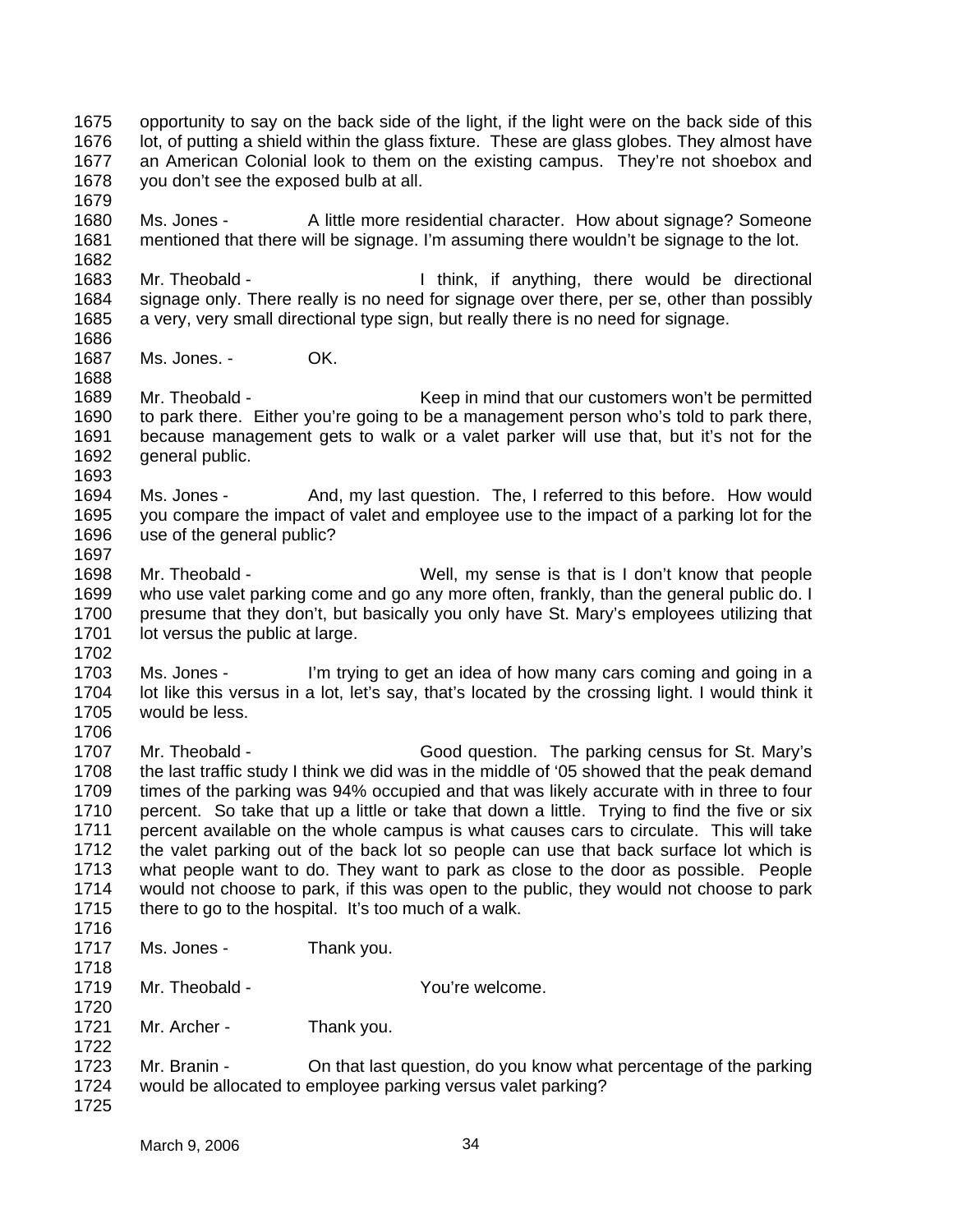1726 1727 1728 1729 1730 Mr. Theobald - No, I don't. I honestly do not. Our valet parking today is about 90 some spaces and it's full. I mean during peak demand it's basically full. This is approximately 130 spaces, so it won't be but fifteen to twenty potential spots for management to park.

1731 Mr. Branin - **OK.** 

1733 1734 1735 1736 1737 1738 1739 1740 Mr. Archer - OK, are there further questions for Mr. Theobald? If not, then I suppose we will have to bring this to a conclusion. While Mr. Branin is pondering his motion, I'd like to remind everybody, particularly the public, that whatever decision is recommended by the Planning Commission here tonight will have to be made by the Board of Supervisors. So that is what we do. We don't make the decision in this case. We simply make a recommendation to the Board of Supervisors. But it will be their say as to how this is done. So, with that Mr. Branin, I'll turn it over to you, sir.

1741 1742 1743 1744 1745 1746 1747 1748 1749 1750 1751 1752 1753 1754 1755 1756 1757 Mr. Branin - Just a couple comments. Ms. Rubin, as for the berm, where, where, where did she go? I lost you. I thought it was the heat. I was getting dizzy. As for the berm, I will look into what form of berm or what we can do along that back line, OK, and get back to you on that? For everybody in the neighborhood, wow! This has been my first case. I've only been on the Commission for just under a year now, and this has been undoubtedly the toughest one I've ever had. You know we have a huge development going in in the far west end with high buildings and that was a breeze. I think this has come a long way from the initial proffers that were proposed. I think that that decision is based on a protection and the unknowing of what will go in that area without proffers. Proffers are legal binding statements that the front property on Monument doesn't have any conditions on it. When we first started, Ms. Rubin asked me for some sort of assurance that they would neither go any further west, and I think we've got there. I had no idea that there were so many traffic problems in that area and they're being addressed. And with that I'm going to make my motion. My motion is based strictly upon all I can do, all the County can do to protect you guys, which the proffers reflect a lot of that because I'm sure you all will agree that the proffers today aren't anywhere near what was originally proposed.

1758

1732

1759 1760 1761 So with that Mr. Chairman, I move for the Planning Commission to waive the time limits, to accept the proffers submitted March 7, 2006 by the applicant for rezoning case C-6C-06.

1762

1773

1763 1764 Mr. Jernigan - Second.

1765 1766 1767 1768 Mr. Archer - OK, motion by Mr. Branin, seconded by Mr. Jernigan to waive the proffered time limits. All in favor of the motion say aye. All opposed say no. The ayes have it. The motion passes.

- 1769 1770 1771 Mr. Branin - Mr. Chairman, I move the Planning Commission forward the rezoning case C-6C-06 to the Board of Supervisors with a recommendation for approval.
- 1772 Mr. Jernigan – Second.

1774 1775 1776 Mr. Archer - Motion by Mr. Branin, seconded by Mr. Jernigan. All in favor of the motion say aye. Those opposed to the motion say no. The ayes have it. The motion is granted.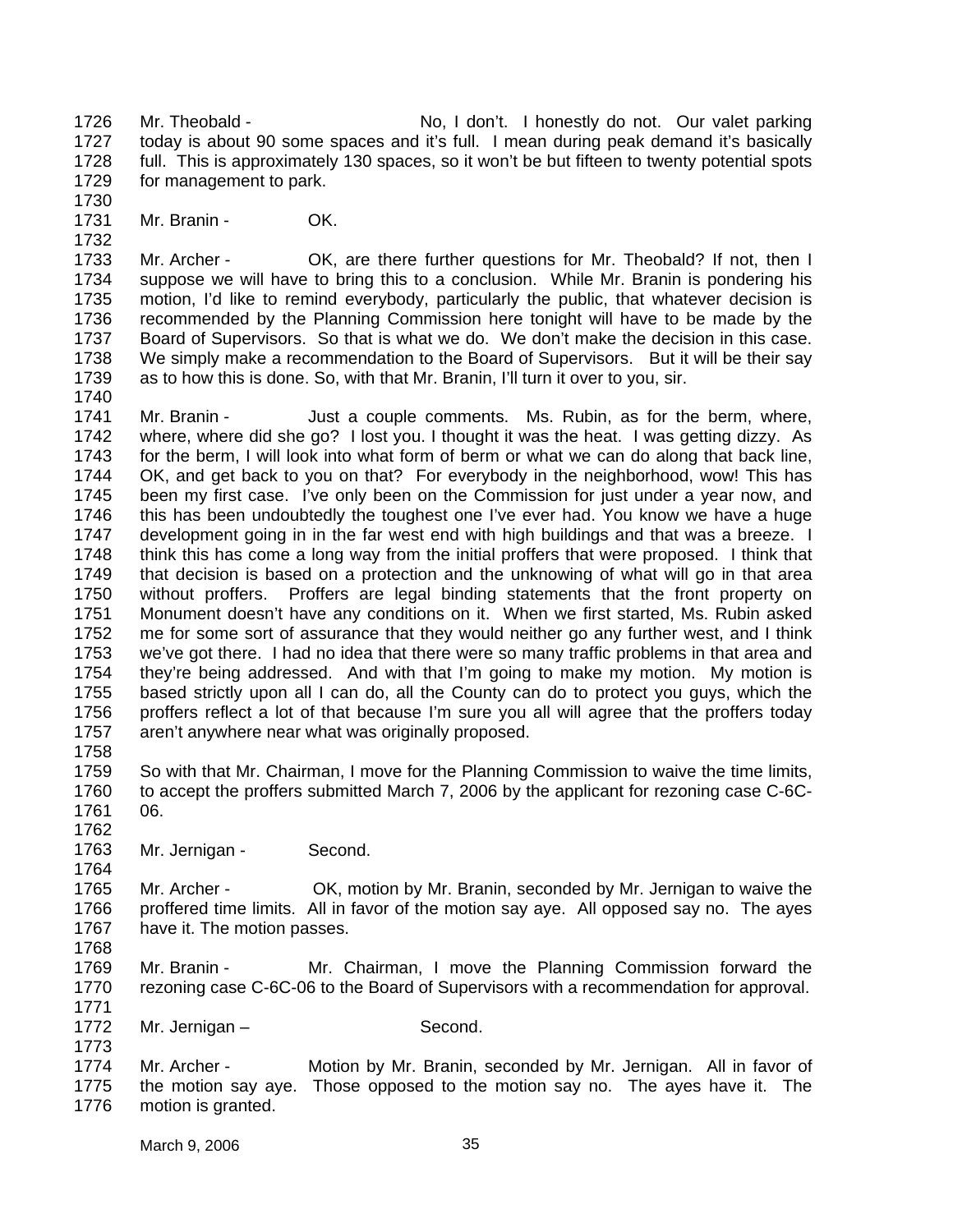1777 1778 **REASON:** The Planning Commission voted to recommend the Board of Supervisors **grant** the request because it is reasonable as an ancillary use to the adjacent hospital, the proffers provide provisions as to not have a precedent setting effect on the zoning in the area, and the proffered conditions minimize the potential impacts on surrounding land uses. 1779 1780 1781 1782

1784 1785 1786 1787 1788 1789 1790 Mr. Jernigan - Can I say something before you all leave? We appreciate you coming out tonight, and I know this is a passionate decision here, but I noticed one thing that a couple of people that came up to the podium said "the park", and I know that you use it as a park and I'm not trying to be mean when I say this, but we have, when we look at areas, we have to realize that you have used that as a park, but it is a zoned piece of property and it belongs to another entity. So I know it's passionate for you to lose that, but it is zoned and somebody's going to use it one day soon.

- 1791 1792 Mr. Archer - And the Board of Supervisors will meet this on?
- 1793 1794 Mr. Silber -  $\qquad$  On April the 11<sup>th</sup> at 7:00 p.m.
- 1796 Mr. Archer - At 7:00 p.m.
- 1798 Mr. Silber - Tuesday, April  $11^{th}$ .
- 1800 1801 Mr. Jernigan - Thank you.
- 1802 1803 Mr. Archer - The Commission will recess for about 10 minutes. Let's reconvene at 9 p.m.
- 1804

1808

1811

1795

1797

1799

1783

1805 1806

## **THE COMMISSION RECESSED FOR A 10-MINUTE BREAK.**

- 1807 **THE COMMISSION RECONVENED AT 9:00 p.m.**
- 1809 1810 Mr. Archer - The Planning Commission will reconvene. Mr. Secretary, will you call the next case?
- 1812 1813 1814 1815 1816 1817 1818 1819 1820 1821 **C-16C-06 G. Edmond Massie, IV for Fidelity Properties, Ltd.:** Request to conditionally rezone from A-1 Agricultural District to R-3C One Family Residence District (Conditional), Parcels 743-763-3527; 743-763-8604; 743-762-7481; and part of 743-763- 9020, containing 9.11 acres, located between the east line of Interstate 295 entrance ramp and the west line of Belfast Road. The applicant proposes a single-family residential subdivision. The R-3 District allows a minimum lot size of 11,000 square feet and a maximum gross density of 3.96 units per acre. The proposed use will be controlled by Zoning Ordinance regulations and proffered conditions. The Land Use Plan recommends Suburban Residential 1, 1.0 to 2.4 units net density per acre.
- 1822 1823 **C-17C-06 G. Edmond Massie, IV for Fidelity Properties, Ltd.:** Request to

1824 1825 1826 1827 conditionally rezone from A-1 Agricultural District to R-3C One Family Residence District (Conditional), Parcels 744-762-4780 and 744-762-5294, containing 4.132 acres, located on the east line of Belfast Road approximately 160 feet north of its intersection with Edinburgh Road. The applicant proposes a residential development with no more than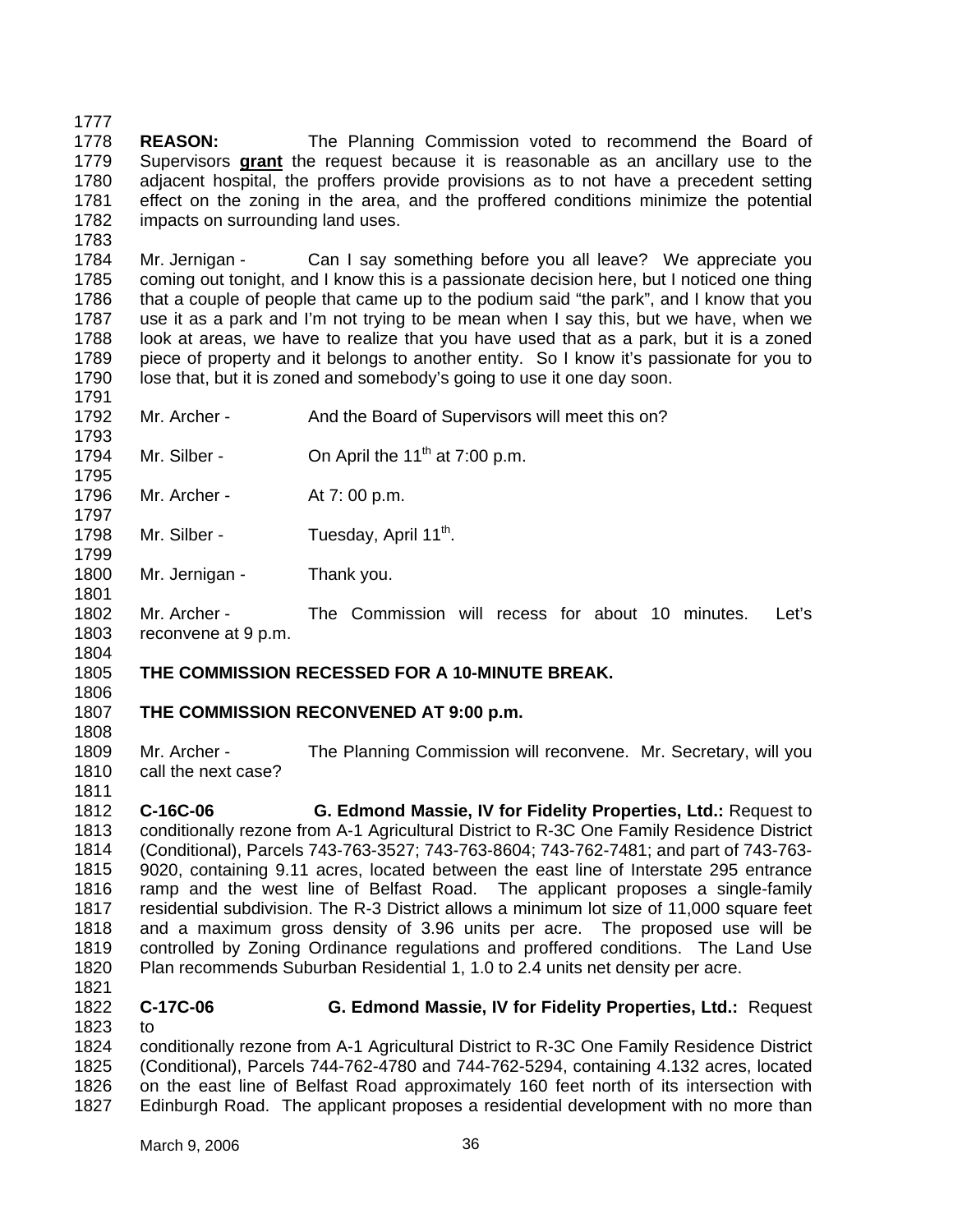1828 1829 1830 1831 four (4) dwelling units per acre. The R-3 District allows a minimum lot size of 11,000 square feet and a maximum gross density of 3.96 units per acre. The proposed use will be controlled by Zoning Ordinance regulations and proffered conditions. The Land Use Plan recommends Suburban Residential 1, 1.0 to 2.4 units net density per acre.

1833 1834 1835 1836 1837 1838 1839 1840 1841 1842 **C-18C-06 G. Edmond Massie, IV for Fidelity Properties, Ltd.:** Request to conditionally rezone from A-1 Agricultural District to R-3C One Family Residence District (Conditional), Parcels 744-763-6420, 744-763-7134 and 744-763-7748, containing 6.193 acres, located on the east line of Belfast Road approximately 600 feet north of Edinburgh Road. The applicant proposes a residential development with no more than 4 dwelling units per acre. The R-3 District allows a minimum lot size of 11,000 square feet and a maximum gross density of 3.96 units per acre. The proposed use will be controlled by Zoning Ordinance regulations and proffered conditions. The Land Use Plan recommends Suburban Residential 1, 1.0 to 2.4 units net density per acre.

1843 1844 1845 1846 Mr. Silber - Mr. Chairman, the next case before the Commission is on page 4. What I'd like to do is call the next three cases together as companion cases. These would be C-16C, C-17C and C18C-06. They are all cases filed by Fidelity Properties, Ltd.

1848 1849 1850 1851 The first C-16C, is a request to conditionally rezone from A-1 to R-3C. This would be nine acres located between the east line of interstate 295 entrance ramp and the west line of Belfast Road.

1852 1853 1854 The second one is C-17C, for 4.1 acres in the same vicinity and C-18C-06, the same request to R-3C, also existing A-1 zoning and this would be for parcel 6.1 acres in size. All three of these lie in the Three Chopt District.

1856 1857 1858 Mr. Branin - Mr. Secretary, if we do them all at one time, can I make just one motion?

1859 1860 1861 Mr. Silber - No, you need to make three separate motions. Each is to be acted on separately.

1862 1863 1864 Mr. Archer - I will ask if there is opposition to these three cases all at one time. Is there any opposition to any of the three cases? That will help some. Mr. Coleman, how are you sir?

1866 1867 1868 1869 1870 1871 1872 1873 1874 1875 Mr. Coleman - Thank you Mr. Chairman, members of the Commission. The cases C-16C, 17C and 18C proposed to rezone acreage in McDonald's Small Farms from A-1 to R-3C to develop single-family homes. Cases 17C and 18C were originally filed for R-5A zoning to develop lot lines and zero lot lines, but were amended to R-3C since preparation of the staff report. All of the subject properties are designated SR-1 on the Land Use Plan. Since March, 2003, a series of rezoning and subdivision applications have been approved to rezone and re-subdivide property for McDonald's Small Farms and to incorporate them into a larger coordinated development (unintelligible). This request proposes a continuation of this development.

1876 1877 1878 To date these activities have limited them to 2.2 units per acre which would retain the SR-1 density range of 1 to 2.4 net units per acre. This application proposes developing up to three units an acre which is higher density than the SR-1 designation. The

1832

1847

1855

1865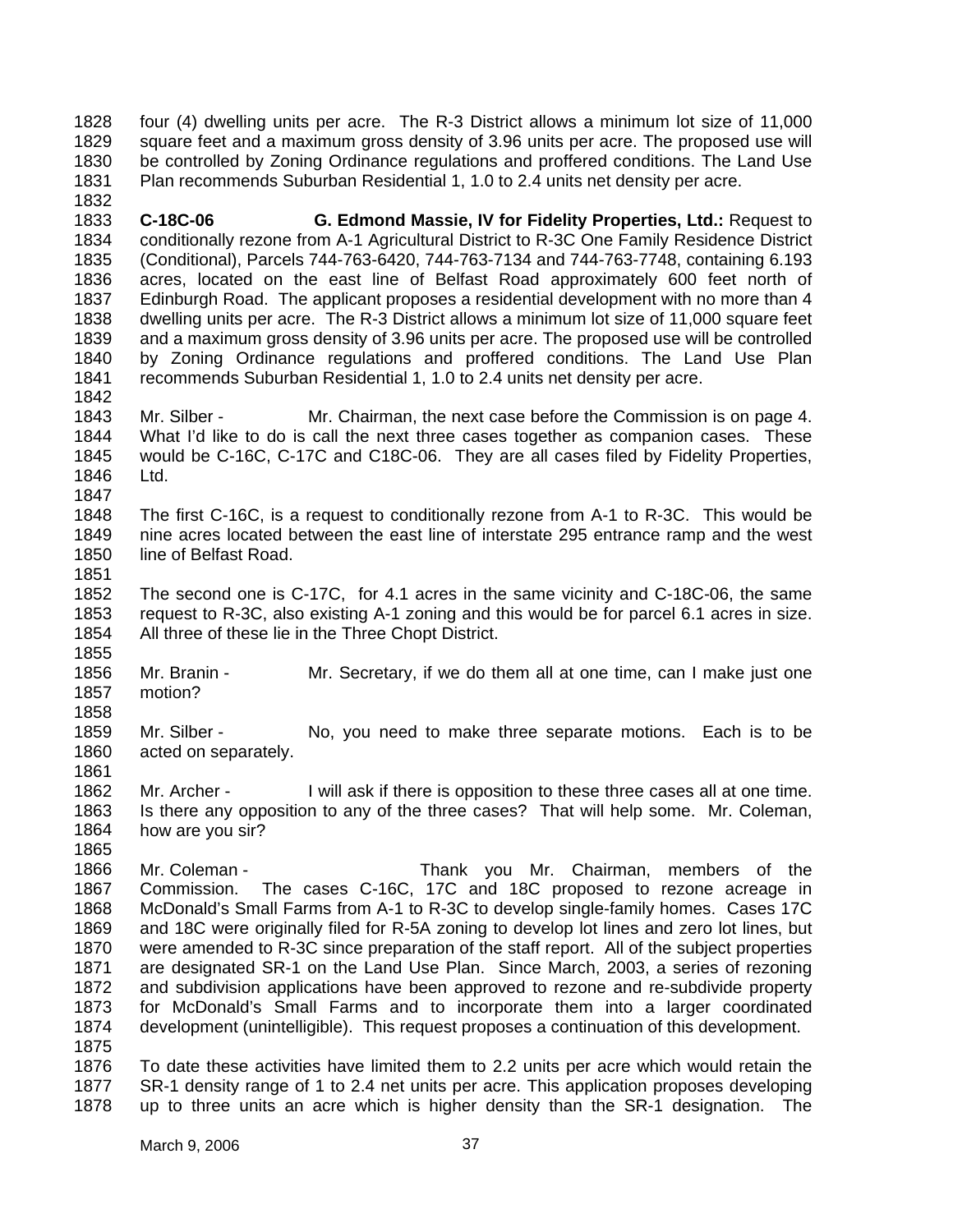1879 1880 1881 1882 1883 1884 1885 1886 1887 1888 1889 1890 1891 1892 1893 1894 1895 1896 applicant has submitted proffers to further regulate development of property and the major aspects include of no building permits would be submitted prior to January 1, 2008. This would include standard six inch curb and gutter, four foot sidewalks and street lights. A minimum of two trees, at least two and a half inches in caliper would be planted and retained in front yards and side yards and corner lots. On the front and side yards, it would be sodded and irrigated. The front yards would include foundation plantings. All lots would have a minimum width of 85 feet. The minimum house size would be 2,200 sq. ft. of finished floor. At least 50% of the homes would have brick or stone front and at least 20% of the homes would be primarily brick or stone. Each dwelling except the model homes would have a two car garage. Additional proffers address above-ground utilities, foundations, paved driveways, restrictive covenants, garage orientation, sound proofing and other items. Single-family residence development is an appropriate use for subject properties. Although this request would permit development at a higher density than the SR-1 recommendation, the proffers are largely consistent with recently approved rezoning applications in this area. We would continue to support quality coordinated development in this area. Staff recommends approval of this request. That concludes my presentation. I'd be happy to answer any questions.

1898 1899 Mr. Archer - Thank you Mr. Coleman. Are there questions for Mr. Coleman from the Commission?

1901 1902 1903 1904 Ms. Jones - I'm full of questions tonight, I'm sorry. I've just got a couple. Sadler Road is a wonderful winding property here, road, through fairly rural setting at the moment. I know nothing is happening until 2008 with the development, but that's my big concern. Can you talk about that a little bit?

1906 1907 1908 1909 1910 1911 Mr. Coleman - The Soleman - I can talk a little bit about that. What I've presented on the screen are the improvements, the proposed alignment. The Department of Public Works has sent out a letter to area residents. Mr. Foster has left. I'm sorry. I thought I had a timeline on that. But they are in the early stages of design in the project, and I believe it's going to be about 18 months before they are ready to go back to public hearing to the community with the alignment finalized.

1913 1914 Ms. Jones - And that's the reason why the building permits will be held until 2008?

1915 1916 Mr. Coleman - Correct.

1897

1900

1905

1912

1917

1918 1919 1920 1921 1922 1923 1924 1925 1926 1927 1928 1929 Mr. Branin - Yes ma'am Ms. Jones. I will bring the applicant up here if you would like to talk to him. We've had, how many meetings? Three meetings, in regards to this and the least aspect of it was density, it was more about traffic and with every meeting, and so we found out the alignment of the road was put off. Once we had the alignment of the road, the target date of the road being finished, and I'll have the applicant come up and speak in regards to that, but they have an agreement with Mr. Kaechele and I that there will be no building in the, I believe and I normally overstate myself if I have to, they are pushing for the zoning now for contract reasons, financial reasons, with the understanding that they won't proceed with the project until the traffic problems addressed by the road widening and alignment. And the other two cases you saw prior, we couldn't make any determination on what could actually go in there until we had more information on the road.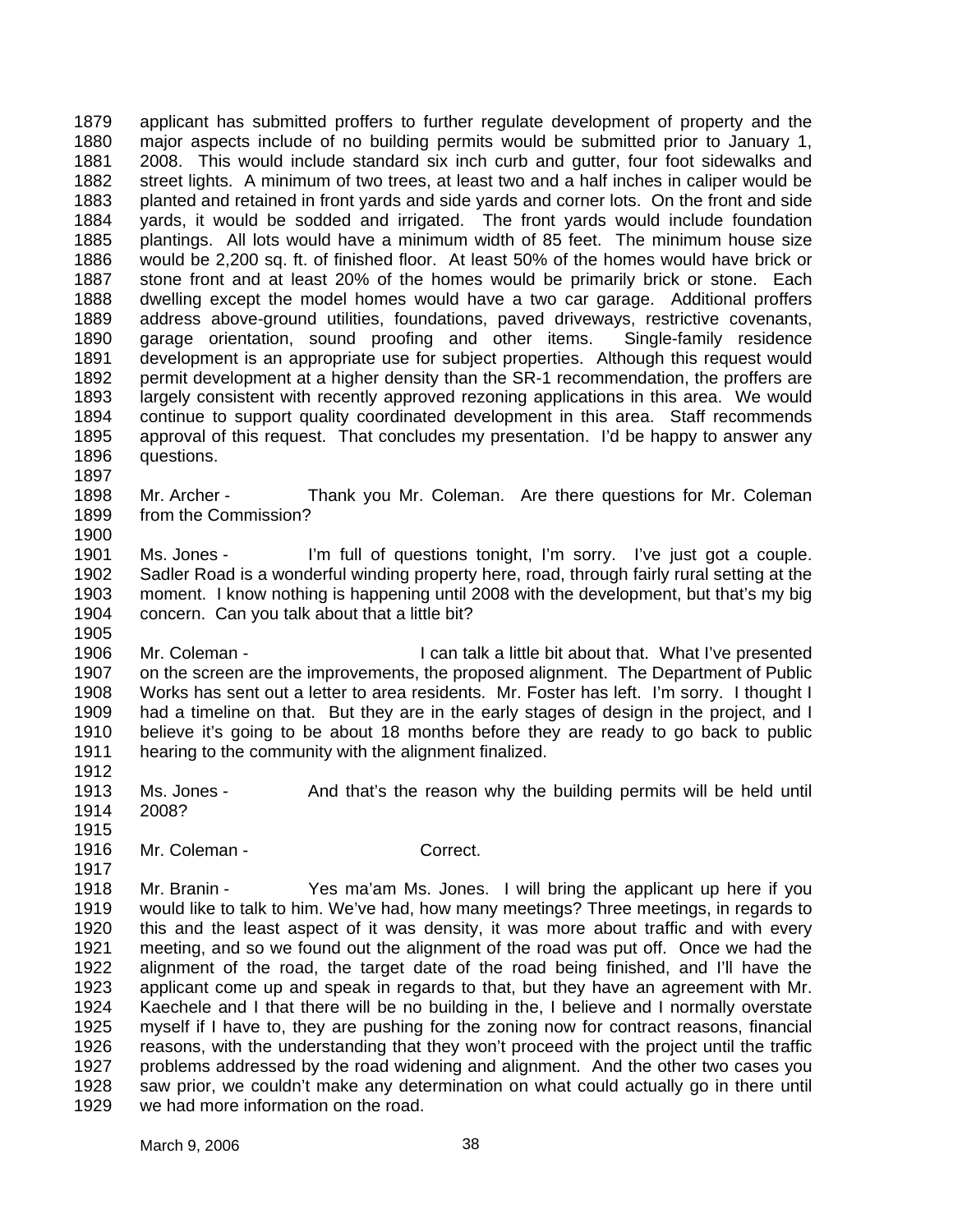1930 1931

1932

1935

1937

1960

Ms. Jones - Right.

1933 1934 Mr. Archer - Alright, any further questions from the Commission? Thank you, Mr. Coleman. Mr. Branin did you want to hear from the applicant?

- 1936 Mr. Branin - Briefly.
- 1938 1939 Mr. Archer - Briefly. Thank you.

1940 1941 1942 1943 1944 1945 1946 1947 1948 1949 Ms. Freye - Good evening Mr. Chairman, members of the Commission. I'm Gloria Freye here on behalf of the applicant. Good evening, and Mr. Branin is correct. The reason we put the phase in proffer in there not to pulley them in application for a building permit until January 1, 2008, was to allow time for the realignment or the improvements to Sadler Road to be determined by that time. And he is also correct that the cases that would be impacted by a re-alignment where they would be low dedications involved, those cases are being deferred and we are in further discussions with just what to do with those properties. And it is because of contractual constraints that they do need to move forward on these properties.

1950 1951 1952 1953 1954 1955 1956 1957 1958 1959 We did also add some additional proffers. We have basically the same proffers to the case that was approved last September, but we did add a couple of proffers suggested by the staff particularly to deal with the properties that are in close proximity to Interstate 64 and 295 to get additional sound proofing, to make sure there was a connection to Belfast because there were some properties further away from that road. We also added a proffer for the accounting, to get accounting, about the orientation of the garages and the number of garages that were being provided and the County needed to know that and then also to give an accounting of building materials, how much brick, how much stone is being used so we that can stay on top of enforcing that proffer. Did that answer your other questions?

1961 1962 1963 1964 1965 1966 1967 1968 1969 1970 1971 1972 1973 1974 1975 1976 1977 1978 1979 1980 Mr. Archer - Thank you, Ms. Freye. Any questions for Ms. Freye? Ms. Freye - Thank you. Mr. Archer - Thank you Ms. Freye. You were brief. We appreciate it. Mr. Archer - OK, I don't believe the time limits are to waive the proffers. Mr. Branin - No and I'll try not to jump ahead of you like I usually do. Mr. Archer - That's alright. Let's go with 16. Mr. Branin - Mr. Chairman, I move the Planning Commission for rezoning case C-16C-06 to the Board of Supervisors with the recommendation of approval. Mr. Jernigan - Second. Mr. Archer - Motion by Mr. Branin, seconded by Mr. Jernigan. All in favor of the motion say aye. All opposed say no. The ayes have it.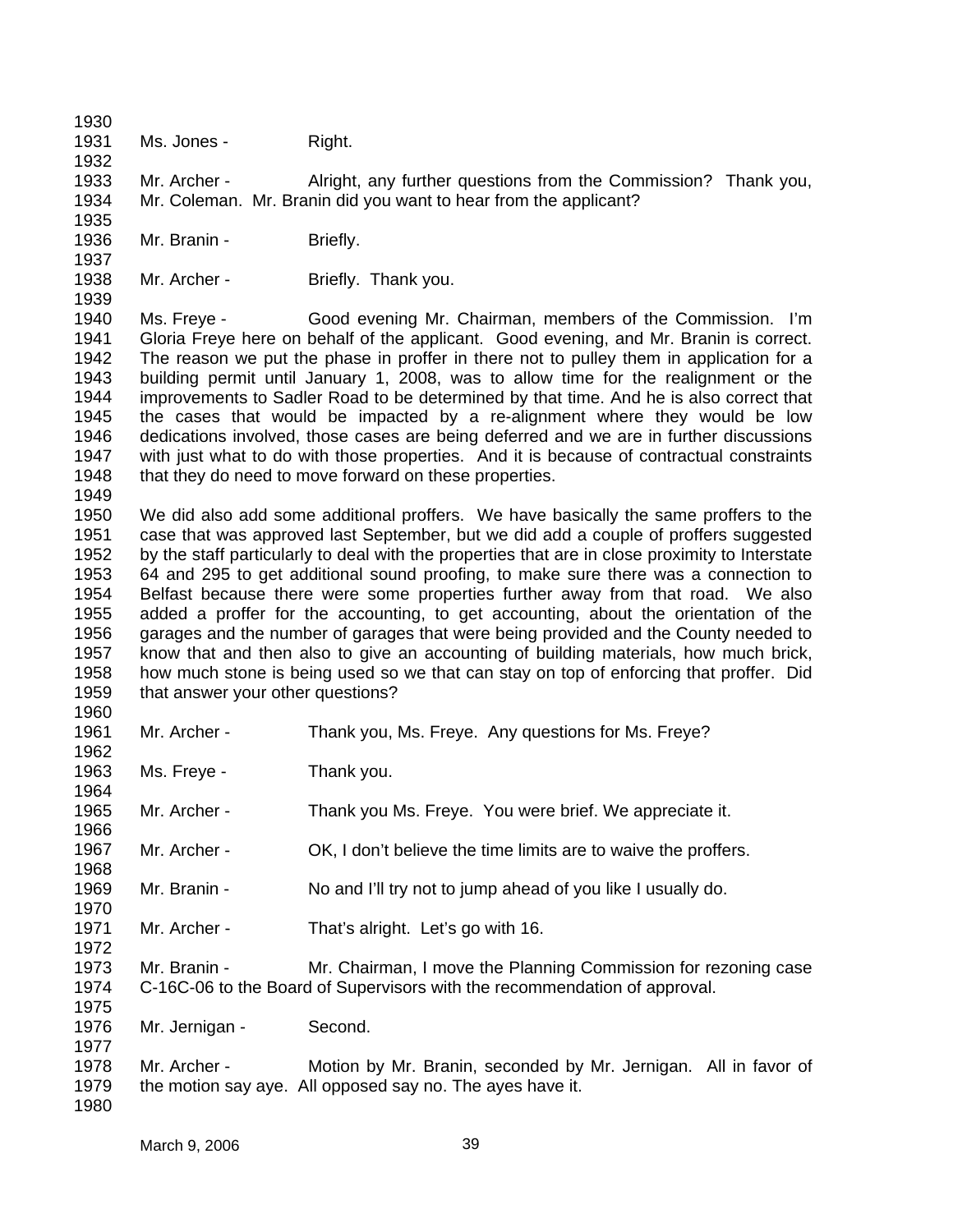**REASON:** The Planning Commission voted to recommend that the Board of Supervisors **grant** the request because it reflects the type of residential growth in the 1981 area and the proffered conditions would provide for a higher quality of development than would otherwise be possible. 1982 1983 1984

1986 1987 1988 Mr. Branin - Mr. Chairman, I move the Planning Commission for rezoning case C-17C-06 to the Board of Supervisors with the recommendation for approval.

1989 1990 Mr. Jernigan - Second Mr. Chairman.

1991 1992 1993 1994 Mr. Archer - Motion by Mr. Branin, seconded by Mr. Jernigan. All in favor of approval of C-17C say aye. Those opposed say no. The ayes have it. The motion passes.

1995 **REASON:** The Planning Commission voted to recommend the Board of Supervisors **grant** the request because it reflects the type of residential growth in the area and the proffered conditions would provide for a higher quality of development than would otherwise be possible. 1996 1997 1998

2000 2001 2002 Mr. Branin - Mr. Chairman, I would like to move the Planning Commission forward rezoning case C-18C-06 to the Board of Supervisors with a recommendation for approval.

2004 2005 Mr. Jernigan - Second.

2006 2007 2008 Mr. Archer - Motion by Mr. Branin, seconded by Mr. Jernigan. All in favor of C-18 say aye. Those opposed say no. The ayes have it. C-18C-06 is approved.

2009 **REASON:** The Planning Commission voted to recommend the Board of Supervisors **grant** the request because it reflects the type of residential growth in the area and the proffered conditions would provide for a higher quality of development than would otherwise be possible. 2010 2011 2012

2013

2030

1985

1999

2003

2014 2015 2016 2017 2018 2019 2020 2021 2022 2023 2024 Mr. Silber - OK, next on the agenda. That completes our rezoning requests. The remaining items on the agenda also are companion matters. These are public hearings on an amendment to the 2010 Land Use Plan. This would be for the Three Chopt Road extension study area. The study area is generally comprised of the area bordered by West Broad Street, Lauderdale Drive, North Gayton Road, Wellesley and Sedgemoor communities. So that would be for the Land Use Plan amendment and secondarily, as a companion to that, would be consideration of the amendment to the major thoroughfare plan being MTP-2-05. This would be for the proposed addition of a Three Chopt Road extension and West Broad Street connector between Lauderdale Drive and North Gayton Road.

2025 2026 2027 2028 2029 Mr. Archer - Thank you Mr. Secretary. These are, this is a public hearing and these are in the cases that have to be made to the Board of Supervisors so I guess I have to ask is there anyone here opposed to either one of these cases? Land Use Study or MTP-2-05? Then I'm going to ask if there is anyone here…..Are you opposed sir or would you like to make a comment?

2031 Mr. Silber - In a second we'll get into that.

March 9, 2006 40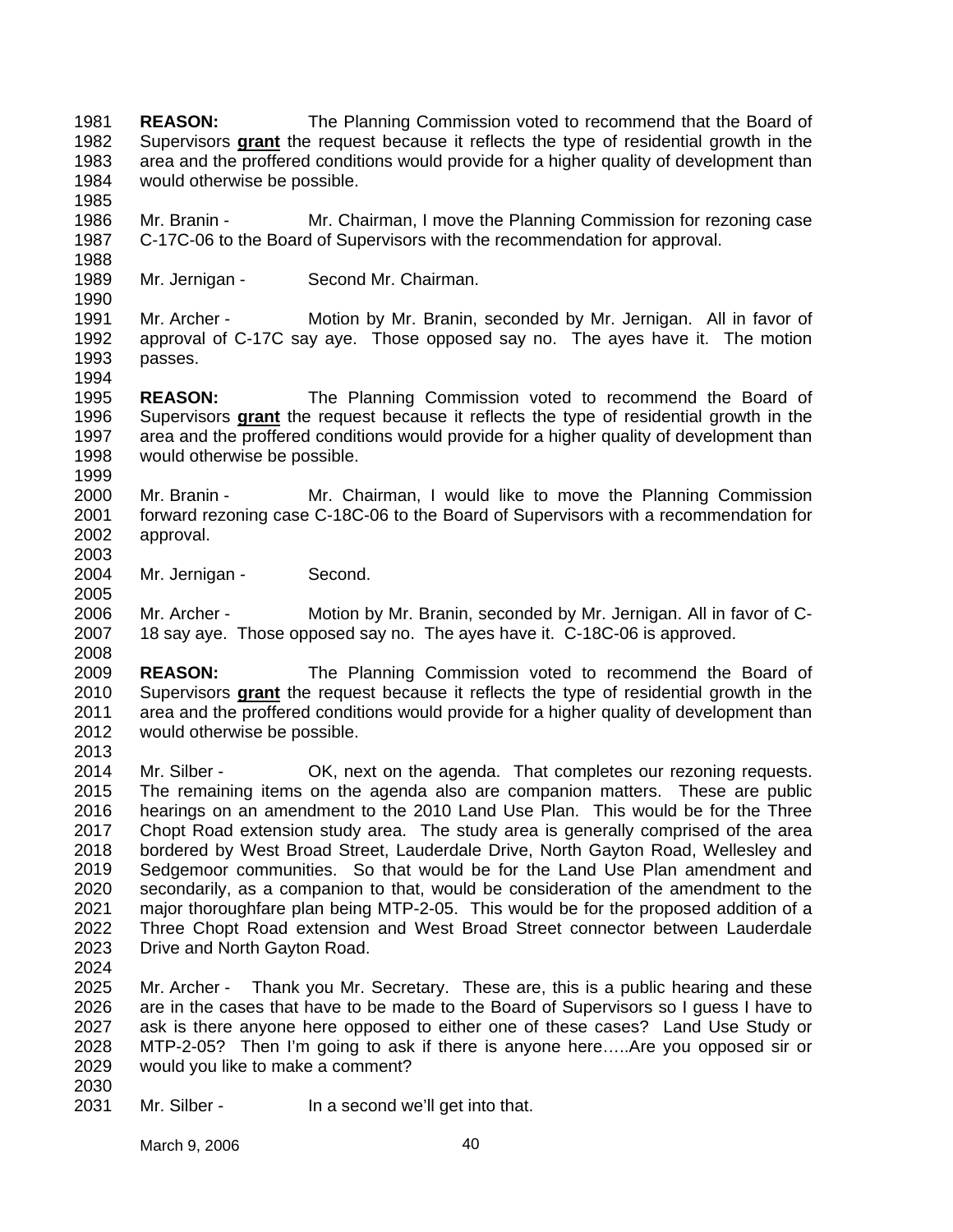- 2032
- 2033

2034 2035 2036 2037 2038 2039 2040 2041 2042 2043 2044 2045 2046 2047 2048 2049 2050 2051 2052 2053 2054 2055 2056 2057 2058 2059 Ms. Neaves - Thank you Mr. Chairman, members of the Commission, Ms. O'Bannon, Mr. Secretary. The Planning Commission at its meeting on December 8, 2005 adopted a resolution directing the County staff to initiate a Land Use Study and Plan Amendment of the area adjacent to the proposed Three Chopt Road Extension between Lauderdale Drive and North Gayton Road. This request was sponsored by the Commission in order to encourage a unified, cohesive and complimentary development plan for this area while still respecting the existing residential neighborhoods to the south. The study area is bounded by West Broad Street to the north, Lauderdale Drive to the east, the Wellesley and Sedgemoor Oaks Subdivisions to the south and North Gayton Road to the west, and comprises approximately 146 acres contained within six parcels. The majority of the study area is currently zoned A-1, Agricultural District. The parcel located in the northeast corner of the study area was rezoned in 1995 and contains R-6C, General Residence District Conditional, B-2C, Business District Conditional, and O-3C Office District Conditional. The current 2010 Land Use Plan identifies the majority of the study area as Mixed Use and the south and southwestern portions of the study area as SR-2 Suburban Residential 2 and EPA. While the Mixed Use designation is appropriate along the West Broad Street corridor, it also currently abuts existing residential neighborhoods and has the potential to create incompatible land uses at these locations. Amending the Land Use Plan would reduce the possibility of commercial uses adjacent to existing single family neighborhoods while retaining the vitality and variety of uses along West Broad Street. The proposed Land Use Plan Amendment retains the Mixed Use designation along West Broad Street which is envisioned for the entire West Broad corridor to encourage cohesive and unified development. To the south of these higher intensity developments, a Three Chopt Road Extension is proposed.

2060

2061 2062 2063 2064 2065 2066 2067 2068 2069 2070 2071 2072 2073 2074 2075 2076 2077 2078 2079 2080 2081 2082 MTP-2-05 proposes a Three Chopt Road Extension from Lauderdale Drive to North Gayton Road, from the existing terminus of Three Chopt Road to Grand Meadows Drive, and a connector road from this extension to West Broad Street to the 2010 Major Thoroughfare Plan. Although the exact alignment has not yet been determined, the proposed road extension would serve as a natural buffer between the more intense uses envisioned along West Broad Street and the existing residential neighborhoods. Currently no direct east-west roadway exists between Lauderdale Drive and North Gayton Road between their intersection and West Broad Street. This addition will provide more efficient access between the existing and anticipated residential areas and retail and service centers located south of West Broad Street and assist in alleviating traffic congestion that can occur in the area. Not only will this extension take some of the traffic load from West Broad Street and provide additional access to vacant properties in the area, it will also provide an alternate travel route for emergency response units. The proposed extension and connector would also encourage more unified and large scale development pattern for the future. It is envisioned that the proposed Three Chopt Road extension, anticipated to be a 4 lane roadway, would serve as a unifying element for the area in terms of streetscape, lighting and character of design, it also serves again as a natural buffer separating the residential uses from the more intense mixed use development to the north. The area located south of this proposed extension in the southeast corner of the study area is designated for urban residential development which is consistent with the approved rezoning for a portion of this property. Suburban Residential 2 is recommended between the proposed road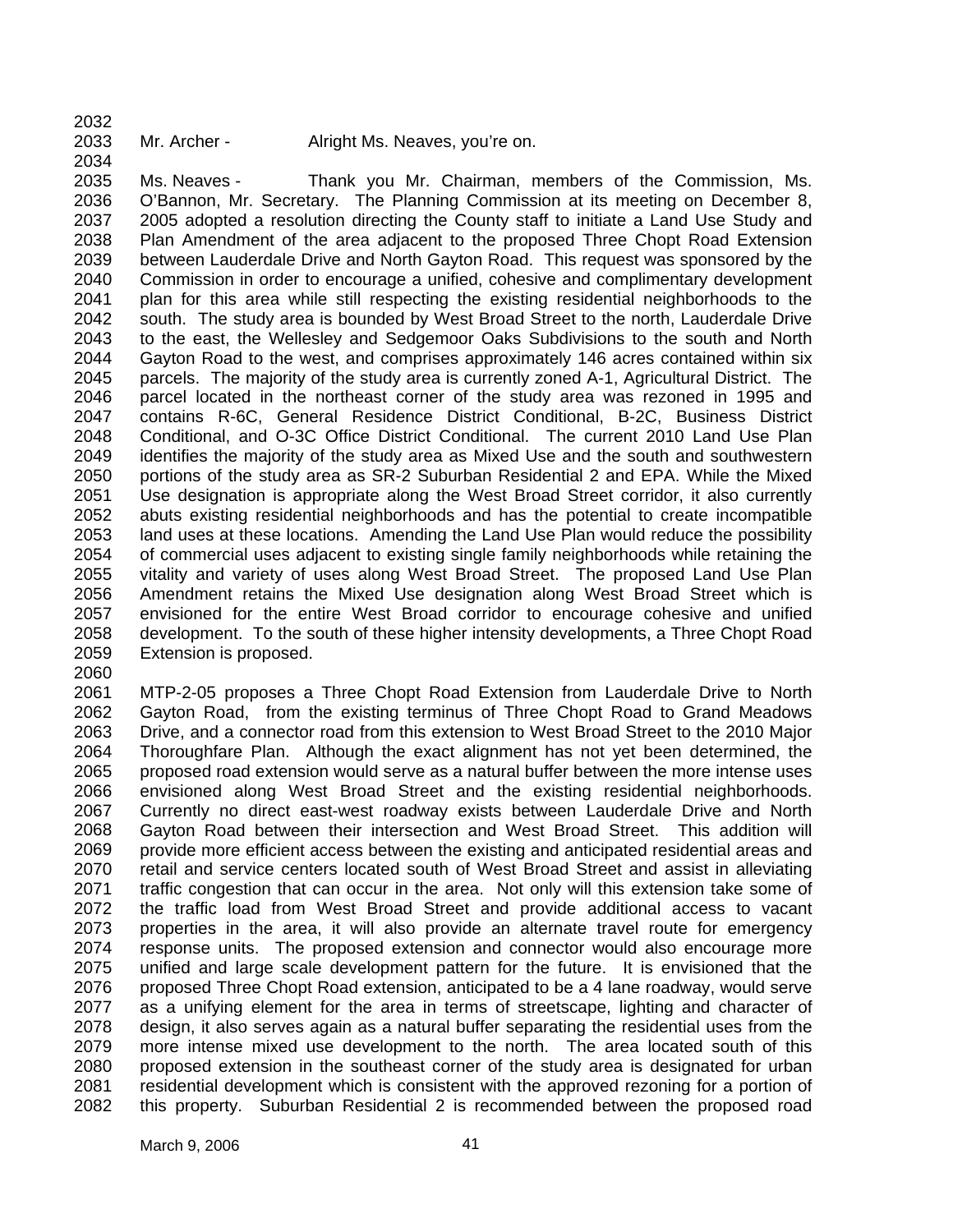2083 2084 2085 2086 2087 extension and the existing residential neighborhoods to the southwest. Environmental Protection Area is recommended for those areas located within the 100 year flood plain. This pattern of recommended land use offers a balance between high intensity uses and residential uses yet protects the existing residential development from those more intense uses.

2089 2090 2091 2092 2093 2094 2095 2096 2097 Community meetings were held on November 29, 2005 and February 21, 2006. At its meeting on February 9, 2006, the Planning Commission deferred this item for one month. Staff recommends the Planning Commission forward the Land Use Plan Amendment and the Major Thoroughfare Plan Amendment to the Board of Supervisors with a recommendation for approval. Not only will the amended plan retain the envisioned cohesive unified development with a variety of uses along the West Broad Street corridor, it will also eliminate the existing potential for more intense commercial uses to be located adjacent to the existing single family neighborhoods. This concludes my presentation and I'll be happy to take questions.

2099 2100 2101 2102 2103 2104 2105 2106 2107 2108 2109 2110 2111 2112 2113 2114 2115 2116 2117 2118 2119 2120 2121 2122 2123 2124 2125 2126 2127 2128 2129 Mr. Archer - Thank you Ms. Neaves. Are there questions from the Commission? Ms. Jones - No, I don't. Mr. Archer - Again, this is a public hearing and we have an audience present. Are there questions? Sir, do you have a question that hasn't been explained to you? Mr. Branin - Mr. Pruitt, did you get your answer? Mr. Archer - OK. Mr. Branin - Just one quick comment so that we can get this done. I'm sure you are very, very surprised that there wasn't a lot of opposition here. Actually, I was very, very surprised when we went into the last meeting, as I'm sure Nathalie will tell you as well. They had some concerns about a couple of things, nothing of any critical level and actually the County was thanked for its quick actions and for the concern and protection of the Wellesley neighborhood. That is why we don't have strong opposition here. Ms. Jones - CK, that is really good to hear. Mr. Archer - Thank you Mr. Branin. Mr. Branin - OK, Mr. Chairman. Mr. Archer - Yes, sir. Mr. Branin - If I may, I would like to move that the Planning Commission forward the amendment to the 2010 Land Use Plan Map and the Three Chopt Road Extension study area to the Board of Supervisors for the recommendation of approval.

- 2130 2131 Ms. Jones - Second.
- 2132

2088

2098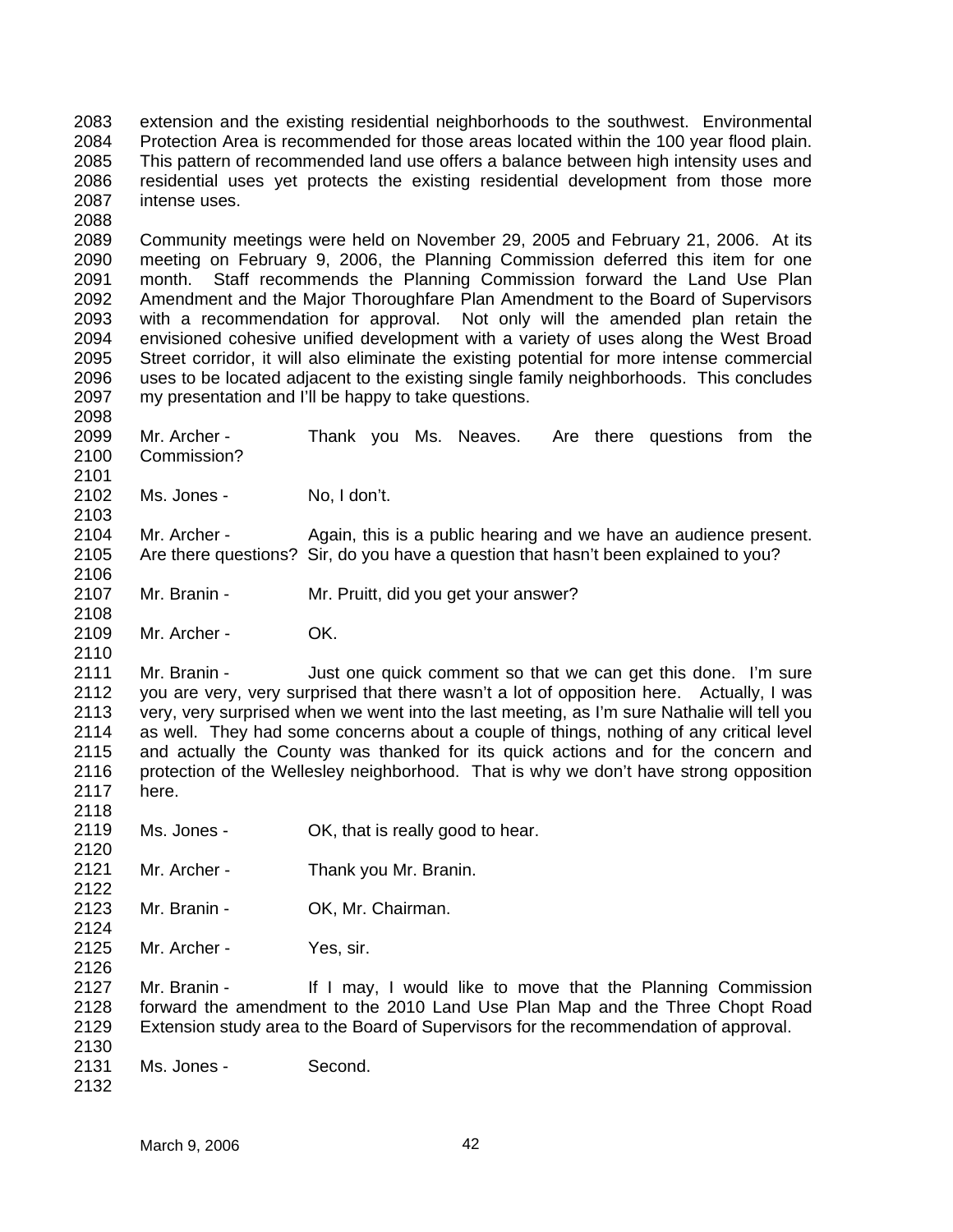2133 2134 2135 2136 2137 2138 2139 2140 2141 2142 2143 2144 2145 2146 2147 2148 2149 2150 2151 2152 2153 2154 2155 2156 2157 2158 2159 2160 2161 2162 2163 2164 2165 2166 2167 2168 2169 2170 2171 2172 2173 2174 2175 2176 2177 2178 2179 2180 2181 2182 2183 Mr. Archer - Alright, motion made by Mr. Branin and seconded by Ms. Jones. All in favor of the motion say aye. Those opposed say no. The ayes have it. The motion passes. Mr. Branin - And with that Mr. Chairman, I would like to move that the Planning Commission forward case MTP-2-05 to amend the Major Thoroughfare Plan to add a Three Chopt Road Extension and West Broad Street connector between Lauderdale Drive and North Gayton Road to the Board of Supervisors with the recommendation for approval. Ms. Jones - Second. Mr. Archer - Motion by Mr. Branin, seconded by Ms. Jones. All in favor of this motion say aye. Those opposed say no. The ayes have it. That motion goes forward. Mr. Branin - Thank you, Nathalie. Mr. Archer - Thank you, Ms. Neaves. Mr. Silber - The remaining item on the agenda would be consideration of the Planning Commission minutes from February 9, 2006. Mr. Archer - OK, I did have one item on the minutes - Page 15, line 745. Wait a minute, I have to find it. Page 15, Line 745. Just a minor item. The Planning Commission recessed until 7 p.m. not convened. Then we reconvened. I think we finished our session well ahead of the time the Commission was to meet so we couldn't really meet until the scheduled time at 7 o'clock. Mr. Silber - That is correct. Mr. Archer - Alright are there any further items to bring before the Commission? Mr. Silber - You might want to vote on those minutes. Mr. Archer - Yea we should vote on those minutes since I've read. Mr. Branin - I feel pretty good about voting on them. Mr. Archer - Go ahead. Mr. Branin - Mr. Chairman, I'd like to move for approval of the minutes with the changes that are provided by you. Mr. Archer - Thank you sir. Is there a second? Mr. Jernigan - Second. Mr. Archer - Alright, then moved and seconded that the minutes be approved. All in favor say aye. All opposed say no. Are we done?